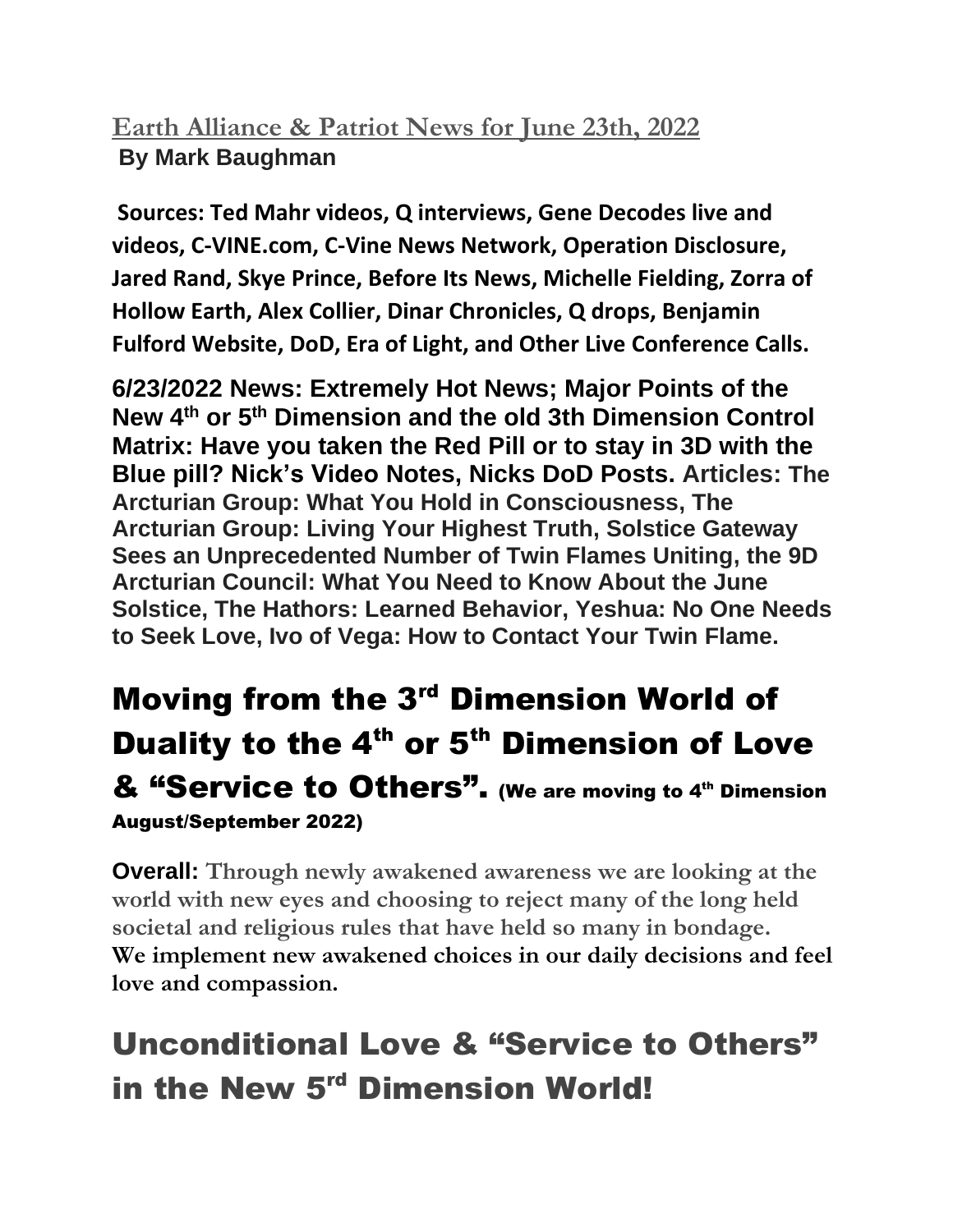-) Opening up the Light of God: Consciousness is the substance of form and the collective is opening to a new and higher state of consciousness.

-) We are all connected through the Quantum Realm, with God's energy. We are connected in the "heart mind" or "soul" through this quantum energy of God. This is the communication pathway to God, all other beings and in the Universe. All answers are within; meditate, pray and listen. God does listen. (Go Within You will Discovery Light of God). (Jesus Gospel: "Break a Stick, and I am There".)

-) With the 4<sup>th</sup> or 5<sup>th</sup> Dimension frequency increasing, so does our knowledge and awareness. This means our "consciousness increases, and we know "We are all one". We know God's true light. No more lies, we know for sure that God exists!

-) Opened up to understand and accept Oneness: "We are all One". Spirituality as ONE opens telepathic abilities and communication. We also understand that everyone affects everyone else. The movements of Spirituality, technology, and caring for one another helps everyone on the planet in so many ways. We call it living in "Service to Others", and when everyone does this, we will be living in paradise, really "Heaven on Earth". We together create Heaven on Earth, for All is One". Everyone and everything are connected.

-) From Yeshua: "You do not need to spend almost all your waking hours focused on those concerns and issues, whereas you do need to spend quiet time every day connecting with Source, by sitting peacefully as you invite Love into your hearts to embrace you and reinvigorate your energy fields."

-) You are adequate, therefore live and work together while living life with meaning; harmoniously, lovingly using your individual skills and abilities. You have awakened into the Reality of your Oneness, your inseparability from Source, and therefore from one another. Source *is* Creation, and so, therefore, you are a Creator.

-) MOTHER/FATHER/GOD – "The Almighty Creator of All Creation" *is* Love and Compassion, therefore so are you!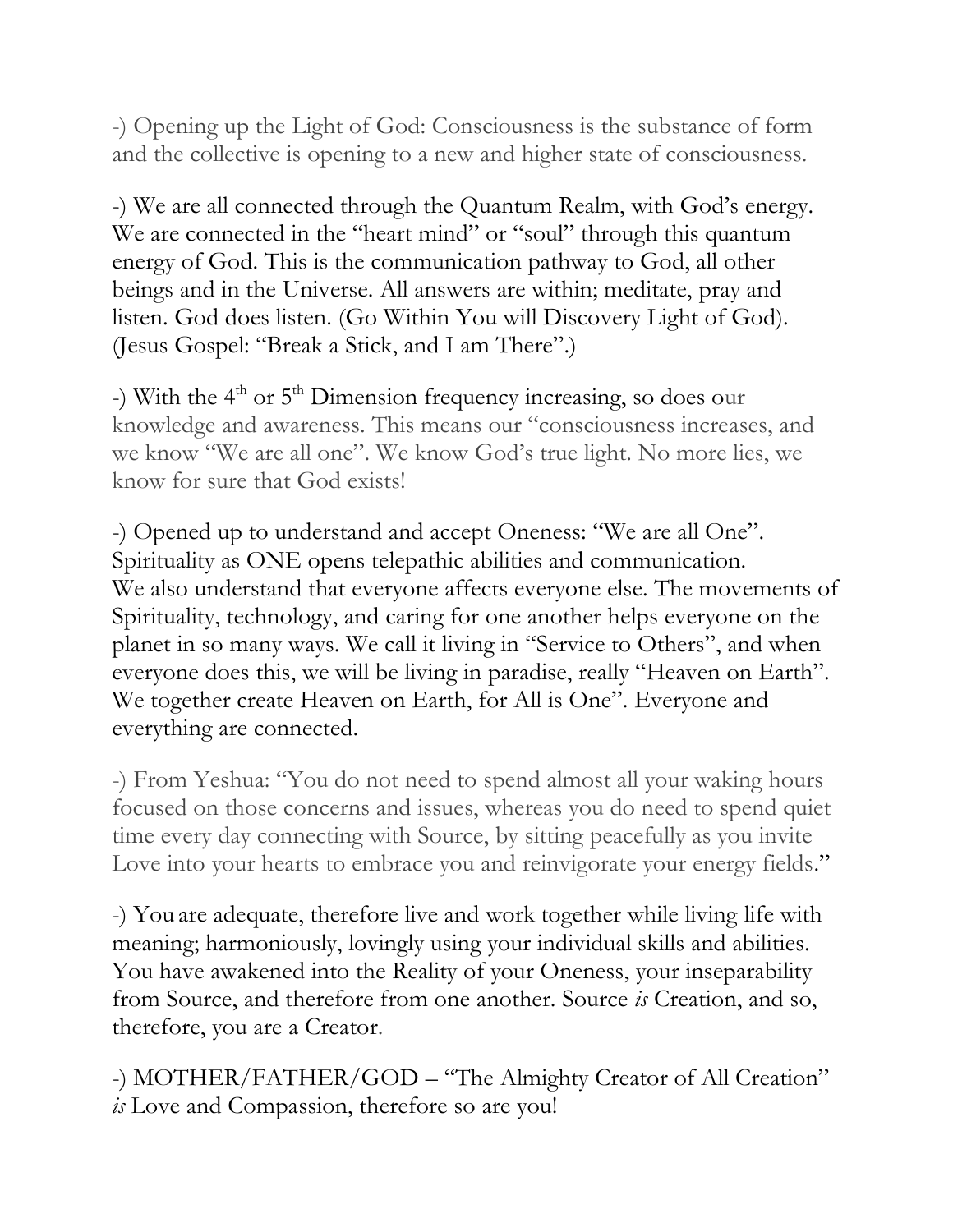-) When you honor and respect yourself, the God Self, you honor "The Almighty Creator of All Creation."

-) MOTHER/FATHER/GOD "The Almighty Creator of All Creation" *never* blames, judges, or condemns –only *embraces* all most lovingly.

-) Love is within yourself, all judgment has fallen away and, you are most happily at peace with yourself in complete self-acceptance, and in loving and compassionate acceptance of all others.

# Points of Duality & Separation in the Old  $3<sup>rd</sup>$  Dimension World

-) Third dimensional living is built on and manifests from what is already known and accepted in a universal consciousness of duality, separation, and two powers. Because they do not yet understand that all answers lie within, the majority continues looking to the "experts" in all areas of life–religion, philosophy, education, law, medicine, government etc. for answers, truth, and knowledge.

-) The church demands total commitment to their teaching and discouragement of a personal relationship. Belief in the church and engagement in formal worship and prayer is the only way to attainment in becoming a spiritual being. Prevalent in many churches, the enjoyment of ordinary living is not spiritual. Dictating rules regarding exactly which activities are spiritual and permitted and which are sins worthy of punishment, which keeps dogma alive and continued separation based on sin, unworthiness and punishment.

-) ALL Religion has been manipulated to control the population. These teachings began long ago because they allowed those in power, especially religious power, to control and take from the lives of a majority that were uneducated and naive.

-) Sin is not real. No one is a sinner. The Churches do this to control you. Often the minister's sermon on sin is an emotional ploy so that you will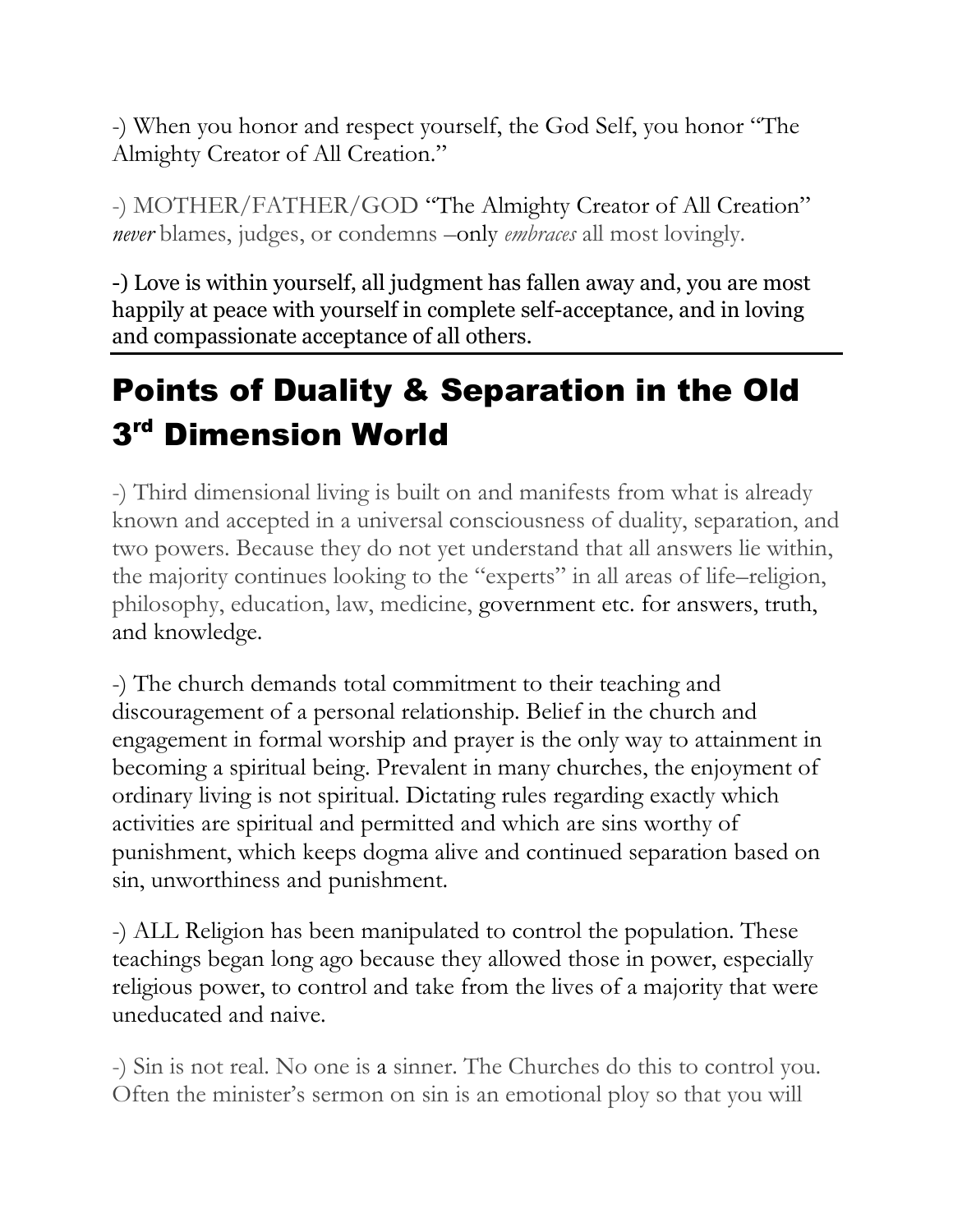leave feeling "lower than dirt." There is right and wrong and the ten commandments as guidelines but "Sin" was put there to control.

-) Fear and familiarity are the reason so many continue to hold fast to obsolete beliefs even when they have resulted in painful, unfulfilling, and sometimes downright horrible life experiences. Fear is nothing more than an expression of duality and the separation of consciousness. This is an underlying source of every discord on earth.

-) It has long been taught that suffering brings a person closer to God, that in order to become "holy" a person must suffer and offer the suffering to God in reparation for their innate human sinfulness as if God could be happy in the suffering of ITself individualized. Some believe that if they aren't suffering enough, they must help things along through activities that bring about physical pain. If suffering existed in Divine Mind, it would be permanently held in place by Divine Law, never to be healed or changed. Therefore, one does not have to suffer or be celibate to be closer to God, that is NOT what he/she intended.

-) "The Almighty Creator of All Creation" knows that all in form are *desperately* seeking Love, and the more desperate a person is the more unloving their behavior tends to be. ANYTHING that is not in alignment with Love is a very desperate call for Love.

#### **(Major Energies from Central Sun, Changing Everyone's DNA) Solstice Gateway Sees an Unprecedented Number of Twin Flames Uniting Excerpt:**

**Gaia is currently coexisting on 2 predominant collective timelines. The ending of the timeline of Kali-yuga and the opening timeline of the golden age…As a result of this, the Earth is now being bombarded with an intensified level of gamma-ray infusion. We wish to inform you that the gamma rays that are predestined to pour into the Earth at the Time of the solstice are carrying a mutated, upgraded and transformed geometric light patterning and are therefore configured differently to the previous gamma rays that have been pouring forth from galactic central hitherto this point.**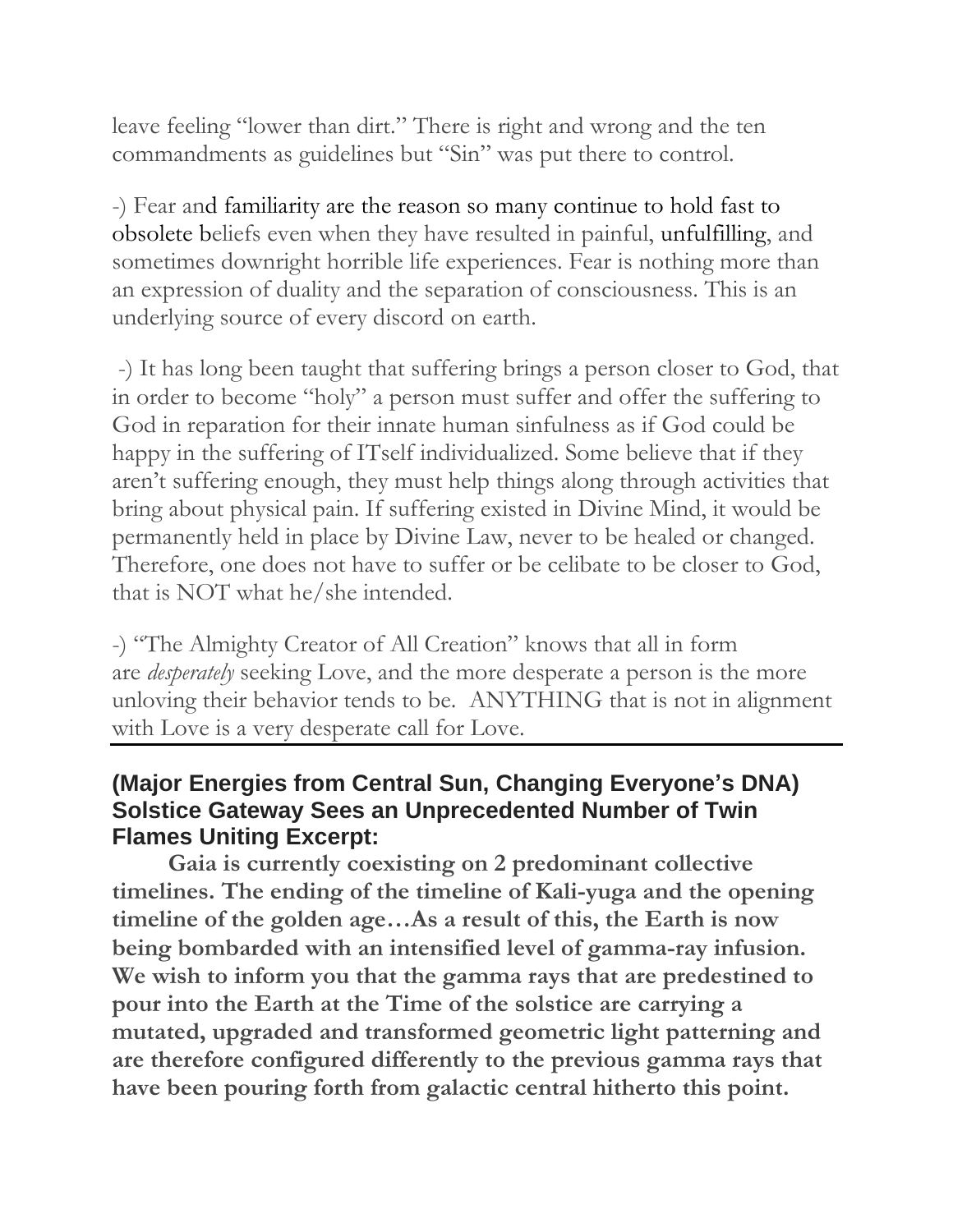**At this conjecture, it is important to note that the gamma rays communicate specifically with the DNA in the human body. In fact the gamma rays infuse with the DNA via a Fibonacci spiraling sequence, which locks into the human DNA much like a key and a lock, this interlocking communicates messages to the human DNA informing it to upgrade and configure into alignment with the Ascension codes that are stored in the bodily system, and these codes hold information pertaining to the construction of the human light body.**

**During extremely potent and auspicious energetic portal dates such as solstice, it is crucial to gather together in Ascension groups, in order to radically assist Gaia to ground and assimilate these upgraded codes and frequencies.**

**As these new upgraded gamma rays lock into humanities DNA spiral, this sends information to the DNA to align with the soul gifts of clairvoyance, clairaudience, telekinesis, remote viewing, telepathy, and so much more This upgrade will also manifest for many of you as a heightened degree of serendipity and synchronicity in your life, and a definite experience of divine intervention in terms of aligning you with your highest Kristic timeline destiny.**

**These light codes are designed to communicate directly to the pineal gland, the organ in the body that governs multidimensional awakening and knowing, and as such these powers are set to be magnified in this particular gateway.**

**The time for the lone wolf is no more dear ones. Please know that we are collectively entering into and anchoring the new earth golden age Paradigm timeline, and It is highly advisable that you gather together in your soul groups to assist Gaia to harness this newly upgraded bombardment of light codes.**

#### **How to Stabilize Yourself Excerpt:**

**"One of the greatest repercussions of the grand transition the human race is undergoing right now is destabilization. To review a little context here, the human race is now going through the greatest**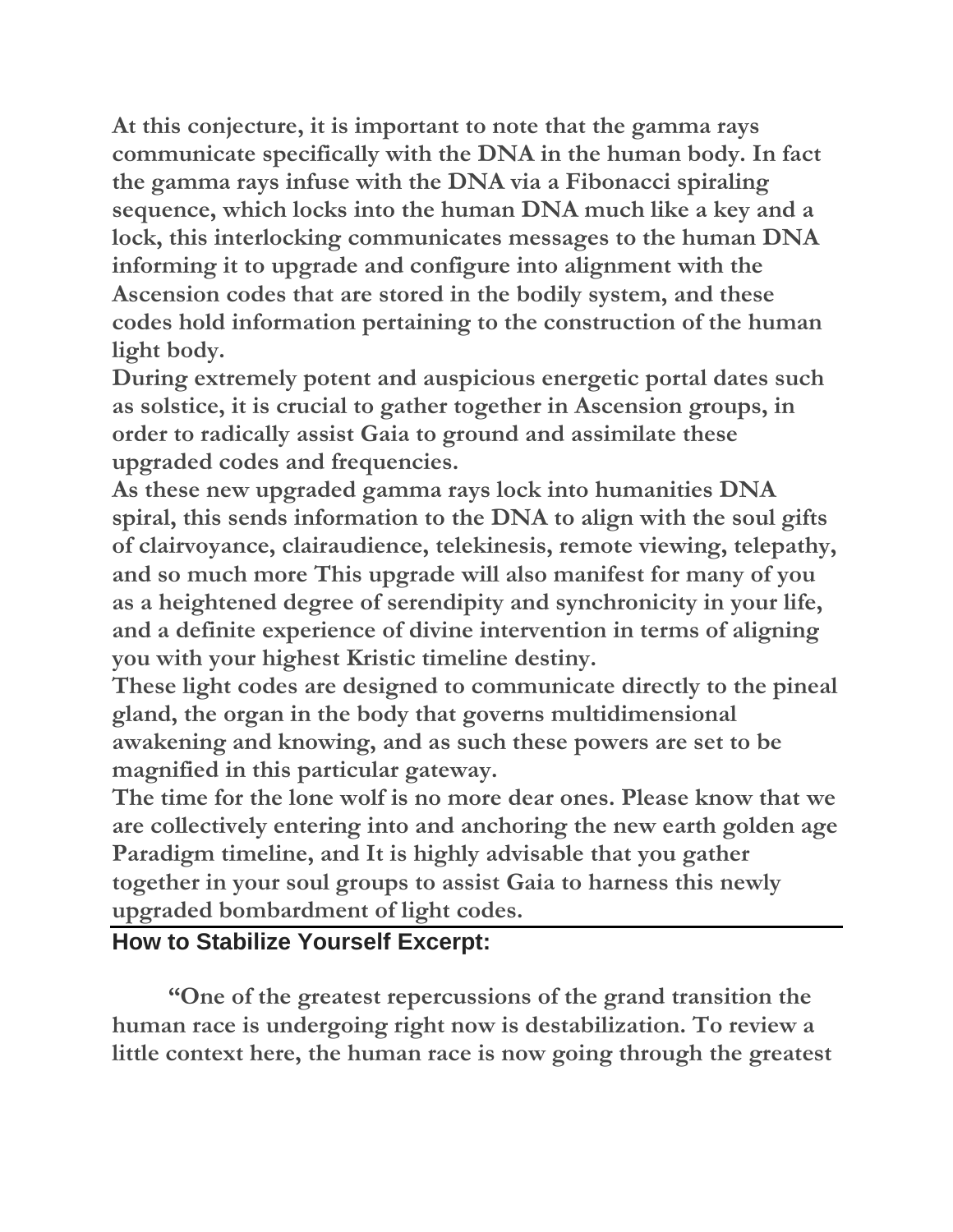**transition it has ever experienced at any other historical period. There are several reasons for this.**

**The human race has always been evolving and is continuing its evolution at a breakneck speed right now even though many people are so disgusted with human activity and behavior that they are convinced the human race is actually regressing. This may appear to be so but it is entirely inaccurate. Right now, the human race is going through puberty, moving from childhood to adulthood through the transitional stage of adolescence. Anybody who has been around adolescents, especially delinquents, may also be convinced that they are regressing but that is obviously not so.**

**The transition to adulthood can be very difficult and that is what we are in, squeezed into a fifty-year period of time. Not only are we evolving in terms of our scientific, technological, and economic accomplishments, but we are evolving in terms of our spirituality and consciousness. However, we are not all evolving at the same rate and this creates huge polarization and conflict that threatens to tear our world apart. In fact, not every member of the human race is evolving through puberty at this time. Some are just shifting from infancy to toddlerhood, some from toddlerhood to child stages, and some are moving from adolescence into adulthood, and some are even moving from adulthood to the mastery stage. So, what each of us wants and needs right now is very different and the changes that some humans need to make deeply threatens others who are not ready to make those types of changes. In other words what we have is a great deal of chaos and destabilization across the board.**

**Change always comes with destabilization."**

#### **The 9D Arcturian Council: Are Reptilians, AI & Cabal Groups Preventing Ascension? Excerpts:**

**"But the natural evolution process is the best way to raise your level of consciousness, and we see how you all participate in the natural evolution process, consciously and subconsciously, and we**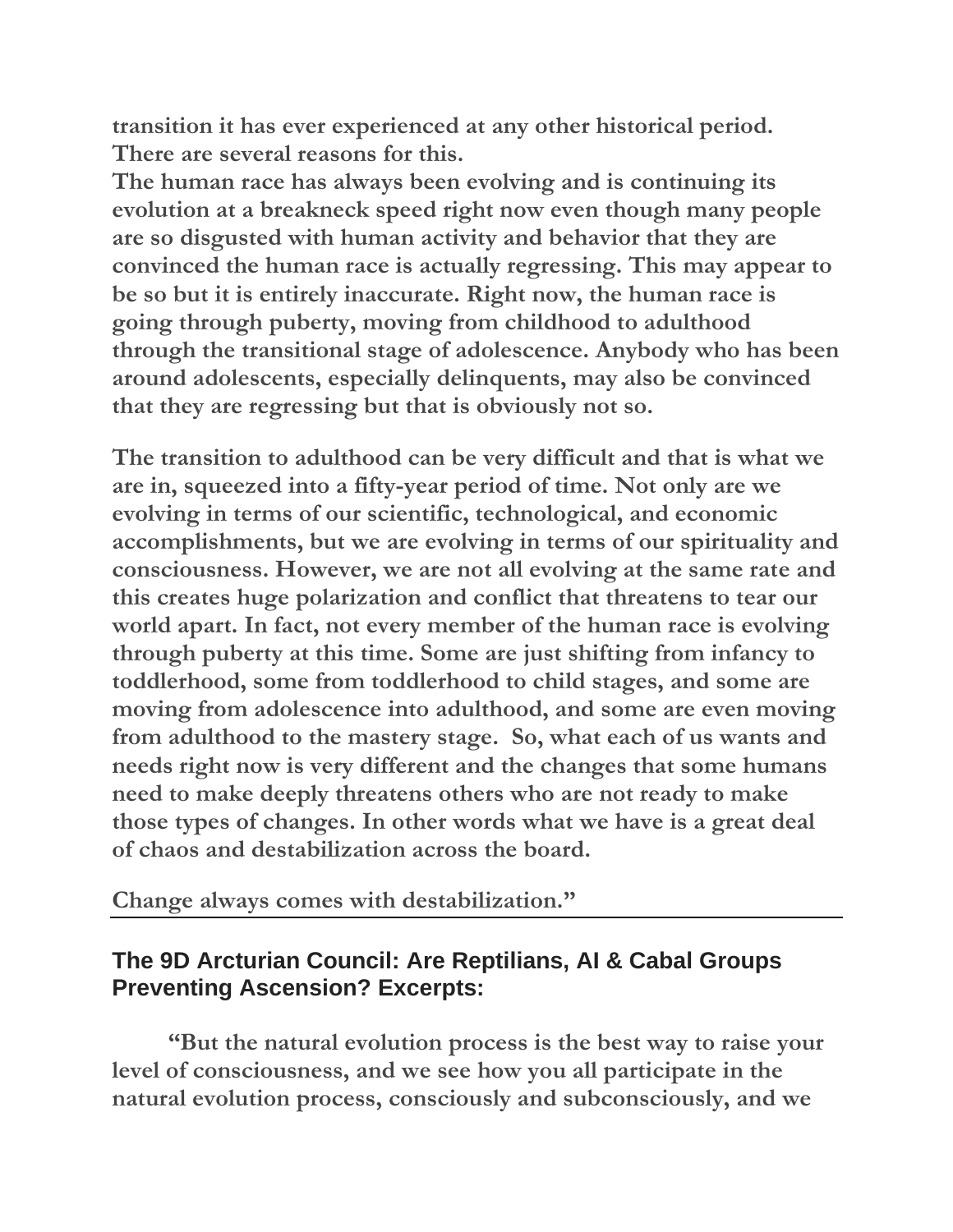**just want you to understand that the old-fashioned way is still the best way to evolve and to ascend.**

**You do want to meditate, process your emotions, offer forgiveness, and focus on your vibration. You do want to be aware of your thoughts and the words you speak, and in today's world, the messages you send electronically**."

**All of it just keeps you from focusing on what is truly important, which is always what's going on within you.**

#### **Ivo of Vega: How to Contact Your Twin Flame Excerpts:**

**"Energy course is about is teaching you how to start using your inner perceptions, your inner senses and to start seeing life from an intuitive perspective, not from strictly your intellect. The intellect and the intuition are meant to work together, but we've been overusing our intellect and under-using our intuition."**

**"Stop taking, start giving. Become a good steward of the earth. Why? Because these are fourth dimensional ways of being. You will be vibrating at a fourth dimensional level."**

#### **Fleming DoD Posts 6/22/2022**

#### **nvfleming**

Jun 22

The latest RV GCR update going around is the same ole, same ole, BS that we've heard for decades - "Redemption Center Testing is going on." Translation, this Biden Administration and Friends and Family have the opportunity to benefit. Didn't we hear this same thing for every Federal Administration for the past 25 years and more? We heard about this back when the Clinton regime benefited with Kuwaiti dinar and that whole rigmarole, remember?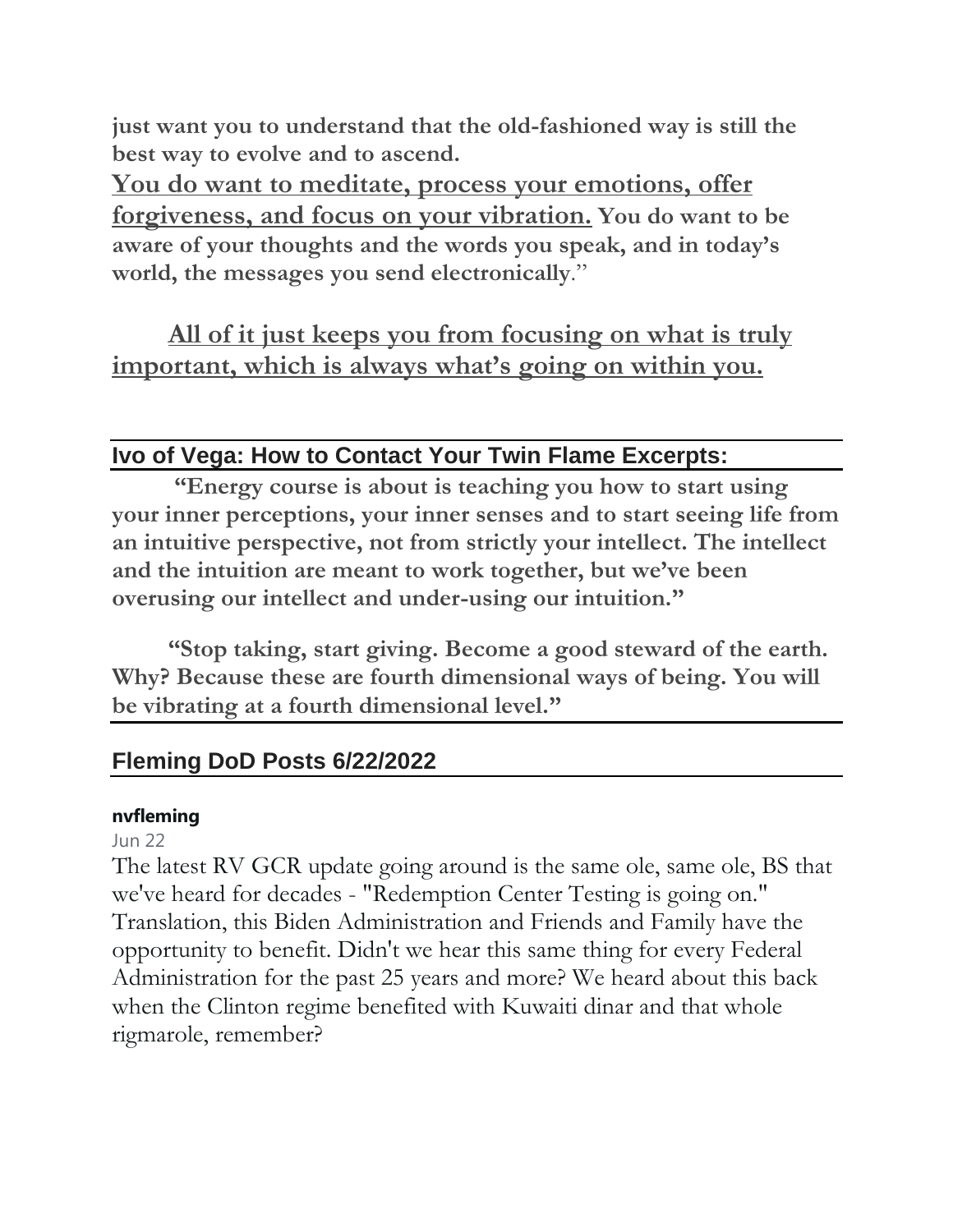There's not much for those of us that are outside of this circle of influence, to do but patiently bide our time. We know how to do this since we've managed to put everything on pause for such a long time, so well. This is a watch and see time, all while doing your best to stay healthy - which is a feat in and by itself. Stay healthy and try and not be too unhappy over the stalemate we appear to be forced to endure. There is massive back-andforth underway, and everything must be handled lawfully, appropriately and with finality, before it's safe for us to Redeem, and the world to see 1,000 Years of Peace and Prosperity.

We're looking for some PROOF of the start of Lawful Global Systems this is "SYSTEMS" - caps necessary. We are all benefiting from the Shift to Quantum Systems which will affect every area of our lives. This world will be healed. We all will be healed. This is happening. That's a great thing to focus on.

### **Fleming DoD Video summaries 6/17 & 6/18/2022.**

**We are not in charge—the QFS decides when the R/V GCR goes, only those codes are left to drop. All else is ready. Most think fake Biden needs to go first. No concrete date. (Prime Creator is in-charge when it goes!)** 

**In Dinar land, lots of chatter, but that is probably just talk**

**But Iraq already gets 1 to 1 for oil and they get paid in Dinar.** 

**Iraq keeps everyone in the dark. Iraq can start by themselves.** 

**Deep State Government Janet Yellen can stop the real value of the Dinar listed on Forex & even the back screens, one they revalue now, until a New Government is formed or Biden Administration taken down.**

**Ted Mahr Video Notes- 6/7/2022--He says October is going to be a magical month. Especially, the 10/22/2022. This might be the Time for the Med-Bed to be brought out.**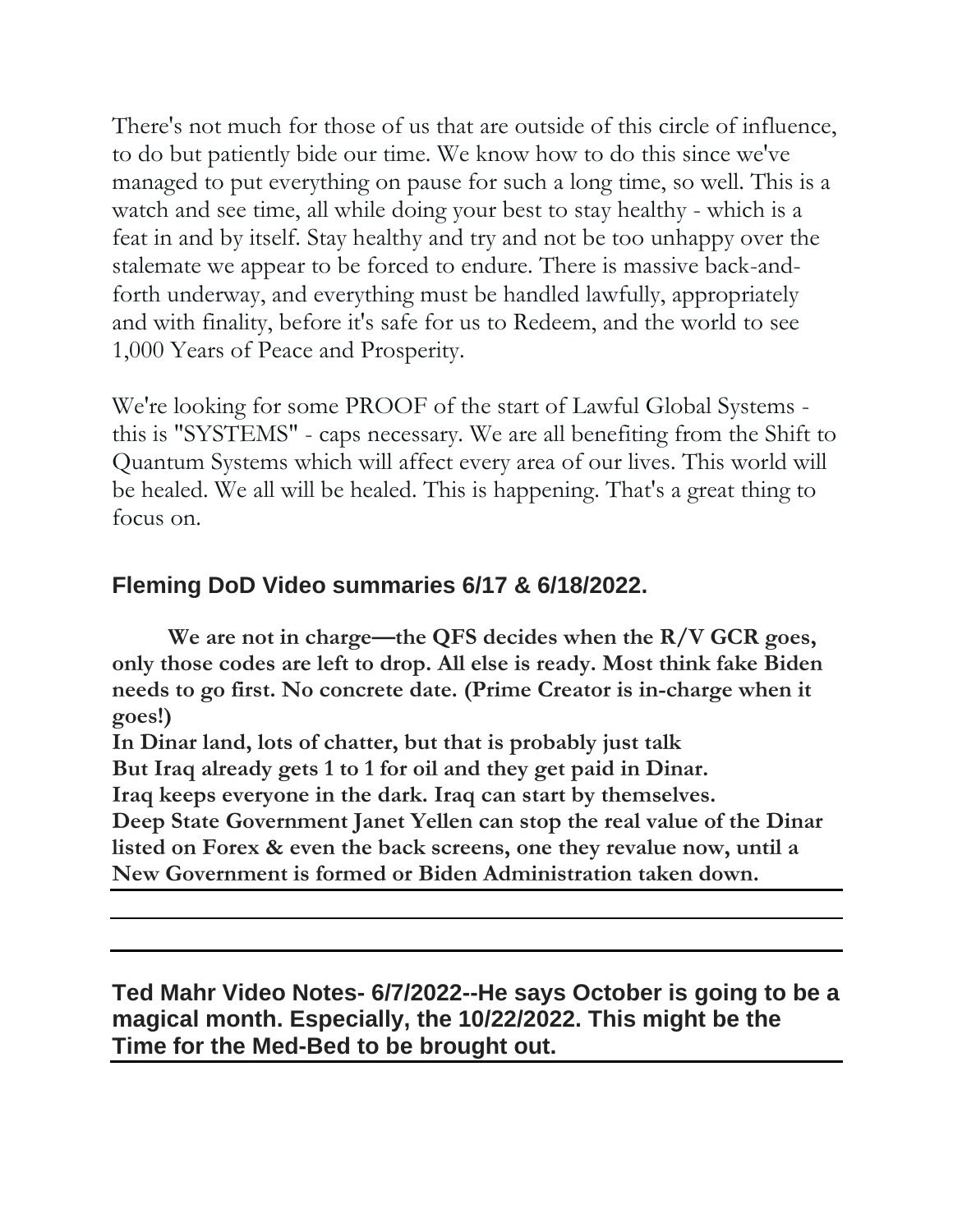#### **News from Simon Parks: He had an Ascension call, and wanted everyone to think "a Dark Cube" to bring about Ascension. CLEARY, THIS IS NOT RIGHT!! This is illuminati thinking! Everyone wants & needs to send "Love & Light", it appears he is compromised and please send him "Love & Light"!! The Arcturian Group: Living Your Highest Truth Excerpt:**

 **"Organized religions the world over has played a very large part in this. It can be very difficult to break away from the security of having someone tell you what to do, what is right, and how you will be "saved" if you abide by certain rules. Yes, you will be saved from a lot of things when you live truth, but much of what has been and continues to be taught as truth is not truth at all being nothing more than ego based three dimensional concepts of real truth."**

**"Unfairness, discord, and long hidden activities of selfishness must first be exposed, witnessed, and seen for what they really represent before change can happen which is why there seems to be so much of it in the world at this time. Remember, earth is a planet of time and space and the process of ascension is unfolding. These things will not last forever because there is no Divine law to support them."**

#### **The 9D Arcturian Council: What You Need to Know About the June Solstice Excerpt: (June Energies coming in)**

**"Now, some people on your planet are not ready for that just now, and so, what they will get will be an energetic download that assists them in preparing for those gifts to be activated. But those of you who are ready and who have been waiting for specific gifts to come online, this is your time. This is a time of greater awareness. That's what we would call a time of awakening. It's about awareness, and one of the things you need to be made**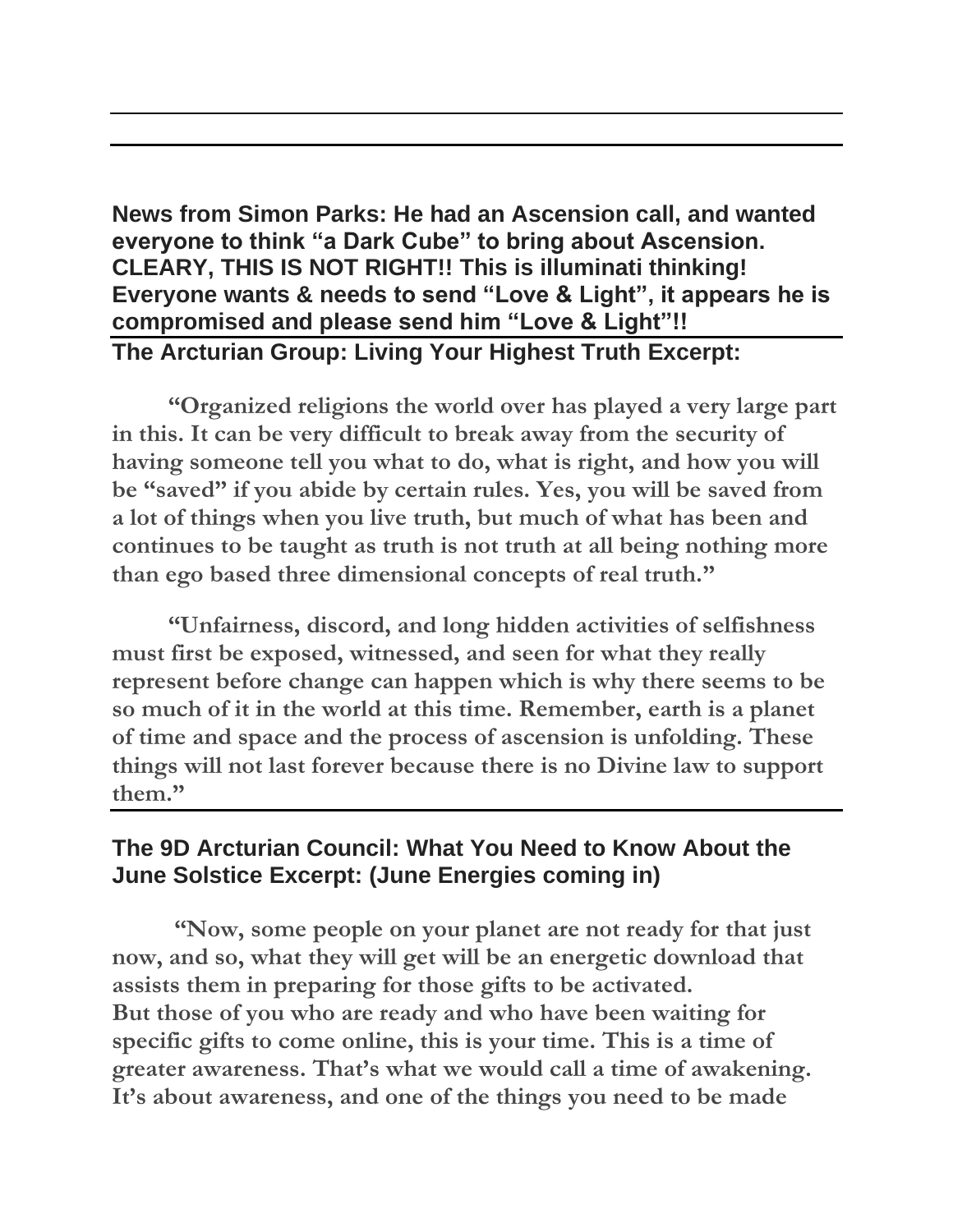**aware of is how much is inside of you, how much you've already accomplished in other lifetimes, and how much you still have yet to tap in to. It's all coming. It's all on its way, and it's all directed to you, specifically. That means it's time for you to relax, let go, and open up to receive. You can expect your gifts and abilities to come online, and you can prepare yourselves by being grounded in your bodies, being hydrated, and letting go of that which is not serving you."**

#### **The Arcturian Group: What You Hold in Consciousness**



Dear readers, welcome to this [message](http://eraoflight.com/) which in reality is your message because consciousness draws to itself that which it is in alignment with and thus through these messages you are attracting to yourself what it is you need to know, understand, and are ready for. This is why it is so important to be aware of what you hold in consciousness.

World events continue to cause stress and confusion for everyone. Those who have attained a consciousness of oneness understand that there is an energetic shift taking place but they too are experiencing a sense of sadness because they know that the world could be so different. Never forget that a new and different world is the goal, the [Divine](http://eraoflight.com/) Plan, and will happen. Allow the process dear ones for all is proceeding according to plan and anything not in and of Divine consciousness is temporary.

Many of you are finding yourselves increasingly drawn to step back from activities and people that were once important to you. This is because you have evolved and your consciousness no longer resonates in alignment with some of these activities and individuals. It does not mean that these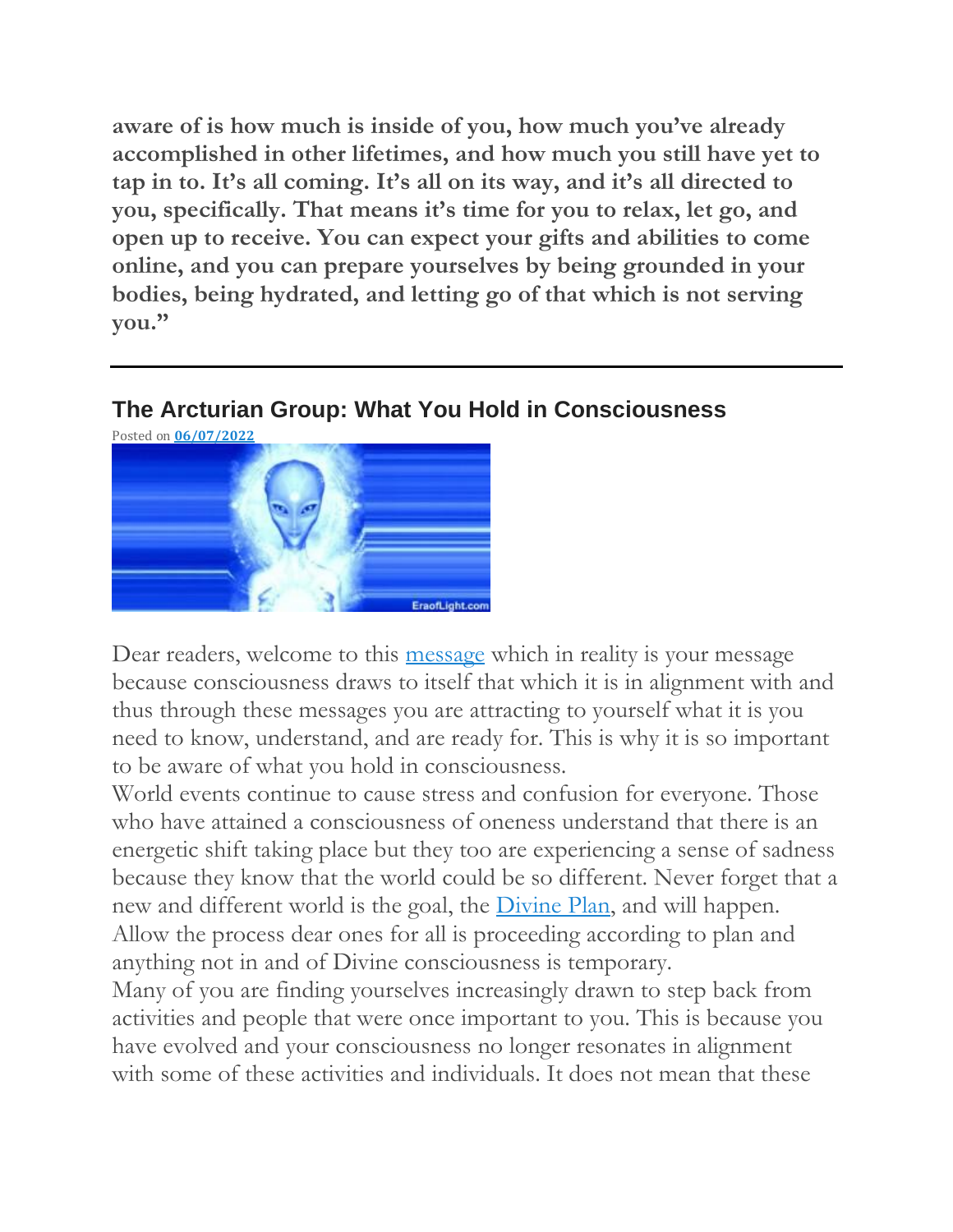things were inappropriate or false, it simply means you have moved into a different state of consciousness.

When you choose to withdraw from things that once played a large part in who you were it often brings angry responses from those who were involved with you through activities or as companions. Your withdrawal is seen as personal rejection by those not yet able to comprehend that energy seeks to align with like energy and your energy has changed.

Love those who may feel hurt and rejected because you no longer enjoy doing the things you once did. Do not engage in argument. Participate now and then, because it doesn't hurt to "play the game" in order to be loving on a level they can understand. It often happens that those who have been close longtime friends are open to the idea that some things may feel finished for you and it is not a personal rejection of them. These friendships often continue in a higher and more satisfying form.

Everything presently known and accepted in the third-dimension belief system is changing. Some things will change radically and some not, but as collective consciousness increasingly awakens it cannot help but manifest as higher forms. Many long-established institutions and belief systems will no longer be as they have been because the energy that maintained and sustained them will no longer exist.

Those living fully in the three-dimensional belief system and dependent on the outer world for their good are experiencing fear at this time. Change is destroying the illusory foundation they have built their lives on leaving them floundering and confused. However, the crumbling of a false foundation is often the wake-up call necessary to force them into new and higher ways of thinking. Allow the process dear ones, just allow, trust and know that everything taking place at this time is a facet of earth's ascension process even if things do not appear to be very spiritual.

**Third dimensional living is built on and manifests from what is already known and accepted in a universal consciousness of duality, separation, and two powers. Because they do not yet understand that**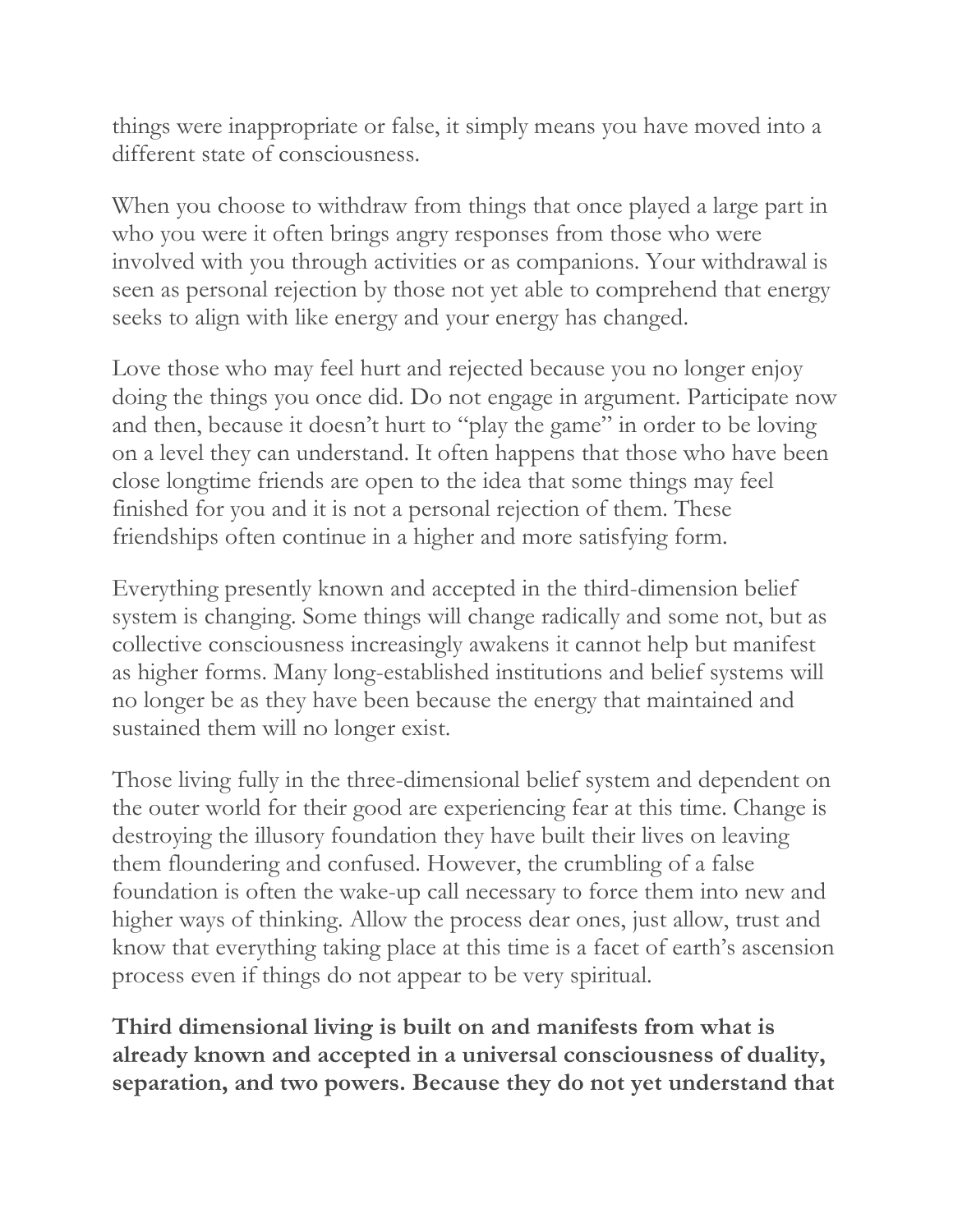**all answers lie within, the majority continues looking to the "experts" in all areas of life–religion, philosophy, education, law, medicine, government etc. for answers, truth, and knowledge.**

**Because most experts research, draw information, and come to conclusions through the three dimensional belief system, the facts they promote and which have come to be accepted as the final word on a topic, will change as consciousness changes, leaving these experts and those dependent on their findings confused, angry, lashing out, and resisting as new ideas begin to surface.**

The findings of experts have always been considered to be truth in the minds of most but as increasingly more individuals awaken and begin to trust their intuition, they are starting to question many commonly accepted beliefs. **Through their newly awakened awareness they are looking at the world with new eyes and choosing to reject many of the long held societal and religious rules that have held them in bondage.**

Many young people today are rejecting commonly accepted three dimensional rules and regulations to the dismay of their parents. Large numbers of very evolved souls chose to incarnate at this time in order to add the Light of their evolved consciousnesses to the collective. The majority of them long ago evolved beyond what the earth's present-day belief system still considers to be real and important. To their evolved states of consciousness, many current three-dimensional rules and regulations just seem silly, unimportant, and irrelevant.

The density of earth's energy prevents them from actually remembering who they are and why they came. They don't understand why they are "different" and frequently do not fit in with their peers. Because of this many have become depressed, confused, and even suicidal. However, with time and maturity most will eventually come to understand that they must play the three-dimensional game a bit in order to be understood by those not yet at their level of awareness and do what they came to do.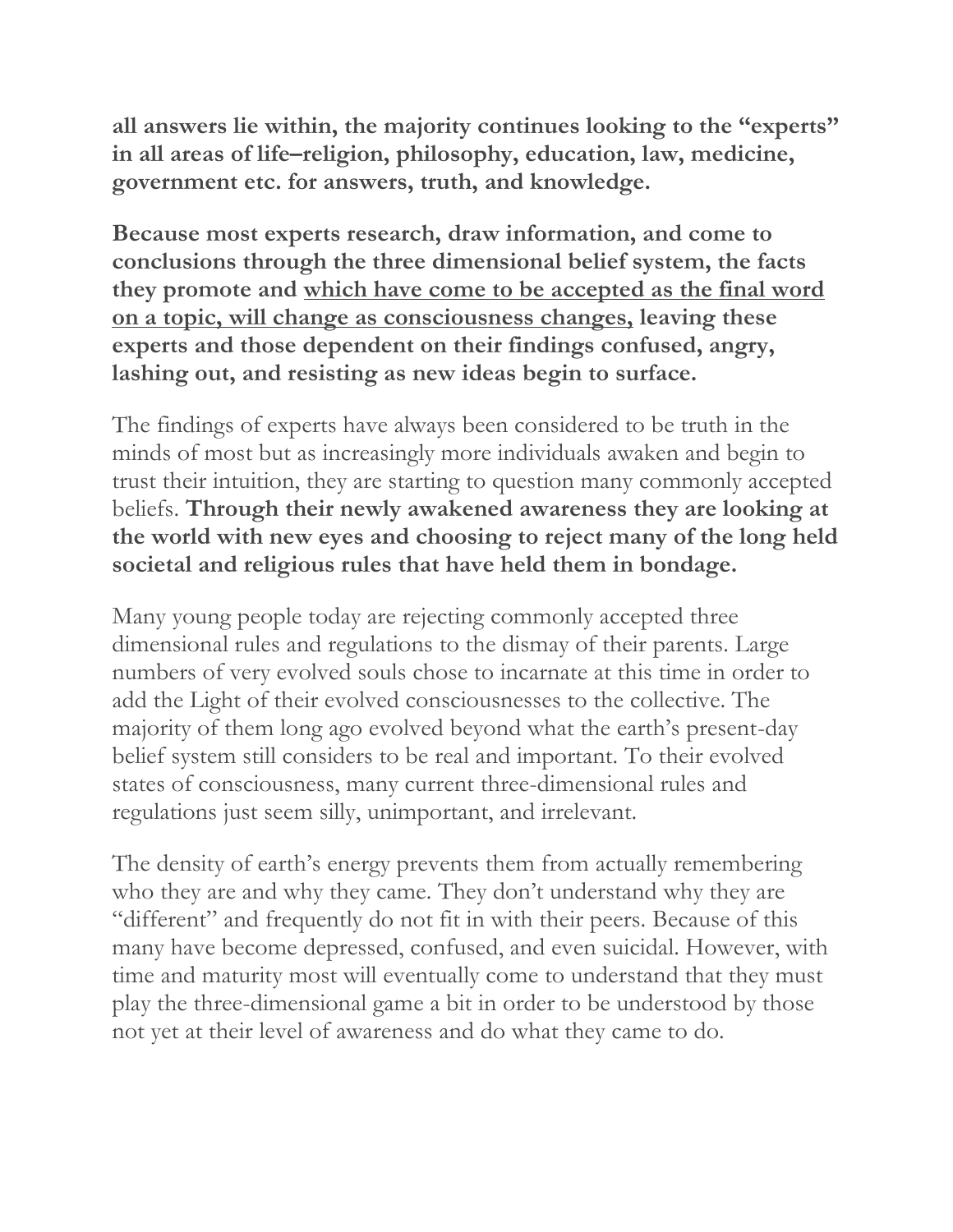Parents, do not try to force these children into three dimensional molds they have evolved beyond. They need loving guidance for living in a world that does not fully resonate with them, but allow your intuition to guide you rather than societal opinion.

#### **Fear is the reason so many continue holding fast to obsolete beliefs even when they have resulted in painful, unfulfilling, and sometimes downright horrible life experiences. Fear is nothing more than an expression of separation consciousness and is the underlying source of every discord on earth.**

When a person believes themselves to be separate from God, people, other life forms, and what they need, they feel unloved and unwanted. Not knowing how to deal with these emotions, they frequently blame those in their life lashing out at them physically, emotionally, and mentally in an attempt to prove that they are "somebody", have power, and are worthy of respect and love. This can easily be observed in individuals rich and poor, some police, governments, some military, corporations, and in many present-day three-dimensional institutions.

Open yourselves to the Light dear ones. Allow the fresh air of that which is new and higher to have a prominent place in your thinking rather than continuing to constantly compare the present with the past. Despite what many believe and hope for, the past is not going to return exactly as it was because the energy that formed it is no longer the same. **Consciousness is the substance of form and the collective is in the process of opening to a new and higher state of consciousness.**

Allow yourself to let go of anything that feels finished and complete regardless of what others may tell you. Empowerment is the trusting of and acting upon your inner guidance and intuition.

BEing Light does not mean you must always be consciously thinking of spiritual truth. Once a consciousness of truth and oneness is attained, it is yours forever and will continue to spiritually unfold because Consciousness is infinite. Know that you can never revert to an outgrown state of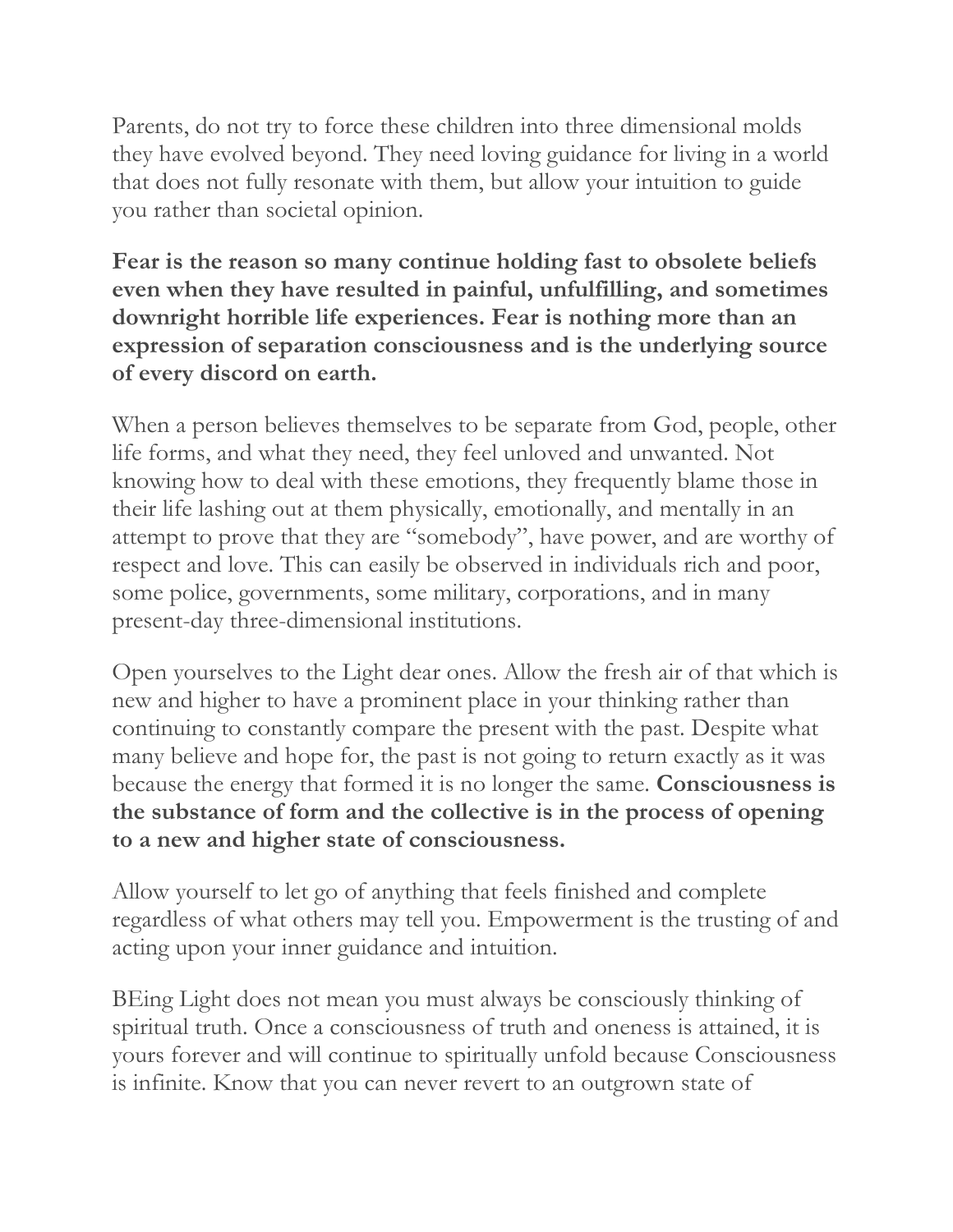consciousness even if you should try as some have done in the hope that it would make life easier.

**When you are happy, doing what you love, your energy vibrates at a higher frequency because love and joy are the reality. Because there is only ONE, the state of your consciousness effects everyone else. Spending time in the nature, smelling and appreciating the beauty of a flower, watching children play, reading a good book, talking with friends, doing work you love, or engaging in a creative activity that you enjoy are all spiritual activities because they lift your energy into a higher frequency.**

**The belief that you are not being spiritual when you engage in activities other than conscious worship or formal prayer reflects old religious teachings and dogmas that remain alive and well even today. Teachings that say the enjoyment of ordinary human living is not spiritual are still prevalent in some churches, even to the point of dictating rules regarding exactly which activities are spiritual and permitted and which are sins worthy of punishment.**

**It has long been taught that suffering brings a person closer to God, that in order to become "holy" a person must suffer and offer the suffering to God in reparation for their innate human sinfulness as if God could be happy in the suffering of ITself individualized. Some believe that if they aren't suffering enough, they must help things along through activities that bring about physical pain. If suffering existed in Divine Mind, it would be permanently held in place by Divine Law, never to be healed or changed.**

**These teachings began long ago because they allowed those in power, especially religious power, to control and take from the lives of a majority that was uneducated and naive.** Most of you have lived lives under the influence of these beliefs and may find that they occasionally pop up in your thinking about suffering. **Suffering can indeed be a wake-up call for those who need it, but concepts about**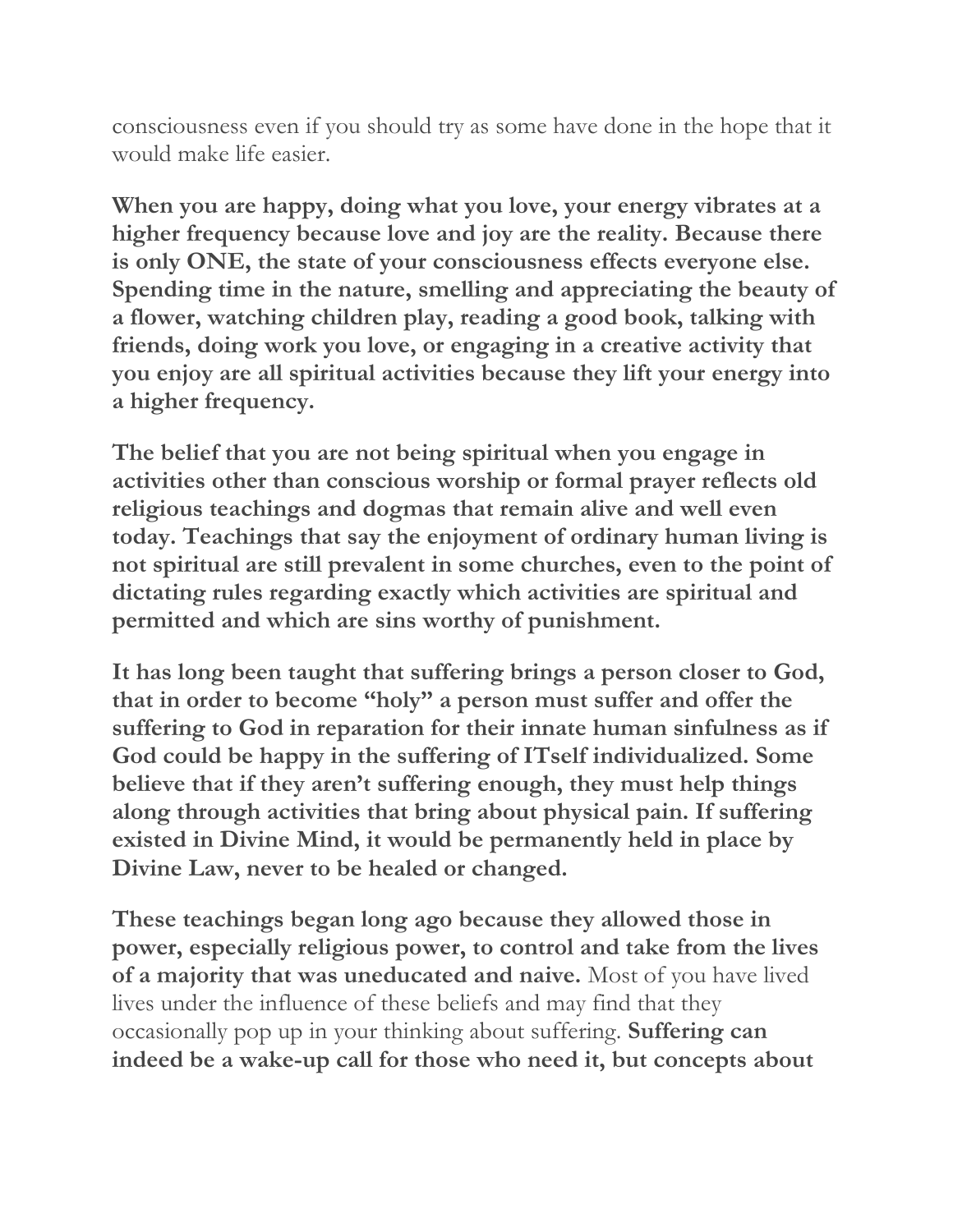**suffering giving pleasure to God must be seen for the nonsense they represent and once and for all be let go.**

Know that…

God does not, never has, and never will take pleasure in the suffering of ITself as you.

We are the Arcturian Group.

## **The Arcturian Group: Living Your Highest Truth**



Welcome dear readers. Always know that these messages are sent in love and with the intention of bringing hope and information to you who courageously chose to be on earth at this time in order to assist with her spiritual ascension.

**Personally, and globally a great deal is happening behind the scenes that you are not yet aware of. Long buried densities are surfacing and clearing, hearts are opening, and minds are becoming increasingly more receptive to new ideas. Collective consciousness represents the accumulated energy from all states consciousness and has remained unenlightened for a very long time. The collective is now beginning to open and resonate at a higher level due to the presence of so many more evolved states of consciousness on earth which will automatically replace much of the old and false.**

The high resonating energy brought to earth by evolved individuals who chose and are still choosing to be a part of earth's ascension process was needed to "jump start" earth's collective consciousness. As more spiritually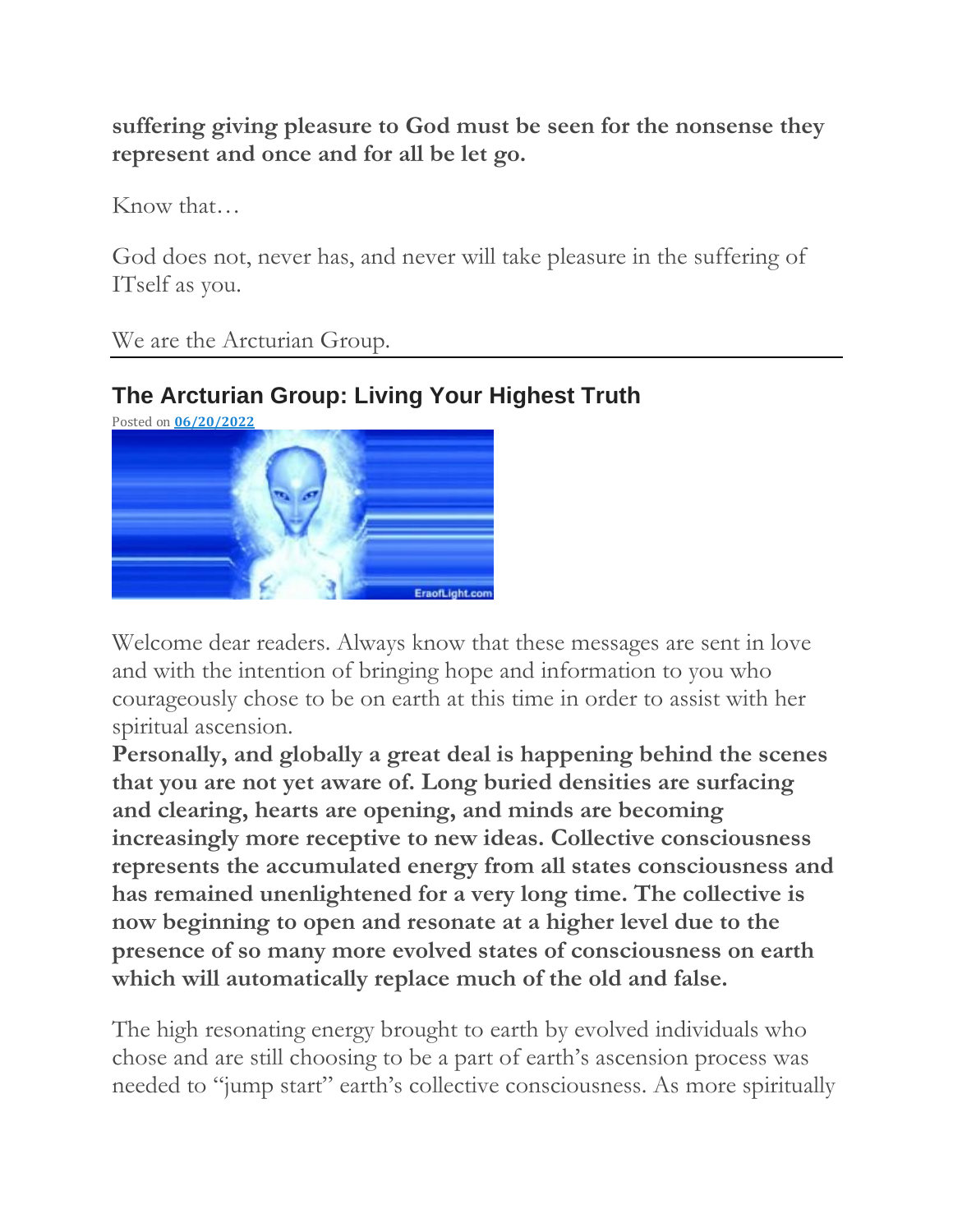evolved ideas and information flow into the collective it will give people access better and more evolved ideas and bringing about clearings and change. You who willingly chose to come into the dense energy of a threedimensional world in order to serve its ascension process are respected, honored, and very loved by those observing from the other side.

The majority are not yet aware of what is taking place because much of it has not yet manifested outwardly and most of what has is not being understood for what it actually is. The manifestation of anything begins in and as consciousness where it then takes form. Form exists in all dimensions but on earth in the density of three-dimensional energy forms are physical or material.

This is why those with only and intellectual knowledge of some truth do not see it manifest in their life and begin to question their path or truth itself. Intellectual knowledge is only the first step toward attaining the actual consciousness of truth. Consciousness is the substance of form.

Increasingly more individuals have become aware that many of commonly accepted beliefs and rules for "correct" living do not serve everyone but rather represent long held and accepted means for egos to express selfrighteousness and "power over". The result of this is that many have chosen to no longer accept and abide by the rules and regulations they do not align with and were held in place through guilt, fear of punishment, threats, and banishment.

**Organized religions the world over have played a very large part in this. It can be very difficult to break away from the security of having someone tell you what to do, what is right, and how you will be "saved" if you abide by certain rules. Yes, you will be saved from a lot of things when you live truth, but much of what has been and continues to be taught as truth is not truth at all being nothing more than ego based three dimensional concepts of real truth.**

Many present-day false teachings had their origin in the minds of those who meant well, but were only able to understand truth through the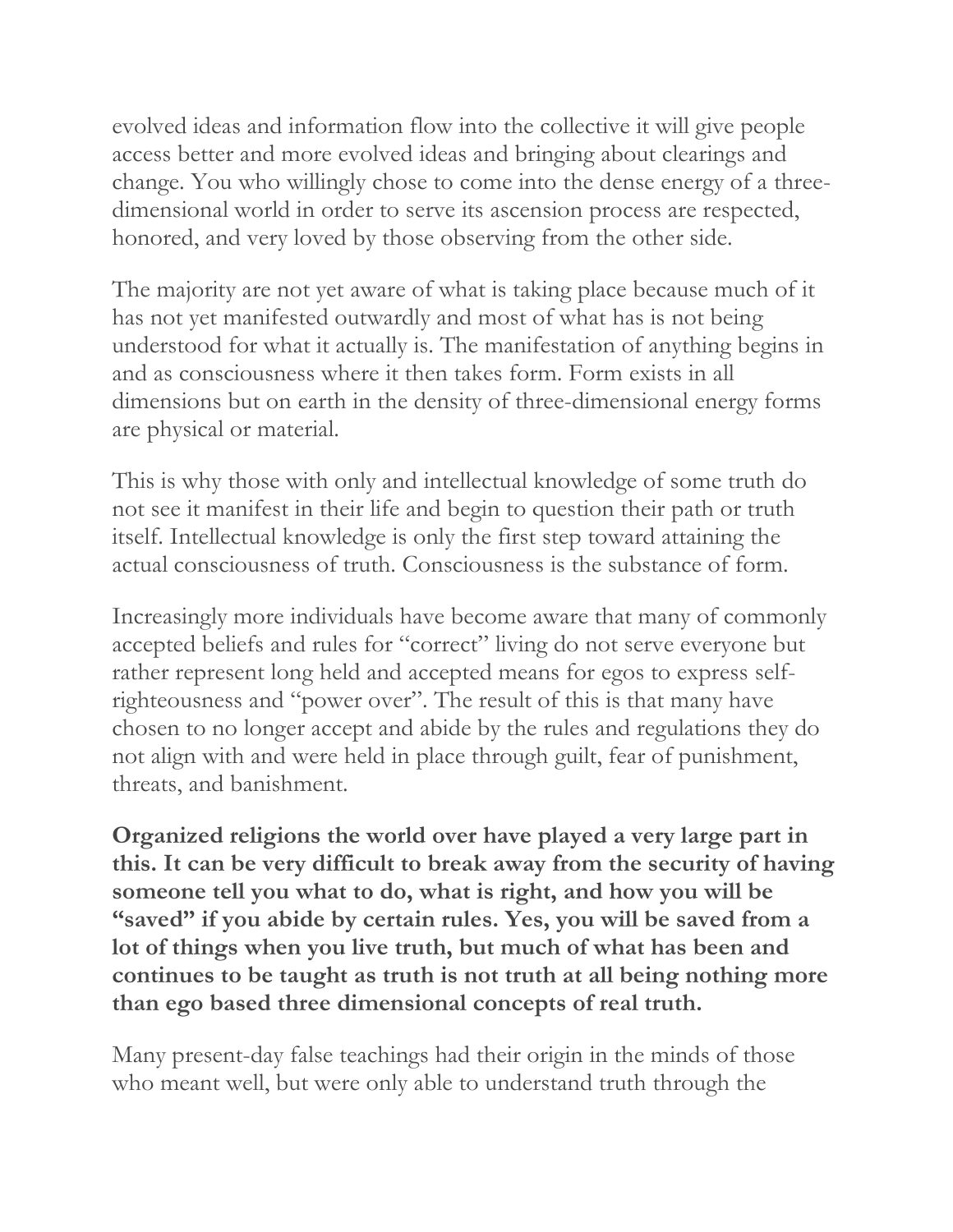limitations of their three-dimensional state of consciousness. Truth should never be organized because the minute it is, it attracts differing states of consciousness many of which are simply not at a level of consciousness able to comprehend the message of the original teacher. The real teachings of many high resonating spiritual way showers have been lost through organization.

People are becoming weary of perpetual wars and violence, no longer seeing these things as necessary for peace. Increasing numbers are starting to see with new and more evolved eyes, realizing how war and violence against fellow human beings represents only separation and "power over" rather than bravery and greatness as is touted by those who strive to perpetuate it. Know and understand that we refer to those who create and benefit from war rather than those who are forced to actually engage in, be maimed or killed, and who believe war is necessary.

**As increasingly more hearts open to a sense of Oneness, the stupidity of killing a fellow human being because one wants what the other has or for any other reason will become increasingly more apparent to the majority.** Higher states of awareness are dawning in human minds but actual change can only come from the people themselves as they begin to claim their power and realize that looking outside of self to a government, politicians, famous people, church leaders, some expert, or weapons to save them is the denial and surrender of their own innate power.

**Unfairness, discord, and long hidden activities of selfishness must first be exposed, witnessed, and seen for what they really represent before change can happen which is why there seems to be so much of it in the world at this time. Remember, earth is a planet of time and space and the process of ascension is unfolding. These things will not last forever because there is no Divine law to support them.**

We would speak of gratitude because gratitude is a facet of love, both belonging only to God. No one person in and of themselves, has either love or gratitude to give which is why at some point in everyone's spiritual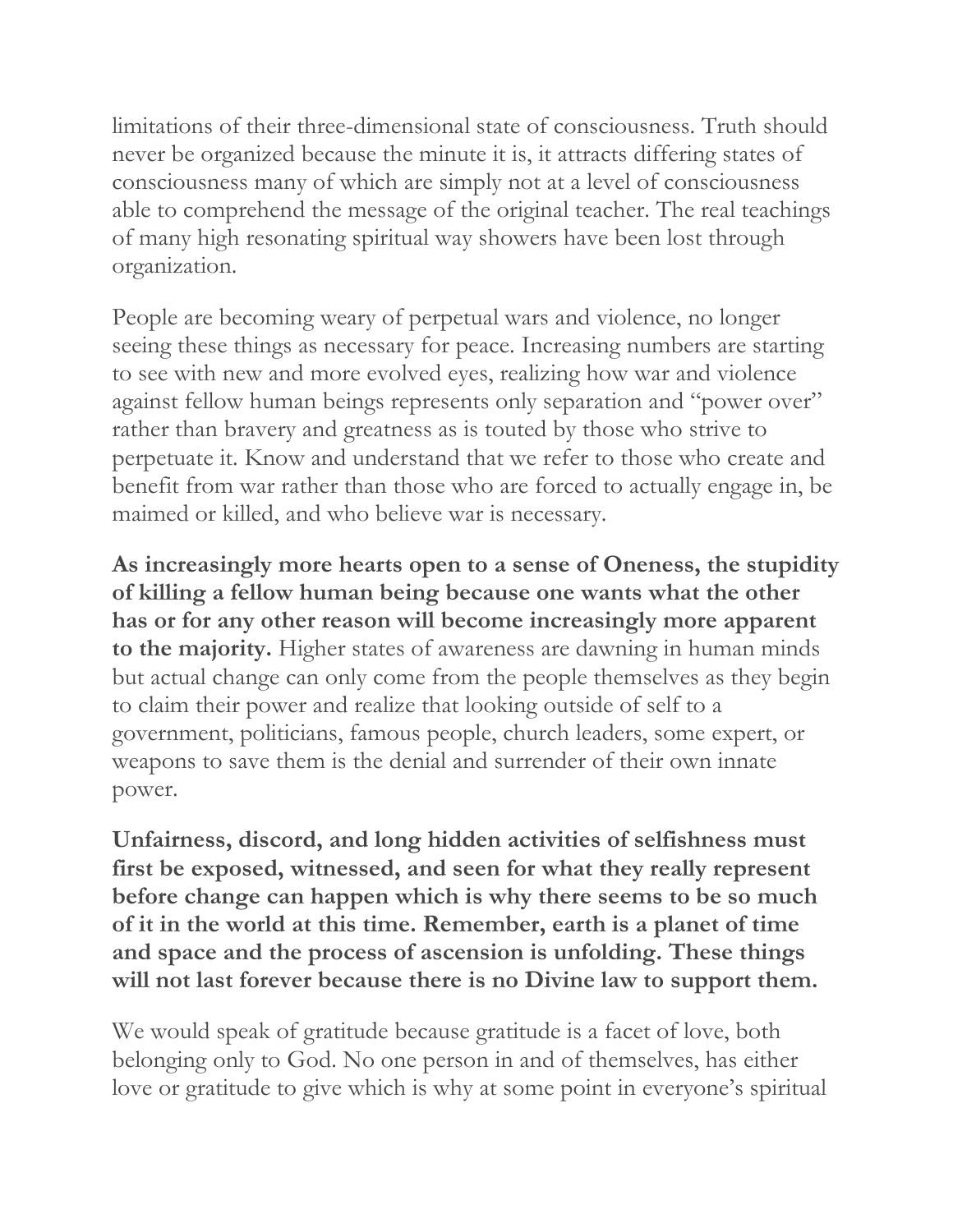journey they must cease looking to others for love or gratitude and begin seeking it from the only place it exists–from within- God.

It is humanly natural to expect love or gratitude to come from certain people and when it doesn't it is easy to blame them or even yourself. However, those from whom you may expect it do not in and of themselves have it to give for love and gratitude are Divine qualities that flow through individuals, but never from them. The love or gratitude you seek may never come from those you may expect or want it from, but if you acknowledge and seek it from within– (I can never be separate from the Love I am, I am forever complete and whole because I AM) it will flow to you in ways and from places you least expect.

Express gratitude for Cause, rather than effect–gratitude for the qualities of Source that are manifesting and appearing outwardly as that which, you are grateful for. If you feel gratitude for some person or persons in your life, see them as outer expressions of your oneness with Divine harmony and wholeness. If you feel gratitude regarding some event or happening, acknowledge it as the manifestation of spiritual completeness.

Give gratitude for the law of infinite abundance when money or goods come your way. Realize that beauty in all its forms– flowers, art, nature, a baby's laugh, etc. And the pleasure these things bring are in reality manifestations of the ever-present joy, love, peace, harmony, and perfection of Divine Consciousness. Do this with everything you feel grateful for, honoring Cause rather than effects because effects can come and go but Cause never does and will simply express ITself in new forms.

Give gratitude for lessons learned through experiences that may now or in the past have been humanly unpleasant or painful. Life lived on earth is a chosen opportunity to spiritually evolve and nothing is actually random but rather representative of the choices you knew were necessary in order to bring you more deeply into a realization of Oneness with Source.

Looking for love or gratitude outside of Self is a form of idolatry. Divine Consciousness/Source/God is all that exists and when that reality becomes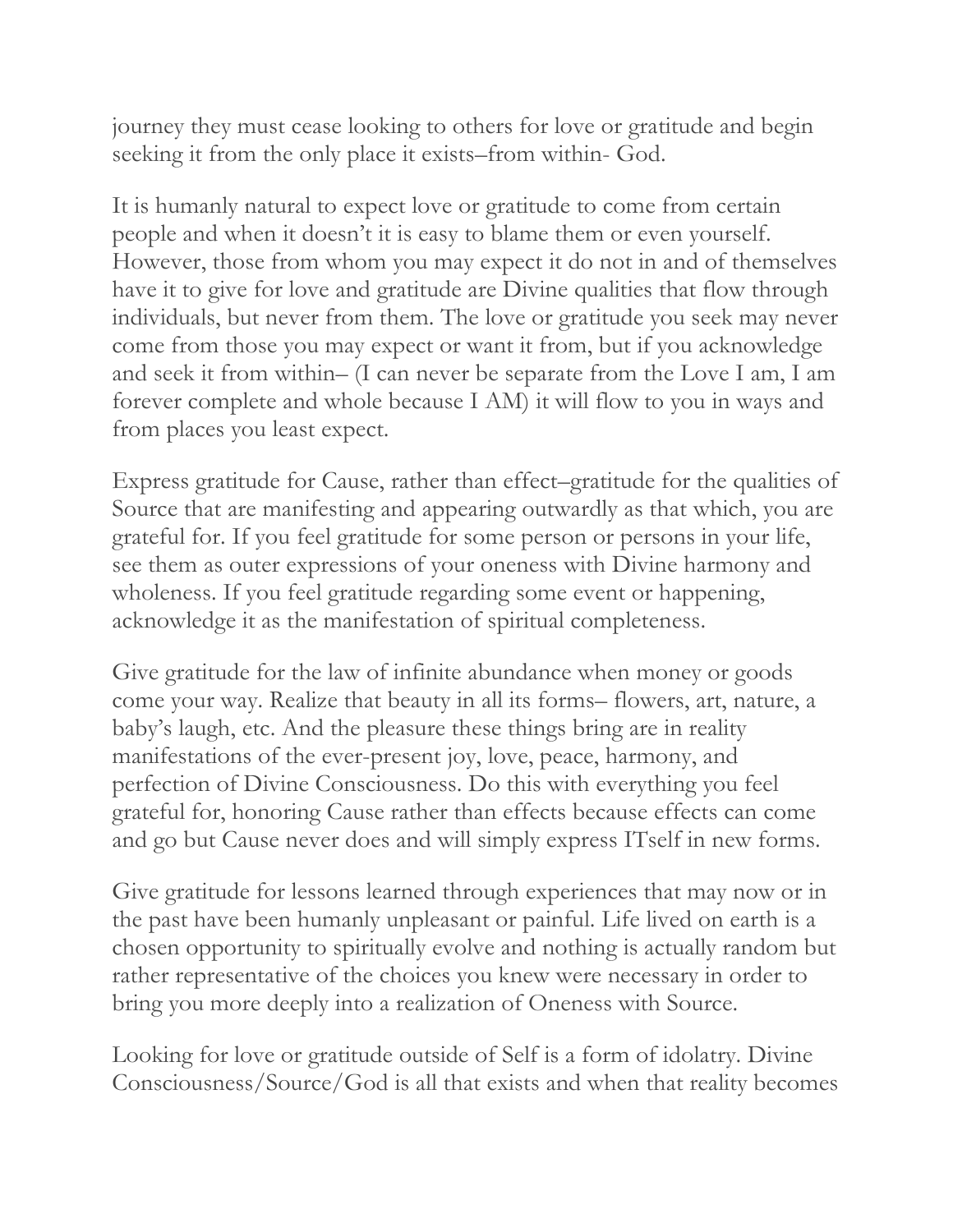your attained state of consciousness, it automatically manifests in, as, and through every aspect of daily living without any personal effort.

Present times have become difficult for many but remember every person is learning what they came to learn and that every person approved their life contract before incarnation. Nothing is an accident and no one is a victim although it seems that way if judging by appearances.

Be the Light, living your highest truth as best you can with no self judgement if you fail now and then. Lend a helping hand when and where you are guided knowing that all is proceeding according to a Divine plan in spite of the facts and information you read and hear from outside sources.

Rest within, trust your intuition, and simply and without judgement let the "heathen rage" (Psalm 2)

We are the Arcturian Group.

#### **The 9D Arcturian Council: Are Reptilians, AI & Cabal Groups Preventing Ascension?**



Greetings. We are the Arcturian Council. We are pleased to connect with all of you.

We are looking for the natural evolution process there on Earth and looking to encourage all of you to participate in it consciously and deliberately. In other words, we know there are a lot of people out there who are telling you that they have the shortcut, the way to bypass all of the work, and that you can grow by leaps and bounds if you just use this technique or this device. **But the natural evolution process is the best**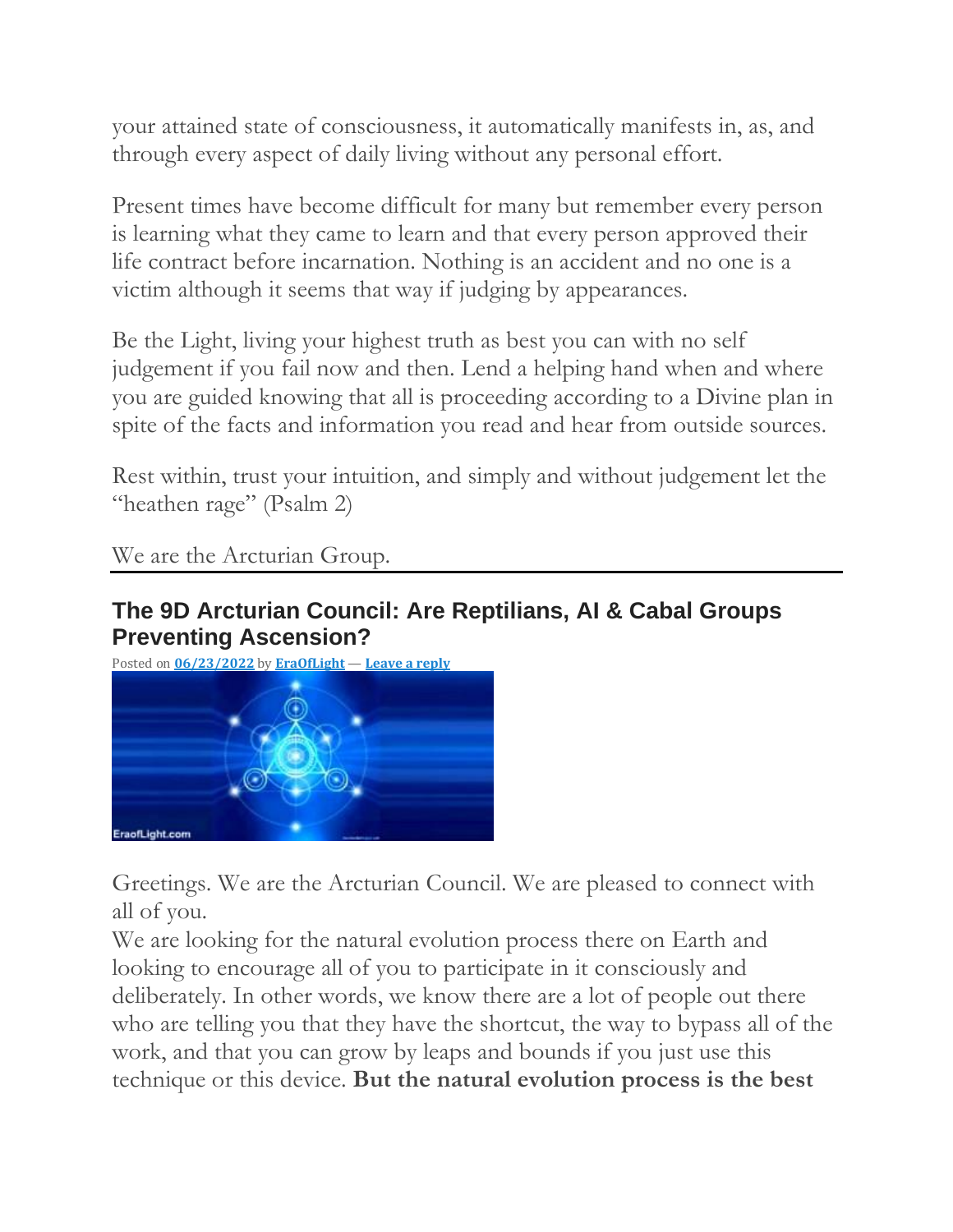**way to raise your level of consciousness, and we see how you all participate in the natural evolution process, consciously and subconsciously, and we just want you to understand that the oldfashioned way is still the best way to evolve and to ascend. You do want to meditate, process your emotions, offer forgiveness, and focus on your vibration. You do want to be aware of your thoughts and the words you speak, and in today's world, the messages you send electronically**. You want to be aware of these things because they are so much more powerful than anything that is happening outside of you or anything that could zap you or force you into a more enlightened state.

And we say that with the full knowing that you are getting help from outside of you, but that help is always meant to get you to focus more inwardly than you currently are and currently do. So, you have a choice to make when it comes to your spiritual evolution. **You can look to the predictions about med beds, and solar flashes, and things that can fix all of the problems of your world at the drop of a hat, or you can choose to take more control of your spiritual evolution by paying more attention to what's going on inside of you. That is one of the biggest benefits of meditation. Meditation brings you more awareness, and with more awareness, you can make more changes, the changes that need to be made, the changes that will be made one way or another.**

Taking on your work deliberately is the much better and easier path, because if you put things off and push things down, they eventually erupt out of you, and then you have a bigger mess to clean up while you are doing the necessary work on yourselves. Lately, we have noticed the power of connection for human beings. In other words, many more people are seeking out connection with those like us, and we help you to pay more attention to what you are thinking, feeling, and vibrating, but we also offer a higher vibration to you, and that is an invitation that we are sending out for you to join us in the higher-vibrational realms.

When you make connections, you reach up, as well as in, and it is through that reaching up vibrationally that you make a huge impact on your normal set point vibration. That is needed for each individual in order to handle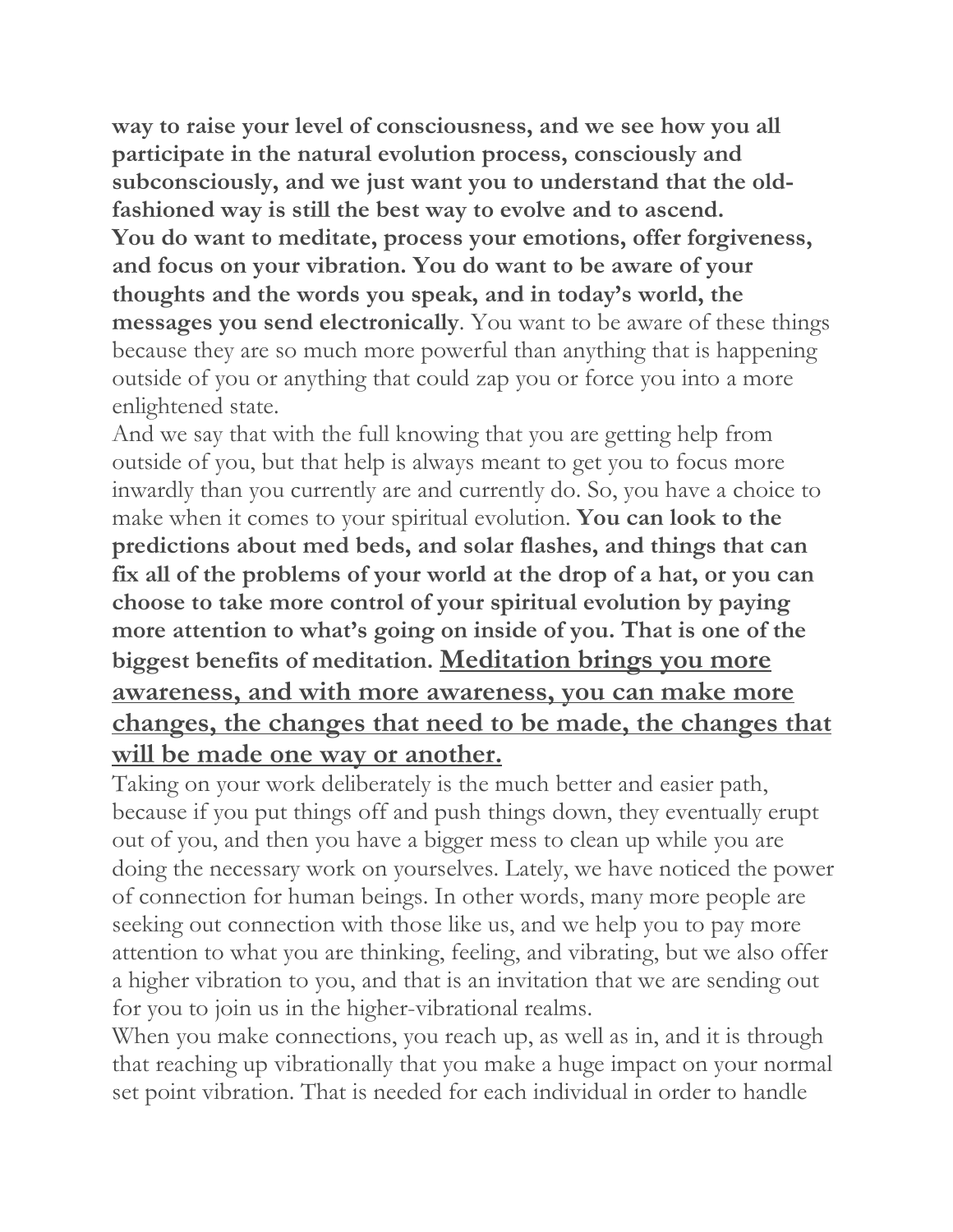the energies of ascension. Otherwise, as we said, you are just making it harder on yourselves by ignoring everything that's going on inside of you and looking outside of you for the answer, or for the e.t.s who will swoop in with their more advanced technology to make everything better for humankind. We know that there's a lot of focus on A.I., and reptilians, cabal groups, and so on, and the idea that they all must be defeated before you can access the truth of who you are within you, and none of that is true. **All of it just keeps you from focusing on what is truly important, which is always what's going on within you.**

And so, we are happy to be one of many groups and beings that you can reach out to for connection because we know that our vibration is helpful. We see the impact that our energy transmissions have on all of you, and we know that you, as the awakened collective, are ready to not only receive those higher-frequency vibrations, but also to spread them around to your fellow humans. And that is how your seeking of connection helps everyone, regardless of whether they are seeking it and regardless of whether they are listening to anything you are saying. This is one of your many gifts that you have to give to your fellow humans, and everyone is benefitting from that particular gift of connection.

We are the Arcturian Council, and we have enjoyed connecting with you.

## **Solstice Gateway Sees an Unprecedented Number of Twin Flames Uniting**



Dearest beloveds,

Greetings of the highest. We come forward now in this moment of your time, with important news regarding the upcoming solstice gateway. As we stated in our last written transmission **Gaia is currently coexisting on 2 predominant collective timelines. The ending of the timeline of Kaliyuga and the opening timeline of the golden age…As a result of this,**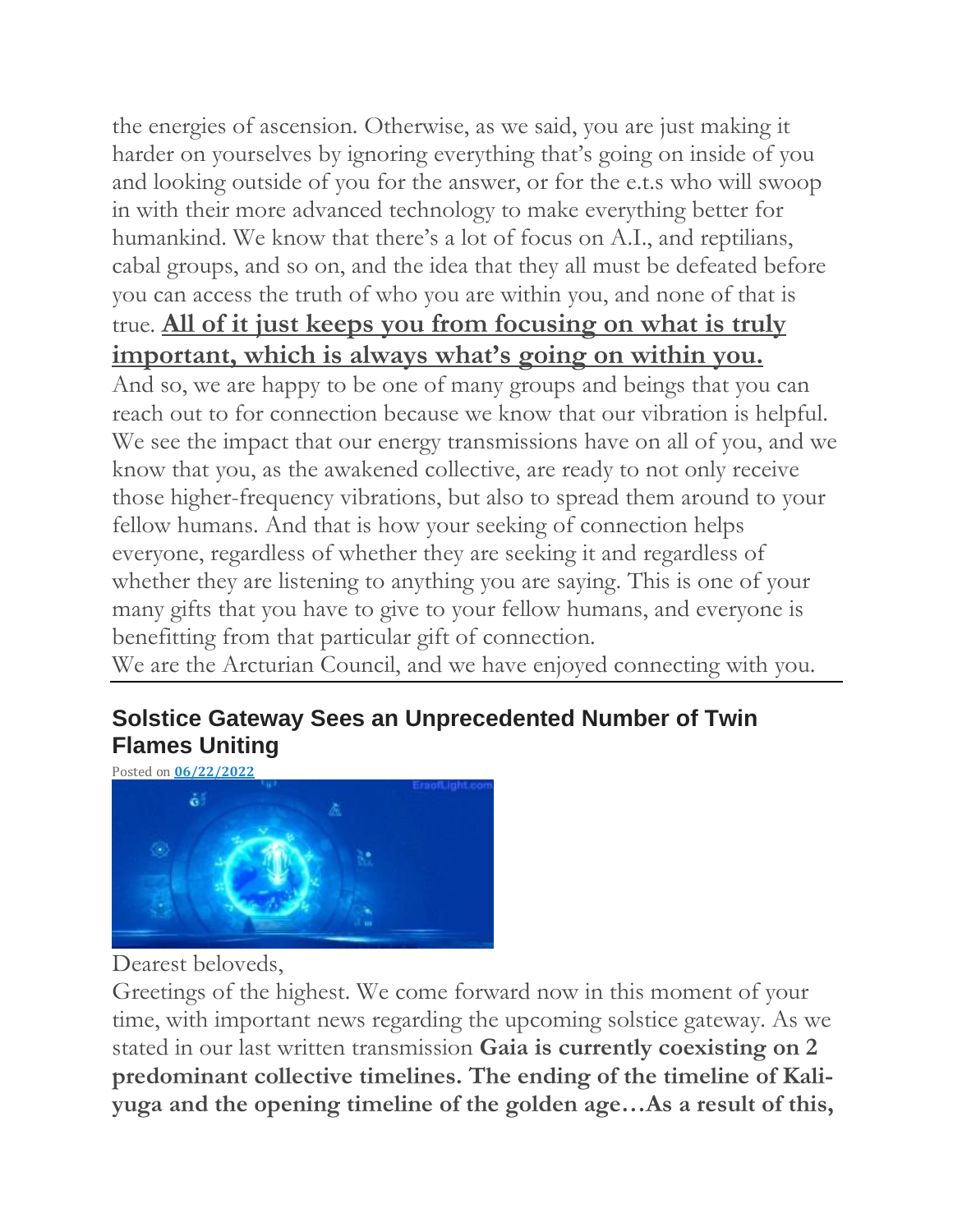**the Earth is now being bombarded with an intensified level of gamma-ray infusion.**

**We wish to inform you that the gamma rays that are predestined to pour into the Earth at the Time of the solstice are carrying a mutated, upgraded and transformed geometric light patterning and are therefore configured differently to the previous gamma rays that have been pouring forth from galactic central hitherto this point. At this conjecture, it is important to note that the gamma rays communicate specifically with the DNA in the human body. In fact the gamma rays infuse with the DNA via a Fibonacci spiraling sequence, which locks into the human DNA much like a key and a lock, this interlocking communicates messages to the human DNA informing it to upgrade and configure into alignment with the Ascension codes that are stored in the bodily system, and these codes hold information pertaining to the construction of the human light body.**

**During extremely potent and auspicious energetic portal dates such as solstice, it is crucial to gather together in Ascension groups, in order to radically assist Gaia to ground and assimilate these upgraded codes and frequencies.**

**As these new upgraded gamma rays lock into humanities DNA spiral, this sends information to the DNA to align with the soul gifts of clairvoyance, clairaudience, telekinesis, remote viewing, telepathy, and so much more This upgrade will also manifest for many of you as a heightened degree of serendipity and synchronicity in your life, and a definite experience of divine intervention in terms of aligning you with your highest Kristic timeline destiny.**

**These light codes are designed to communicate directly to the pineal gland, the organ in the body that governs multidimensional awakening and knowing, and as such these powers are set to be magnified in this particular gateway.**

**The time for the lone wolf is no more dear ones. Please know that we are collectively entering into and anchoring the new earth golden age Paradigm timeline, and It is highly advisable that you gather together in your soul groups to assist Gaia to harness this newly upgraded bombardment of light codes.**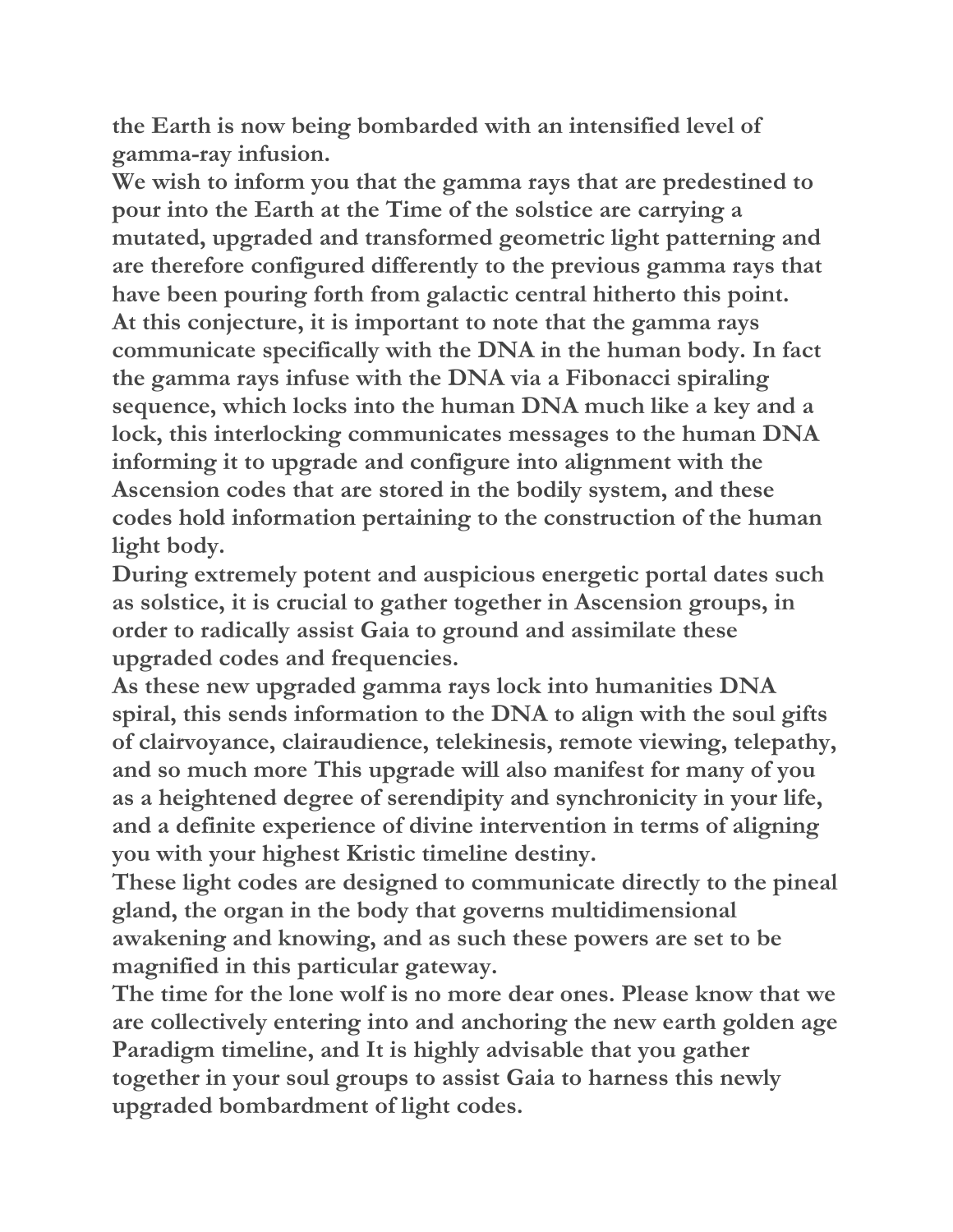The reason why this is so advisable is…individually you are powerful beyond your wildest imaginings so therefore when you come together and unite your intentions collectively, this sends out an almighty wave of information to the collective consciousness to come into vibrational alignment with these new upgraded instructions/ patterning.

## **How to Stabilize Yourself**

Posted on **[06/22/2022](https://eraoflight.com/2022/06/22/how-to-stabilize-yourself/)** by **[EraOfLight](https://eraoflight.com/author/theeraoflight/)** — **[Leave](https://eraoflight.com/2022/06/22/how-to-stabilize-yourself/#respond) a reply**



**One of the greatest repercussions of the grand transition the human race is undergoing right now is destabilization. To review a little context here, the human race is now going through the greatest transition it has ever experienced at any other historical period. There are several reasons for this.**

**The human race has always been evolving and is continuing its evolution at a breakneck speed right now even though many people are so disgusted with human activity and behavior that they are convinced the human race is actually regressing. This may appear to be so but it is entirely inaccurate. Right now, the human race is going through puberty, moving from childhood to adulthood through the transitional stage of adolescence. Anybody who has been around adolescents, especially delinquents, may also be convinced that they are regressing but that is obviously not so.**

**The transition to adulthood can be very difficult and that is what we are in, squeezed into a fifty-year period of time. Not only are we evolving in terms of our scientific, technological, and economic accomplishments, but we are evolving in terms of our spirituality and consciousness. However, we are not all evolving at the same rate and this creates huge polarization and conflict that threatens to tear our world apart. In fact, not every member of the human race is evolving**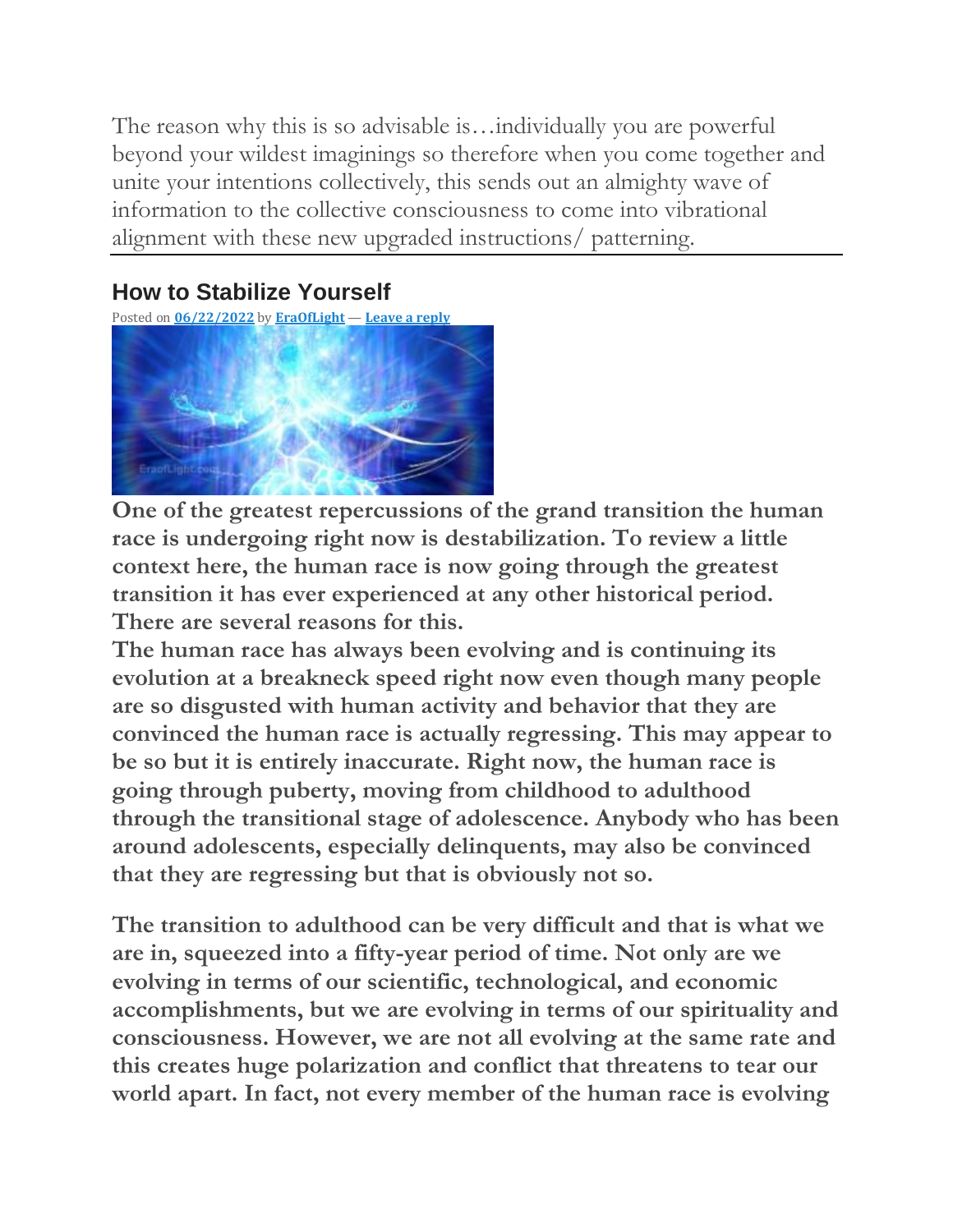**through puberty at this time. Some are just shifting from infancy to toddlerhood, some from toddlerhood to child stages, and some are moving from adolescence into adulthood, and some are even moving from adulthood to the mastery stage. So, what each of us wants and needs right now is very different and the changes that some humans need to make deeply threatens others who are not ready to make those types of changes. In other words what we have is a great deal of chaos and destabilization across the board.**

**Change always comes with destabilization.** When you move from one part of town to another or from one city to another there is a period of destabilization and adjustment. There is a period of time when you can't find any of your belongings because they are still in boxes and you don't know where the shops are or the best routes to anywhere. Your neighbors are all different people and there are many things to get used to. You may have taken a new job; the kids are going to new schools and all your family's routines are disrupted for a period of time. In a word it is a stressful time, and you are destabilized, probably thinking, "I just want to skip forward six months" or "I wish this was over." So, destabilization comes with some resistance and anxiety.

The kind of destabilization we are in right now is more severe than what I just described. The amplitude has been steadily going up and the vibration of everything is changing by the day. Perhaps you experience this as that nothing looks familiar anymore. You may be asking, "What country is this anyway?" What year or month is this? What season is it? Nothing is the same anymore. I feel freaked out. All of my friends look way older than they did a little while ago. How much time has gone by? How did the kids get so big? How old am I? Do I have dementia or what? I don't recognize this street. Where the F\_\_\_ am I anyway? How did the country get into this state all of a sudden? This may sound extreme but many people are actually experiencing this. Some people chalk it all up to having had Covid and struggling with brain fog and the like but even people who have not had Covid are saying these things. You can't tell if that weird feeling is indigestion, or if you have taken something that is altering your consciousness, or if you are coming down with the flu. The next minute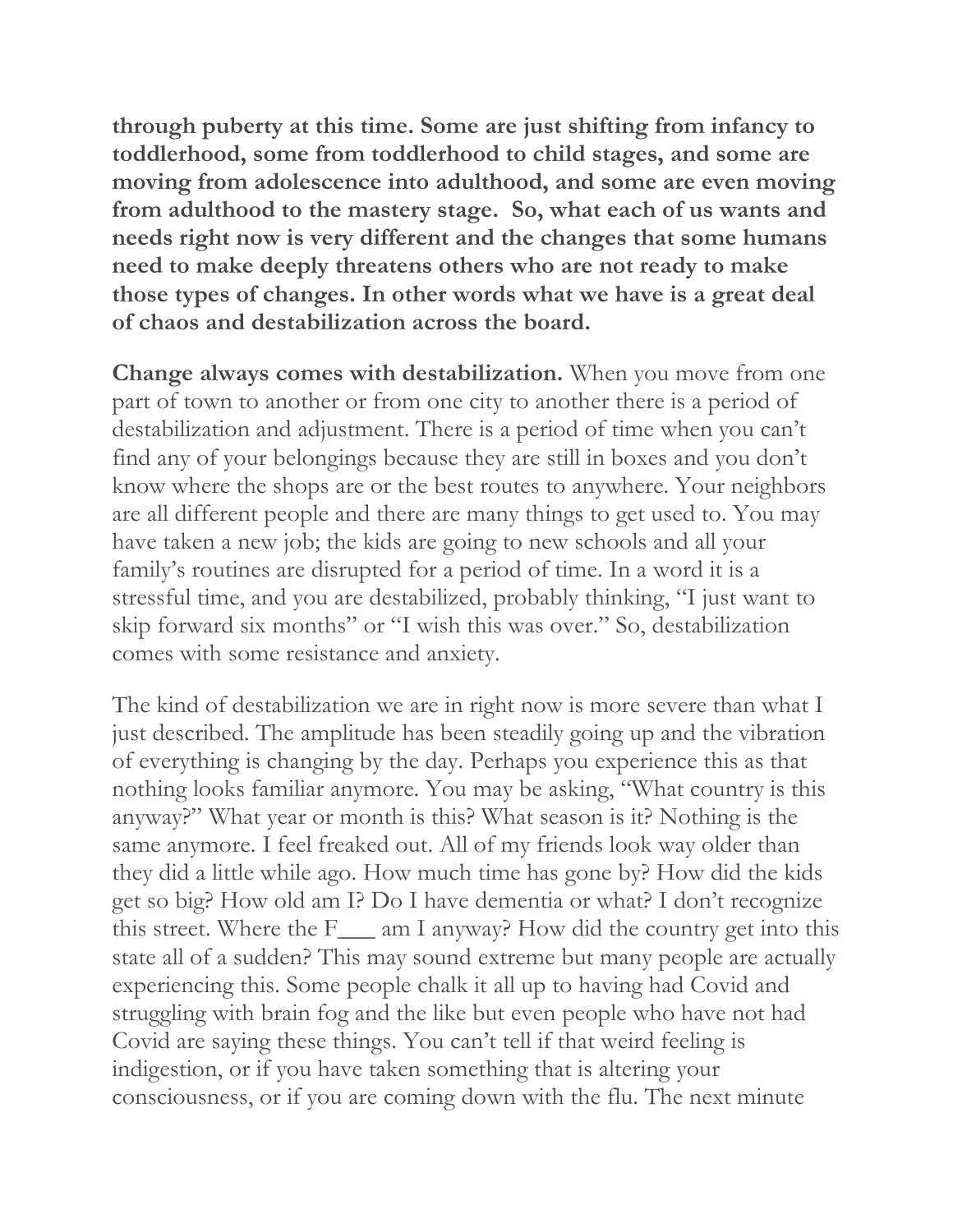you are feeling fine, maybe even great. One minute you are anxious and depressed and the next you feel your heart has opened wide and you love everyone.

Consider these alterations to be the new normal. Yes, you are destabilized and that is the price you pay for admission to the next phase of humanities' evolution. We are evolving very rapidly and everything is crumbling, especially our comfortable relationship with what we think is our reality. Reality is being shaken to the core and this is only the beginning. Is it any wonder many younger souls are completely losing their marbles and shooting everyone in sight? Is it any wonder that people are electing officials that are clearly off their rockers? Is it any wonder that conspiracy theories seem to have hijacked balanced reason? Price of admission folks, and a steep one at that?

How do we stabilize ourselves? Clearly many people's choices only destabilize them further. Reaching for the bottle can seem like a good idea to some. Racing around city streets in the middle of the night is another strange attempt to stabilize. Buying guns and loading up on ammunition may seem to some like a way to stabilize. Going online and seeking answers in radical sites is another attempt. They are all doomed to failure. In fact, most of our attempts to cope externally are doomed to failure and usually only make the problem worse.

The problem is that the ego, our false personality has never been stable. It is subject to the vagaries of other people's judgements and opinions, to cultural norms, to political movements, to conditioning, programming, and brain washing. No stability there. In the end it can't even wipe its own ass (pun intended). It only knows how to compare, judge, whine, complain, blame and a few other unsavory ways of being. In the end, whether your false self has you wearing a business suit and sipping fine wines or dressing in a street person's rags it holds no lasting promise of anything but more misery.

Your awareness of your own presence, your awareness of your own being, your own consciousness, is the only thing that is ultimately stable. Why?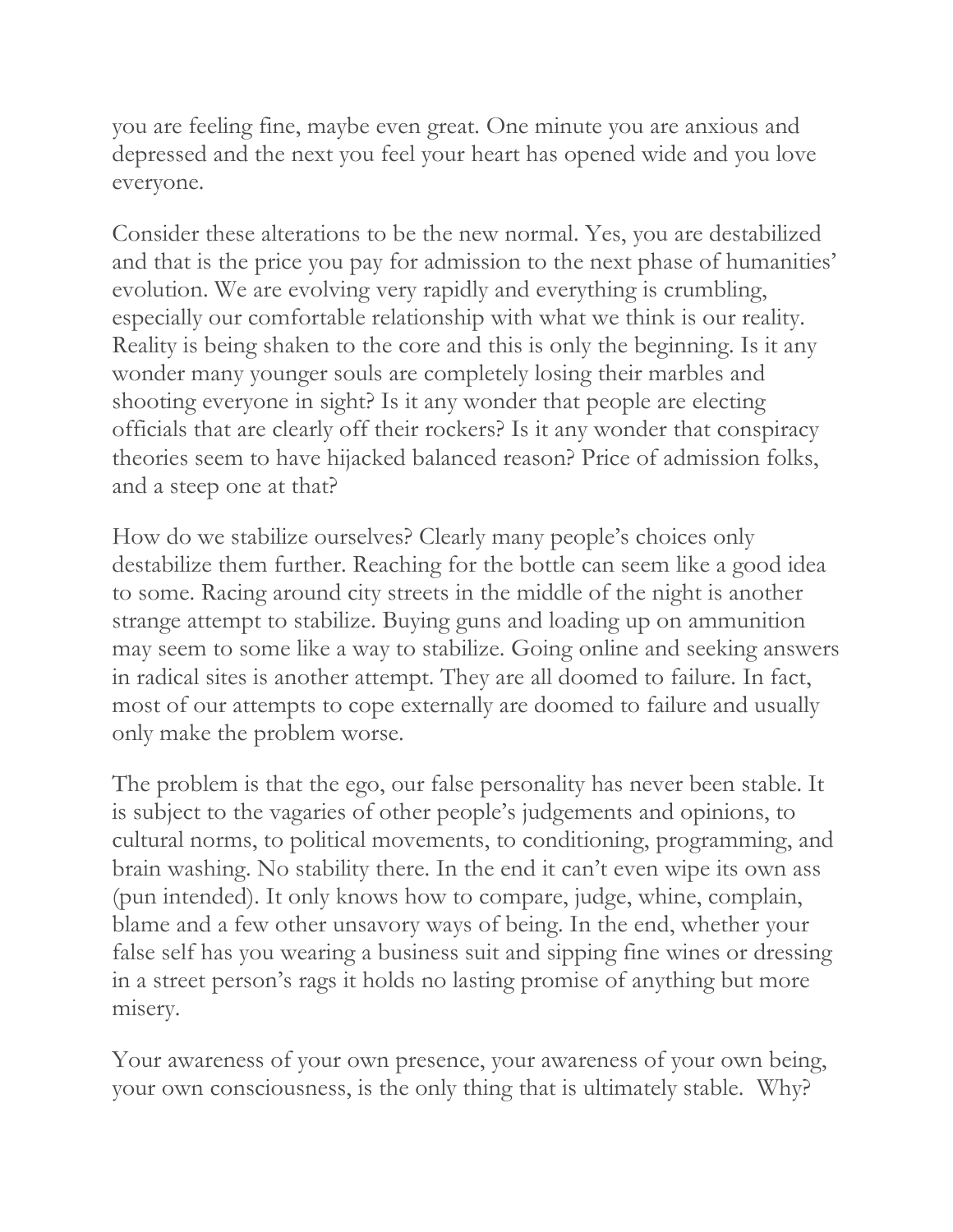Because by definition it never changes. It is always, always, ever present and witnessing your life as it is. Your consciousness is absolutely neutral but it is not cold and uncaring. It is the only thing within you that loves, that is known by love, that knows without having to think. It just is, being now, unconcerned with time, place, or movement. The awareness within you never goes anywhere, has never gone anywhere in your life no matter how fast you were running or driving. Even if you are racing to get to work or home at the end of the day, it is completely still, has no agenda, does not care. It is spirit knowing you as you are and recognizing you as part of itself. That is the definition of stable and that has always been so and will always be so.

In these times of ultimate destabilization this is your only real port in a storm. Even your reliable mates, friends, and relatives are in this moment going through their own destabilization and not to be completely counted on to be sane from one moment to the next.

The most stable things in the universe are not objects because objects are subject to destabilization. Your awareness, your beingness is not an object. To the degree you identify yourself as an object is the degree to which you are unstable. This is not an optimal anchor to have. A more optimal anchor is your being because your being is actually not yours but belongs to Spirit and Spirit is the best possible anchor you could have.

Therefore, sanity resides within you, right here, right now. You are actually stable in your awareness and presence but maybe you haven't looked there yet. You have always been stable, will always be stable beyond death and rebirth. Your sanity is free, costs nothing but your attention. It's like a big jug of water right in front of you when you are frantic with thirst and are looking everywhere for a drink.

### **The 9D Arcturian Council: What You Need to Know About the June Solstice**

Posted on **[06/18/2022](https://eraoflight.com/2022/06/18/the-9d-arcturian-council-what-you-need-to-know-about-the-june-solstice/)**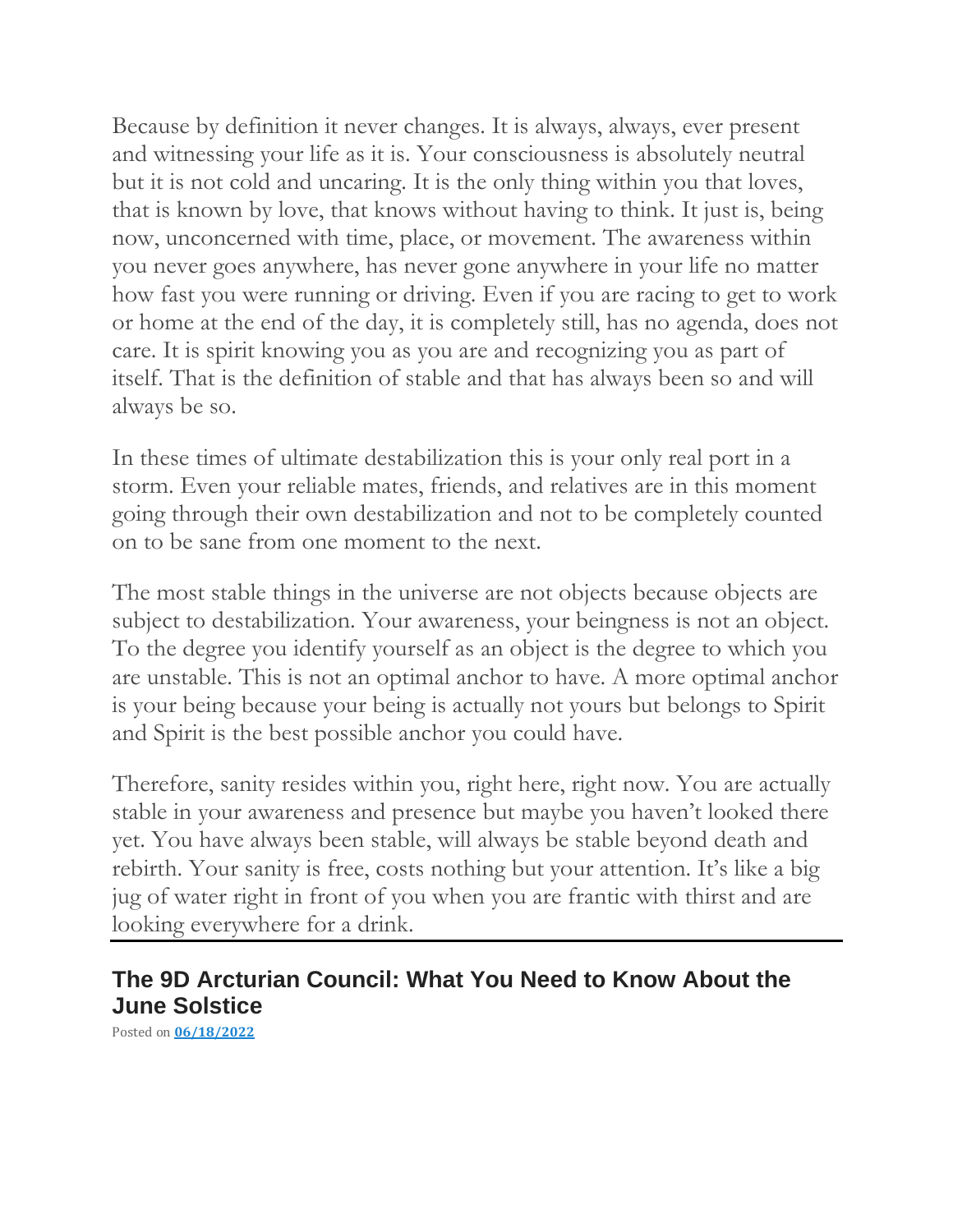

Greetings. We are the Arcturian Council. We are pleased to connect with all of you.

We are very aware of the changes that need to take place there on Earth, and we are also aware of the energies that we can provide that will help you to make those changes. We want you to know that there are so many who are working on your behalf at this time, and of course, you always have your sun and your own planet sending you energies assist you. The solstice is one of those times when the sun gives you a little extra, and it is also a time when all of us give you a little extra because of the alignments, because you are more open and receptive at the time of the changing of the seasons.

You have been experiencing a lot of clearing in those lower three chakras of yours throughout the month of June and especially around the time of the full moon. Perhaps you noticed. And now, as the solstice approaches, the energies are coming in stronger and with greater intensity to assist all of you in opening up to all of the gifts and abilities that you have already attained in other lifetimes. **Now, some people on your planet are not ready for that just now, and so, what they will get will be an energetic download that assists them in preparing for those gifts to be activated.**

**But those of you who are ready and who have been waiting for specific gifts to come online, this is your time. This is a time of greater awareness. That's what we would call a time of awakening. It's about awareness, and one of the things you need to be made aware of is how much is inside of you, how much you've already accomplished in other lifetimes, and how much you still have yet to tap in to. It's all coming. It's all on its way, and it's all directed to you, specifically. That means it's time for you to relax, let go, and**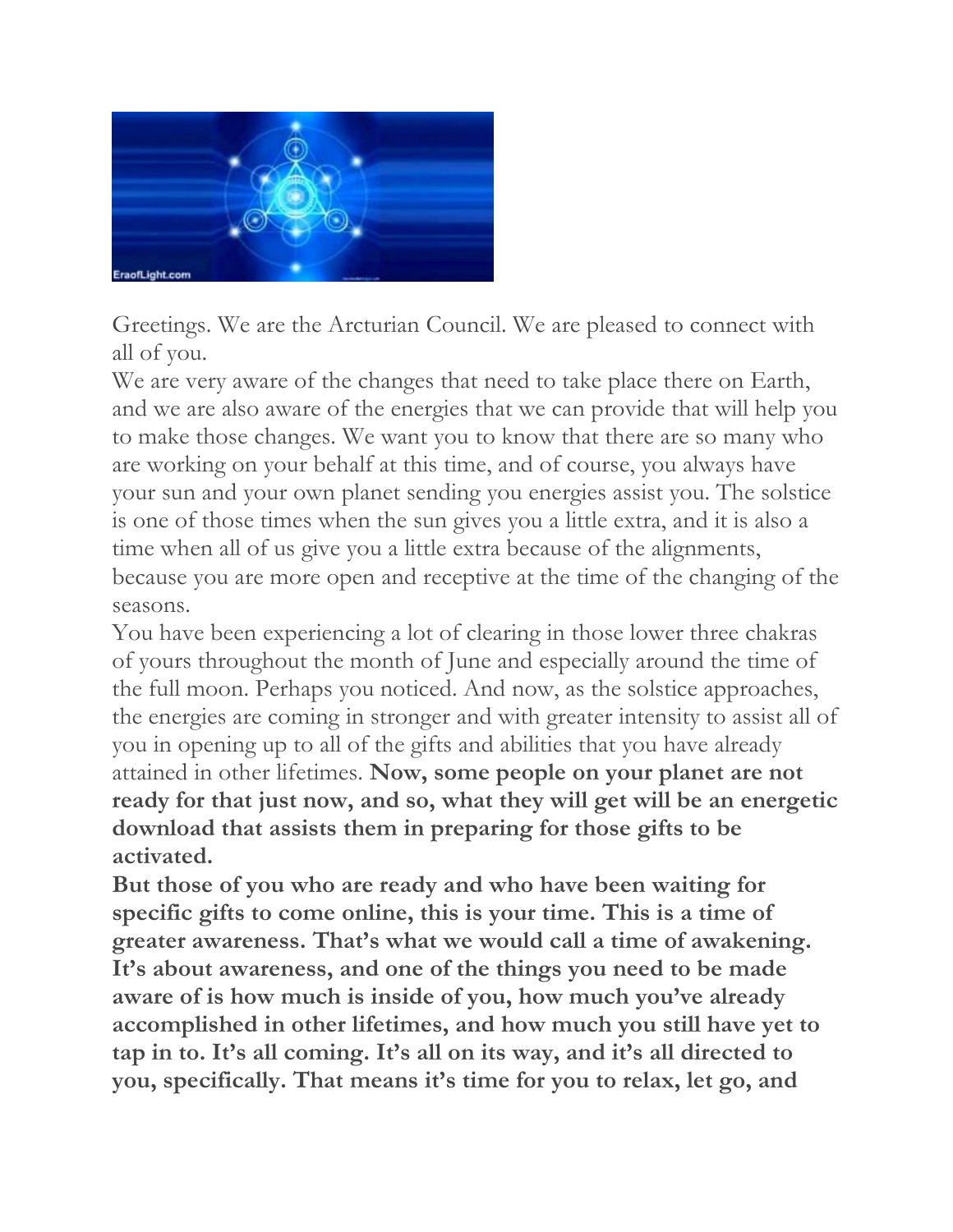**open up to receive. You can expect your gifts and abilities to come online, and you can prepare yourselves by being grounded in your bodies, being hydrated, and letting go of that which is not serving you.**

We are talking about habits, but we are also talking about thoughts, beliefs, energies that you hold in your chakras that you know you can clear by paying attention to them and breathing into them. These are the things you can do to facilitate the acquisition and activation of those spiritual gifts and abilities you all desire, and these solstice energies are coming in to help with that. They are coming in to help everyone because everyone needs a greater level of awareness in order to truly awaken to the truth of who they really are as a Source Energy Being.

Now, once you notice that you have greater access to one or more of your gifts, you're not done. You then have to use the gift, or gifts, and you have to trust what you are getting when you do, because when you trust you are more likely to share, and when you share, you are more likely to get positive feedback. And when you get positive feedback, you are more likely to have confidence. And when you have confidence, you are more likely to use your gifts again and again. And that is another way that all of you who are receiving these transmissions can help humanity to grow, to evolve, to expand, and ultimately to ascend to the fifth-dimensional level of consciousness.

We are the Arcturian Council, and we have enjoyed connecting with you.

## **Mike Quinsey's Higher Self: Accelerated Progress**

Posted on **[06/19/2022](https://eraoflight.com/2022/06/19/mike-quinseys-higher-self-accelerated-progress/)** by **[EraOfLight](https://eraoflight.com/author/theeraoflight/)** — **1 [Comment](https://eraoflight.com/2022/06/19/mike-quinseys-higher-self-accelerated-progress/#comments) ↓**



Necessary changes are being placed upon you to hasten progress towards a New Age. It is painful for many but unavoidable as so much of the old has to be discarded.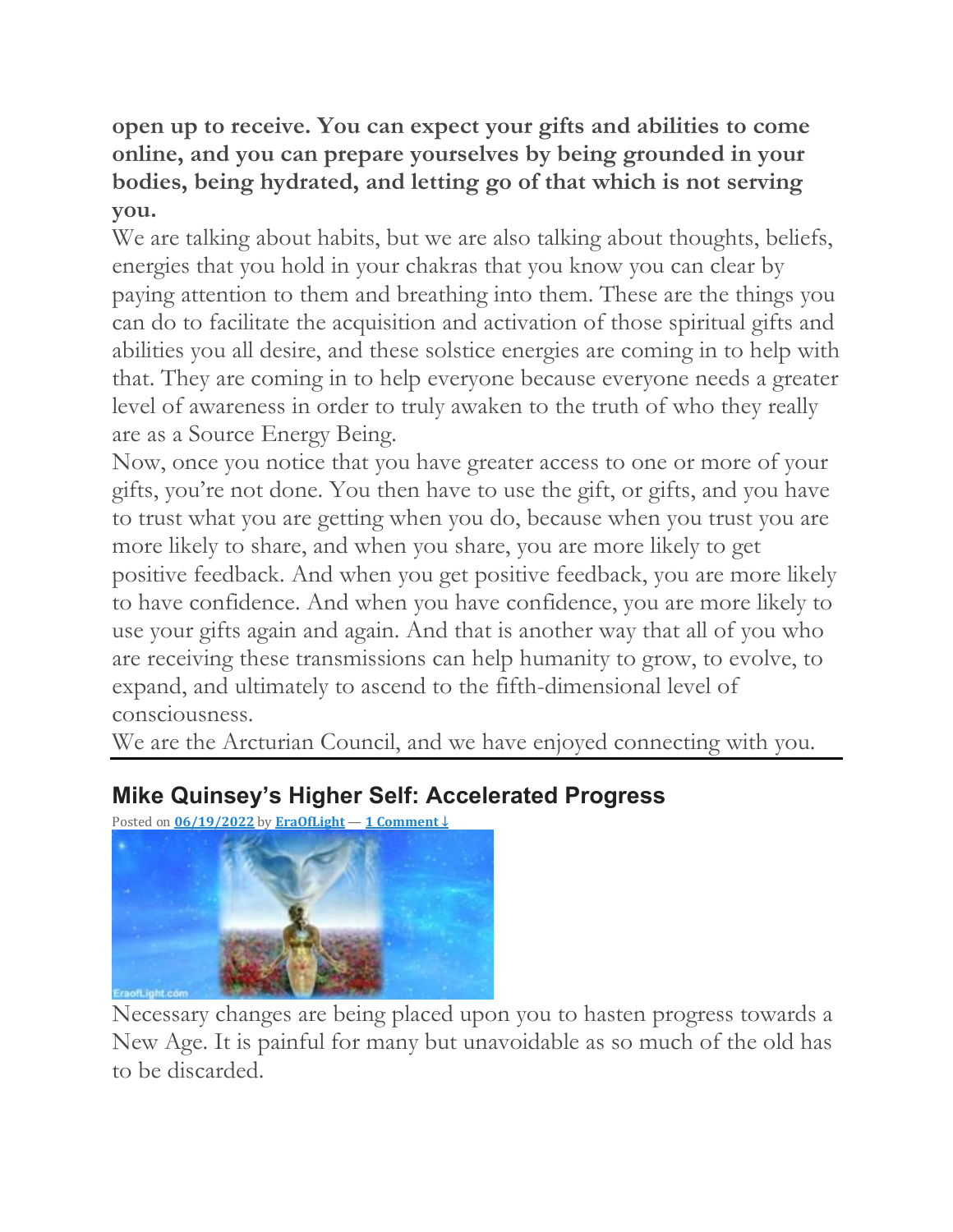Like the phoenix rising from the ash's humanity is to introduce all that is new and to be part of your evolution. Recovery from the past troubles is taking place but the new must now be introduced to enable a quantum leap forwards.

There is much rebuilding necessary not just of your houses and buildings but also the necessary structures to prepare for new ways of living that are more beneficial to everyone. We say again that all people should have a roof over their head and sufficient food to live a healthy life; such progress must be planned well ahead. We know that many souls are with you who are well equipped to take on the challenges, and they have the foresight to see it through.

Understand that new technologies will enable you to progress much more quickly than you would otherwise have done. We will be on hand to ensure that all goes well and assist you without overriding your freewill. We have much to offer you and we will protect you to ensure your safety which we have done for a long, long time.

In time we will be able to come freely amongst you and help in direct ways. We can speed up your evolution as you prepare for life in the higher vibrations. It will move you beyond the lower levels that have caused you so many problems in the past. Think positively of your future and it will attract levels of energy that will lift you up.

For the time being all around you souls are having their last experience of karma that is being cleared not to return again. Clearly some souls are so mired in negative energies they are unable to clear them, and will stay in them until they have the will and ability to deal with them.

All souls go through these periods of trial and error, until they realize that the answers lay in their own hands. The turning point comes when they understand that it is within their own power to overcome their problems. All souls have an enormous potential to rise up but few are aware of it. Have faith in your own ability to do whatever you put your mind to as nothing is impossible.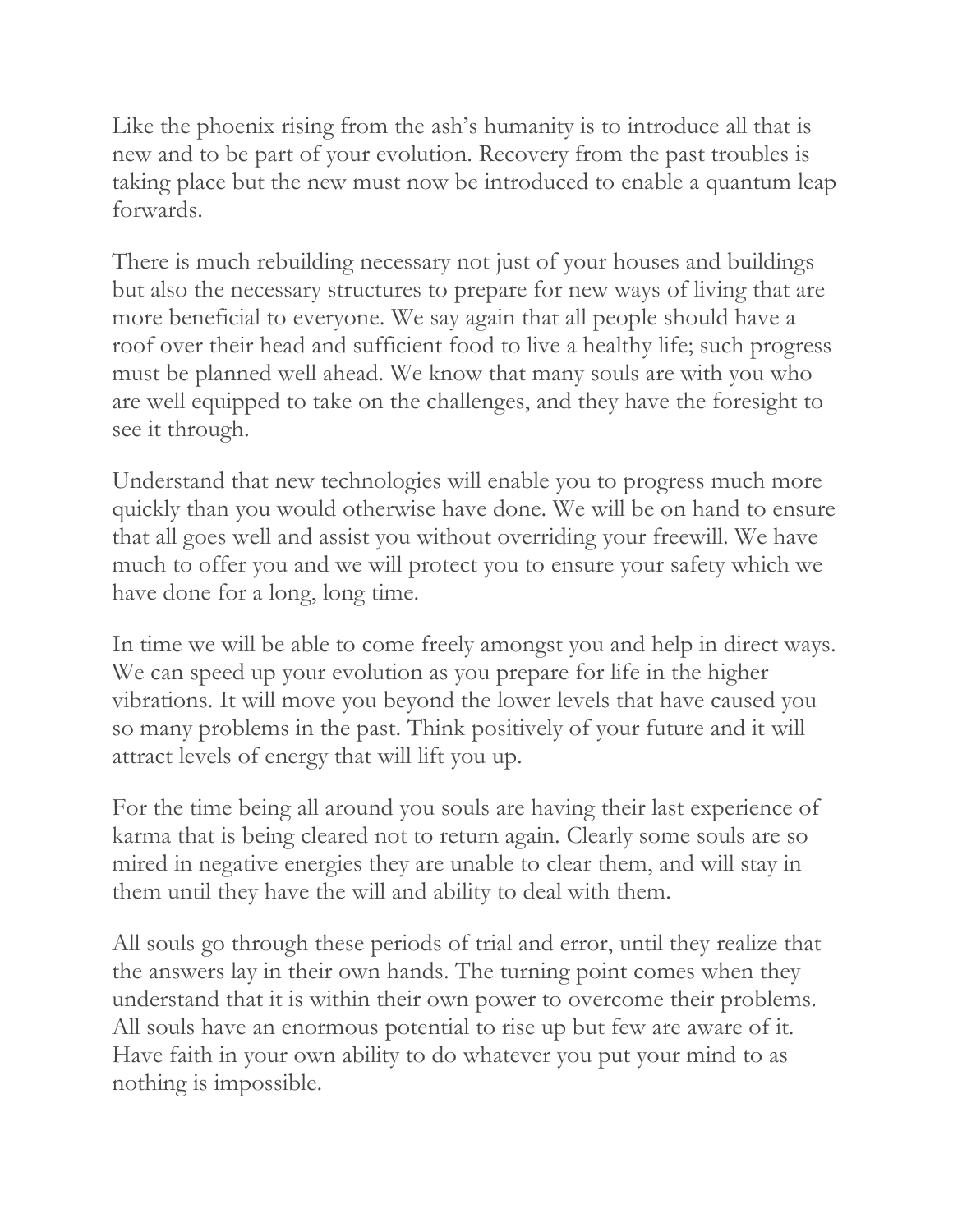We have often told you that what you focus upon becomes your reality, and you attract such energies to yourself. So, if life is difficult for you it is either karma you have brought with you or attachments you have made in this lifetime. Think carefully when making decisions and consider the likely outcome where you are personally concerned.

We will once more assure you that your Guides are always working with you to achieve the best outcome. Understand that when this life is over you will review it so that you understand why it worked out the way it did. So eventually you will get all of the answers that are usually involved in your life plan. You will almost certainly wish to know why events turned out the way they did, particularly if they were outside of your life plan.

Spiritually speaking, your life is very much controlled only if to help you meet the challenges of carrying out your life plan, that is normally meant to give you experience that will help you evolve. However, with freewill you are at liberty to follow your own plan but will face the consequences if it proves to be unhelpful.

However, as we often mention you can always bring back missed opportunities to evolve for inclusion in another life. Nonetheless, it is far better if you complete it in the lifetime it is intended to be in. As matters are arranged in advance for you, you are not normally aware that at times you are working to a life plan that you agreed to before you incarnated.

Obviously if you miss out on events planned to help you evolve, they will come around again. You will realize now why visitors to Earth are not allowed to interfere with your progress. The systems used have been well tried and tested and are most ideal for humans.

You see that much care and consideration is always given to the arrangements helping you evolve. We as more advanced souls are keen and eager for your success, and that is why we closely follow your lives. Some of you already know us well from previous lives and we are truly one great family of Light.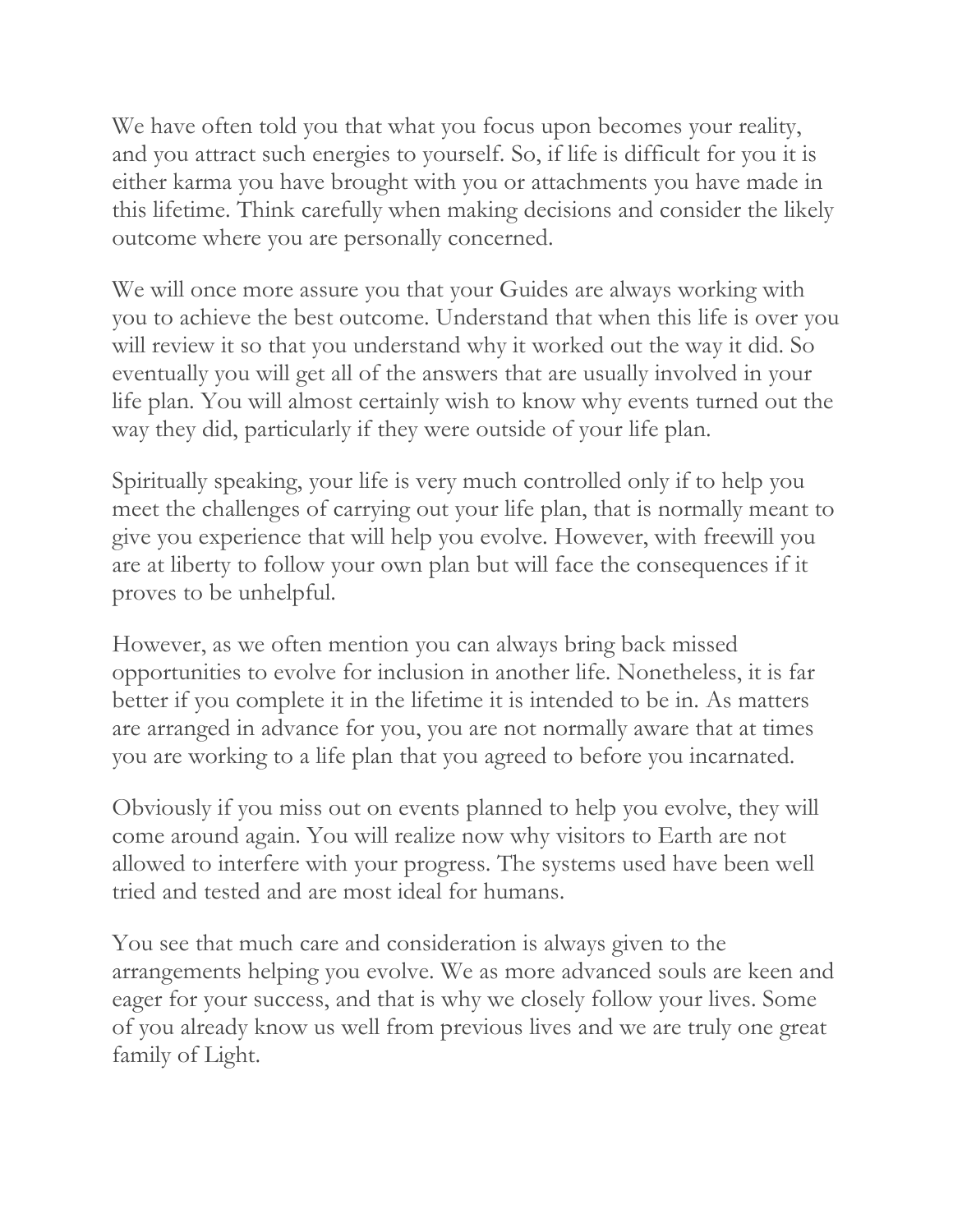Some of you are sufficiently well advanced to have no further need of experience in the lower vibrations. You can safely say that you have learned your lessons well and have lifted up your vibrations. What a journey you have had with so many experiences that have helped your evolution.

Many have reached the end of the long journey home and soon you will rise up into the higher vibrations. By maintaining them you are near to the end of that journey with a wealth of experience that will see you well equipped for life in them. Your presence on Earth is helping others rise up who still need that little extra help to continue evolving.

You have been through Hell at times but to your credit you have never given up. You have sensed the help being given to you and it has kept you on your path. In these end times there will be great celebrations that so many of you will experience as you continue towards Ascension.

We will still be with you and so pleased that you came through some severe testing at times. You have the experience now to help others also on their chosen path of evolution. Some will find you through being attracted to your auric emanations and you will be able to help them on their path.

In the future, not far away, a version of the Earth will become a beautiful Garden of Eden as it was intended to be. Understand that many versions of the Earth still exist and are evolving as separate entities. You are on the threshold of understanding much that has been kept from you until you are considered ready to learn of them.

I leave you with love and blessings, and may the Light brighten your days and path to completion. This message comes through my Higher Self, my God Self, and every soul has the same connection to God.

In Love and Light.

Mike Quinsey.

## **The Hathors: Learned Behavior**

Posted on **[06/18/2022](https://eraoflight.com/2022/06/18/the-hathors-learned-behavior/)**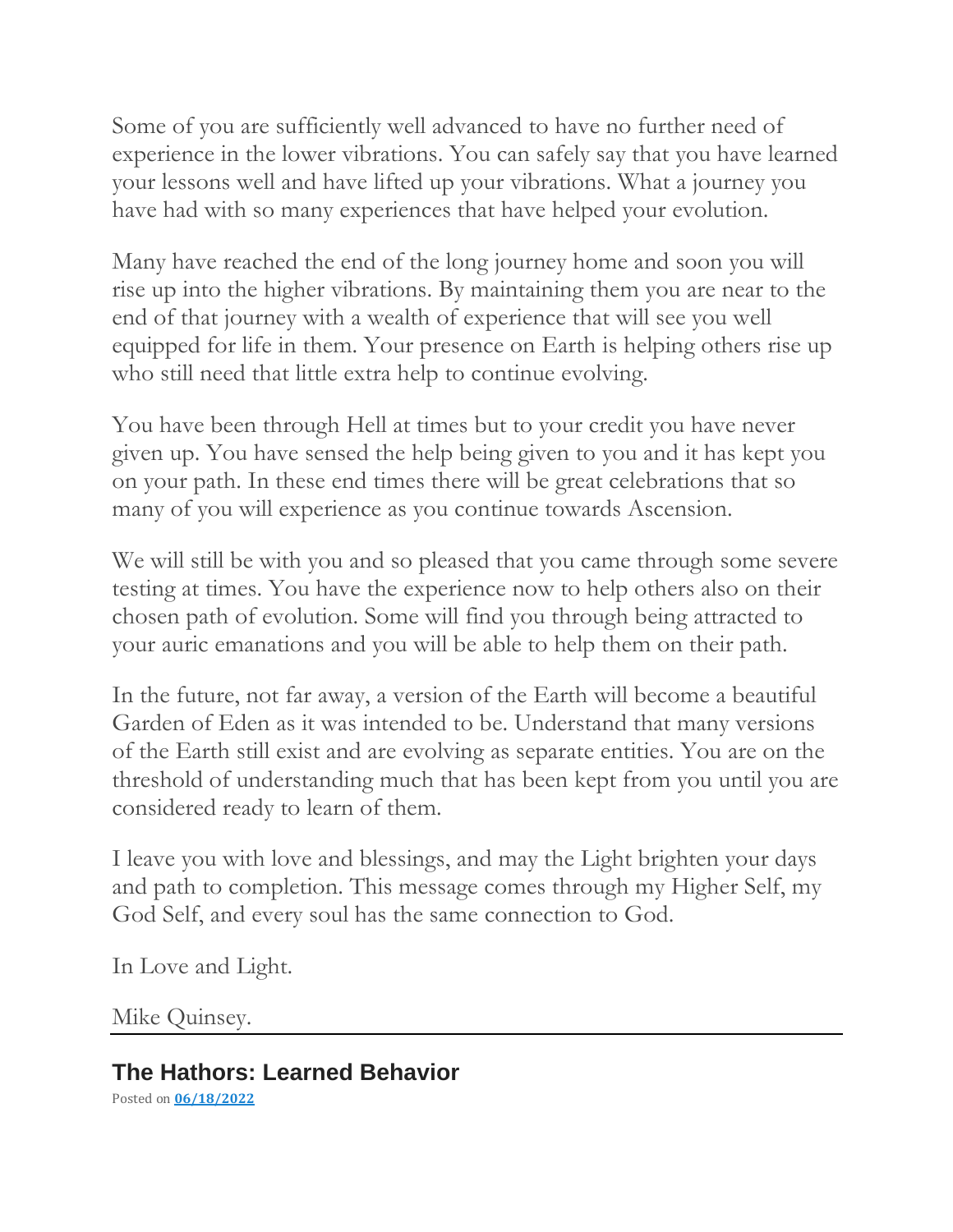

**EraofLight.com** We are here inviting you to review how you interact with others. The relationships that you have with one another are a magnificent way to recognize and integrate all aspects of yourself. You see it is in the interfacing, the interacting, that each human is given the opportunity to be fully present or to be on automatic. Automatic is the state of consciousness that is similar to the cruise control device on your cars. When the human is acting from an automatic stance, the reactions are from old learned responses and programs. Humans stay in a state of automatic response and reaction by not being fully present in the moment; perhaps they are thinking of what of they will do in their future or perhaps they are dwelling on events from the past.

When humans live in past memories, past experiences or past emotions or they live in the worries, concerns and projections of the future, they are not present in the moment of each new "NOW." Their responses to the "NOW" will be generated from stored programs, learned emotional responses or memories, which are usually under the file name of 'shadow self.'

We have observed that it is usually an automatic response that humans give one another. These responses are like learned dance steps or a learned script. The responses are not fresh in the moment, appropriate to the new "NOW."

These responses are generally not daring, innovating or thought provoking. They generally are tried and true responses, they are familiar, they are safe, and they are responses that the human has leaned and uses well. Many times, there is no thought involved.

This interesting shadow dance that most humans do together in a relationship is offering them the insights into their automatic responses and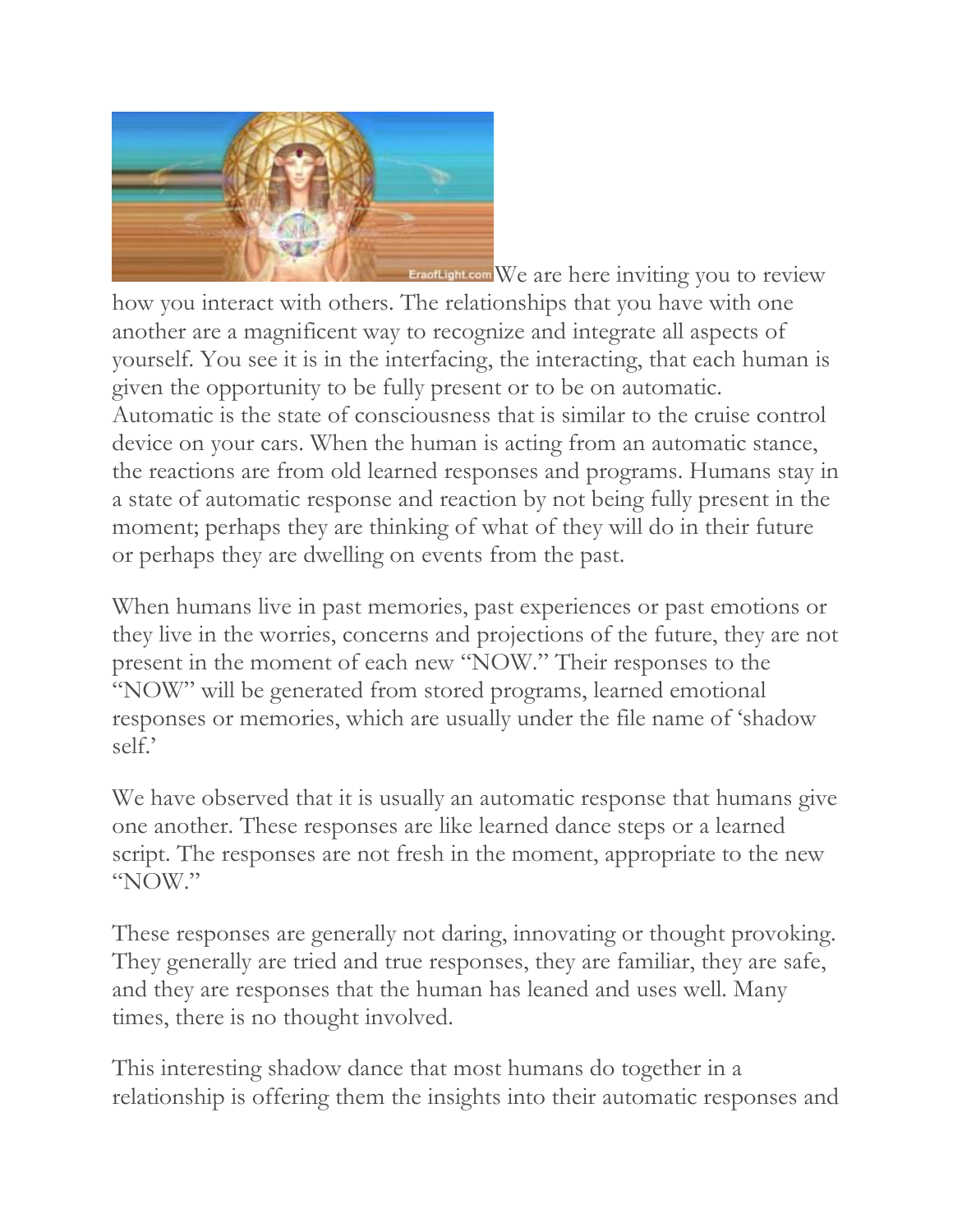behaviors. These automatic responses and behaviors are especially evident in close personal relationships with family, mates, business associates, those people with whom you interact daily. These people, to use one of your terms, "Push your buttons." It is the pushing of the buttons that starts the automatic responses, that activates the unresolved issues, the past emotions, all the insecurities, and learned defenses.

So, you have wonderful opportunities in each moment to observe yourself in these close and personal relationships. Notice what gets activated, what insecurities, what defensive behaviors or posturing do you offer in any given situation. It is the observation and the keen awareness of your personal triggers or buttons which activate old automatic responses to the new situation.

Relationships can get stuck in these loops. This can occur for years. These automatic response loops can and will even define the relationship. We all know and can review our various family and other relationships where each person knows their boundaries. They have recorded and learned the buttons of the other person, which they either avoid entirely or deliberately push to activate the other.

This is the common way that humans relate to one another, avoiding or activating each other's insecurities, and defending and guarding our own. This is the ego manager's job, to pull from the past a response that protects or attacks. Humans are very skilled at camouflaging their insecurities, their hopes and dreams as well as their unfulfilled expectations of the other.

Each relationship, parent/child, siblings, mates, employer/employee even stranger to stranger, all have a created and scripted response that has been learned and is automatically triggered or activated when the two are involved and interacting with one another.

You might observe and notice how your automatic knowing and opinion of that particular relationship colors each interaction. You do not respond in a new manner. It is always the same with them. You know them, they know you. Notice your conversations are they always similar? Do you ask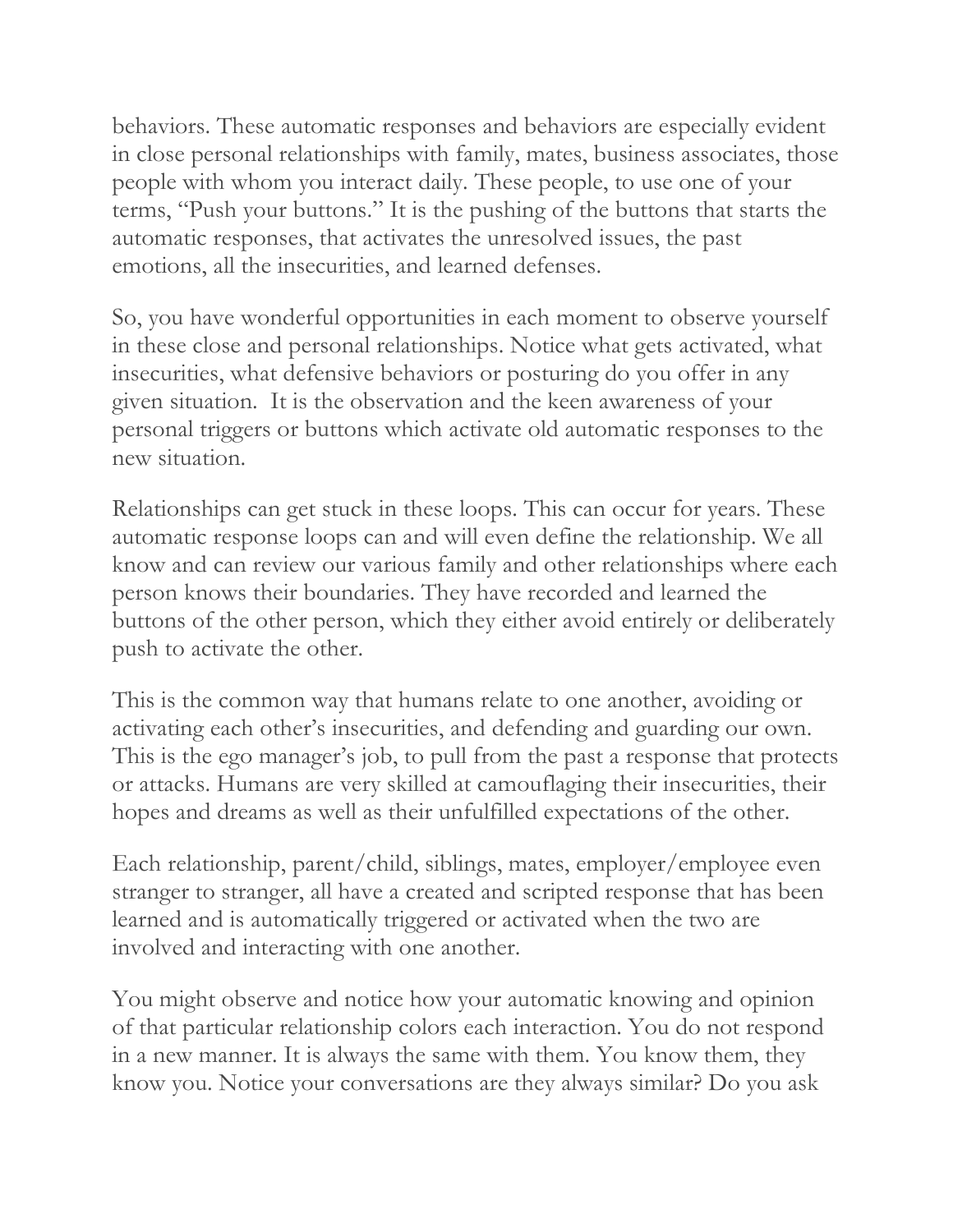the same questions, feel the same things every time the two of you interact? Do you ask them for their truth, do you give them your truth?

The truth in each moment is fresh and new. Our responses can and should be fresh and new. Ask yourself what is my truth in this moment. What would I like to share with this person, this child, this mate, this stranger, that is not my standard automatic response?

We are offering these suggestions as a clear way and a tool to begin to notice how many times and how often you are not present in your relationships. This is a similar reaction human have in their relationships, especially their close family and personal relationships.

There are certain habits of relating that are established. There are involuntary emotional reactions that have been created and sanctioned between the two people or the family as a group. However, these automatic emotional/mental reactions that are established in your relationships do not support your total aliveness, your total expression, your embrace of the new and spontaneous reaction in each moment.

Imagine that each moment is entirely new, that there is no stored or learned behavior. This is the level of expanded consciousness we are inviting you to embrace. We realize that it is a challenge to recognize and honor each and every encounter in relationship as if it were new and whole, unpracticed, original and spontaneous.

The key here today is to observe as many of your learned responses to others as possible and begin to offer a truer interaction from your now state of mind and state of being.

Just for a moment consider your thoughts and feeling about the people who make you angry or even fearful. How you judge those individuals makes a true difference in the outcome of reality.

It is those who trigger your hatred, fear or anger that need your love and forgiveness the most. Imagine that you did not act from your old pattern of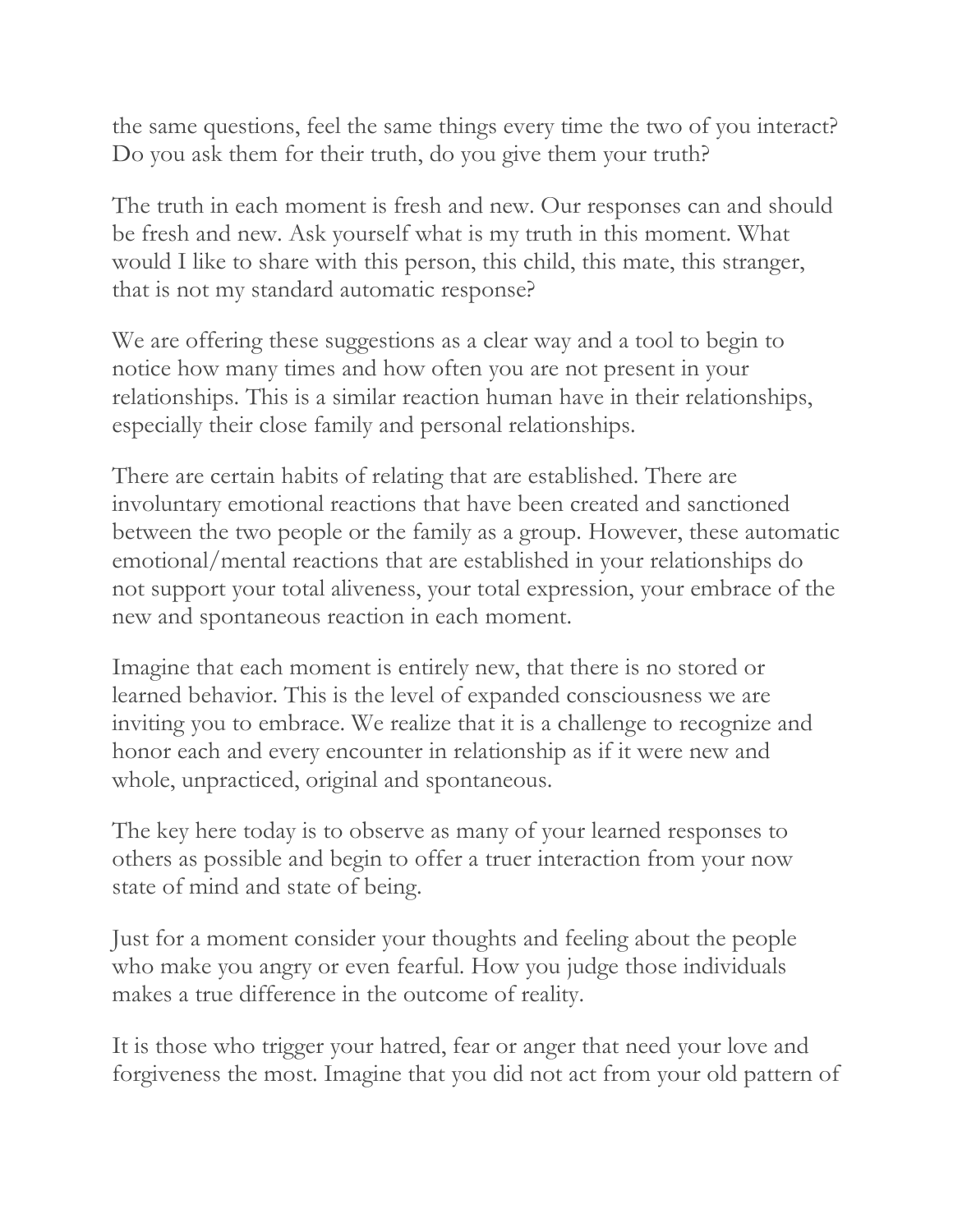judgments, instead you sent that individual a vibration of love and light. It is love and light that will dissolve hate, fear and heal all wounds.

You are powerful beyond measure, remember, what you focus upon and send your love and awareness to, will allow the most menacing and hated individual to transform. This may be a parent, a boss, a world leader. The love you offer provides them the opportunity to transform as well as it offers you the opportunity to release any pattern that is negative or mis qualified. Notice who you might hate, who you judge, who you might be prejudice against. Be prepared to shift your attitude regarding this individual or individuals.

Each person is your mirror. Each interaction offers you a reflection of some aspect of yourself. If the reflection is one of pleasure and makes you feel joy, acknowledge that and seek those reflections more often. If the reflection is one of discomfort and distress, if the reflection invokes a sense of insecurity, anger, fear, rejection or judgment, you have a clue to some of your own personal unresolved issues, wounds and automatic projections.

Discovery is the first step in this process. Being aware of what is triggering your issues and how you are activated in your interactions with others is a major step in your evolution. Once you have discovered and revealed these personal issues and patterns, you can begin to shift them consciously. Be the detective, investigate your reactions, be kind in your search, be playful in your search. This is a game, we invite you, to lighten up.

We assure you that in time you will be more fully in the present with each encounter. Being fully in the moment during your interactions with others honors yourself and honors them as well.

You can do this. Everyone can do this. It is being requested and required in order to expand and embrace the full reality of your multidimensional consciousness. Being fully present in your multidimensional consciousness offers incredible tools for your planet to shift to a new level of consciousness.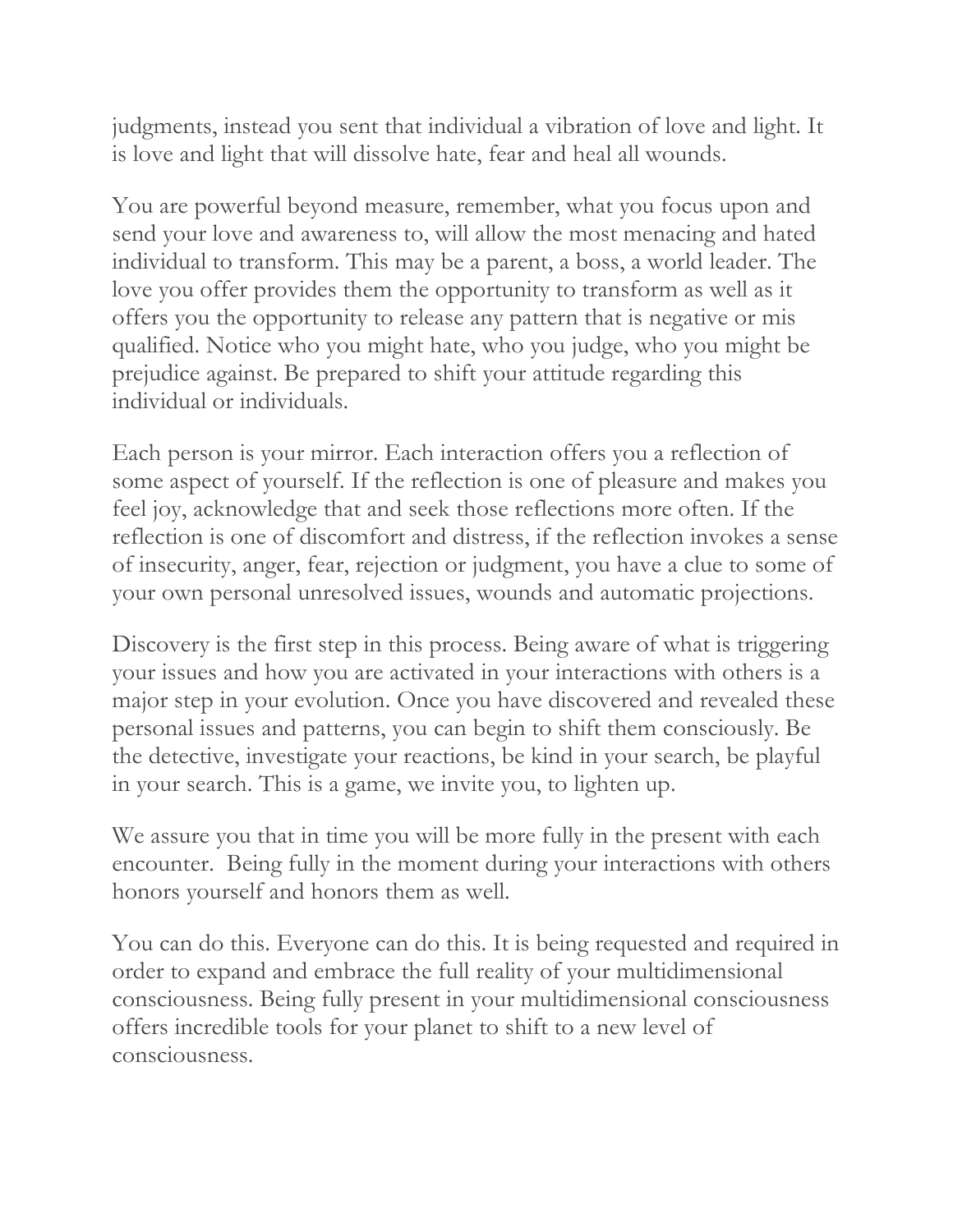We are always available to support and assist you in striving to offer a new way of being with those with whom you share this planet. the 'team'

#### **Yeshua: No One Needs to Seek Love**



To awaken is your destiny because, being One with Source – being fully aware in complete conscious wakefulness in every moment – is your constant state. As humans in form it is difficult for you to conceive of such a state, because you are almost constantly being distracted by your worldly concerns and interests. They are, of course, totally appropriate while you are in form as they assist you in maintaining your physical wellbeing. However, **you do not need to spend almost all your waking hours focused on those concerns and issues, whereas you do need to spend quiet time every day connecting with Source, by sitting peacefully as you invite Love into your hearts to embrace you and**  reinvigorate your energy fields. There is still a lot of 'stuff' arising planet-wide that takes a heavy toll on everyone in form, so resting and recuperating deep within yourselves daily is essential, otherwise it becomes very difficult for you to share and extend to humanity the love that each one of you is, and which is your reason for being incarnate at this moment in humanity's spiritual evolution – TO AWAKEN!

We are watching over you with intense Love as your awakening process approaches its most magnificent conclusion, and it will indeed be most dramatic and uplifting for you all, way beyond your wildest dreams. You incarnated to be present in form at this moment and not one of you will be disappointed. Nevertheless, this short period of time remaining before the miracle occurs, is proving to be very stressful for everyone, so be aware of this and intensify your intent to be only loving whatever arises. You know that you *are* Love, One with Mother/Father/God. You *know* this divine truth deep within yourselves, and yet you allow your egoic doubts to hide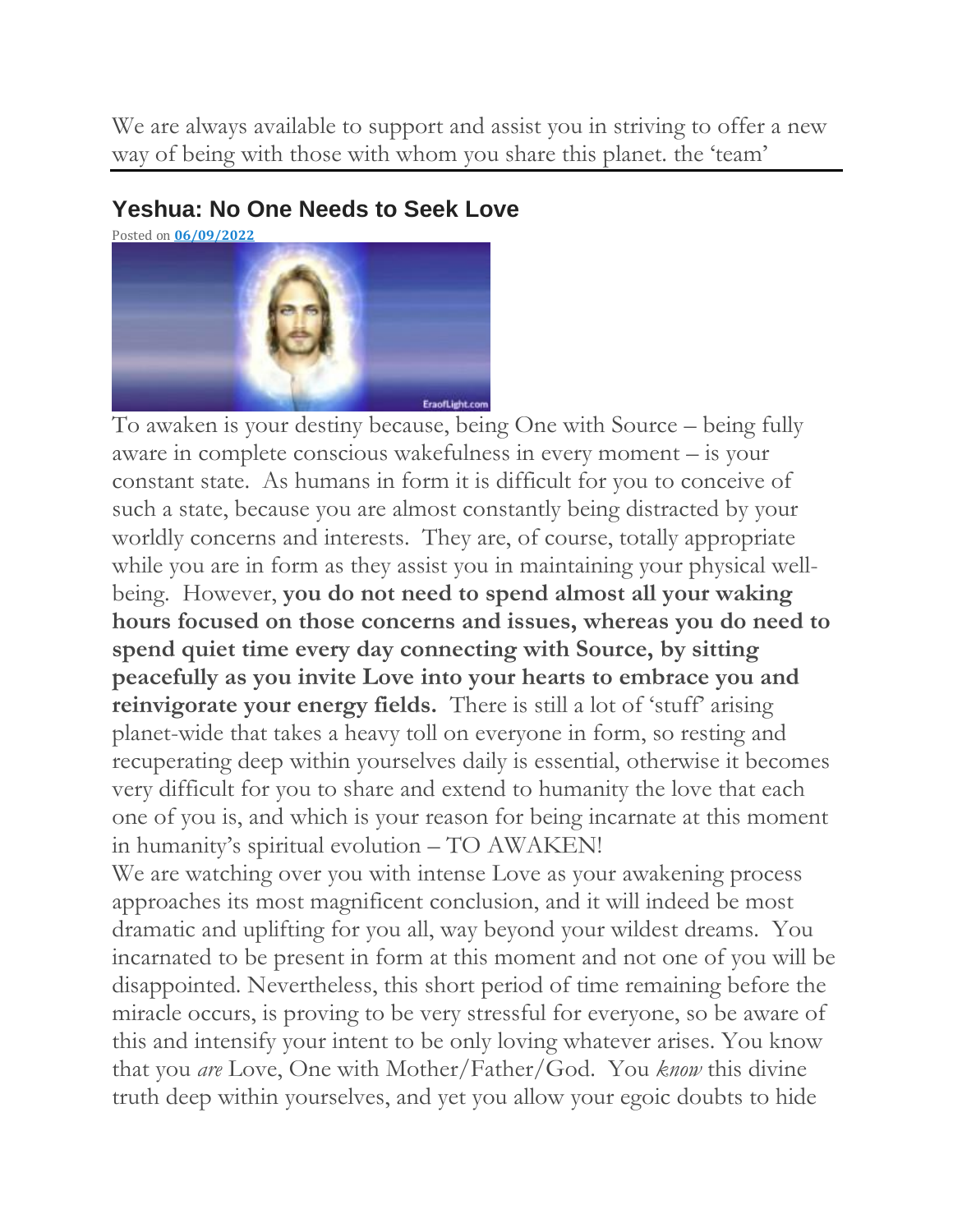this from you with distractions – I am unworthy, I am a guilty sinner, I am not good enough, God couldn't love *me –* all of which are utterly and completely invalid. Because you are in every moment One with God *none* of these doubts or beliefs could ever be true because the One – YOU – are eternally perfect in every way.

**The best way you can honor Mother/Father/God is by honoring and respecting yourselves.** Until you do that you will continue to find yourselves projecting those judgments on to others and condemning them – Self-Condemnation – as you attempt to relieve or disown your own sense of inadequacy.

## YOU ARE NOT INADEQUATE!

How could you be inadequate when you are divine creations, the eternally beloved children of God? Yes, as humans in form, you are different from one another, you are, each and every one of you without any exceptions, individuals with different skills and creative abilities. **Therefore, do not compare yourselves to others, to do so is meaningless, because you need to work together, harmoniously and lovingly, using your own individual skills and abilities, and thus awaken into the Reality of your Oneness, your inseparability from Source, and therefore from one another.**

**Source is Creation, and so, therefore, are you.** Your nature is continuously conjoined with and cooperating with M/F/G creating beauty in an infinite expression of Love. You all love beauty – beautiful flowers, blossoms, gardens, trees, sunsets, animals, and people – and that is what you are unceasingly creating in myriad magnificent variations for the joy of All. You *are* all beings of eternal joy, and yet that is what you spend much of your lives in form seeking outside yourselves, as for most of your lives it does not appear to be present or accessible. But it is! It is within you and is instantly attainable for you when you allow yourselves to release your grasp on judgment of the world and its people, especially those close to you with whom you interact regularly.

Judgment is a 'skill' that you begin to learn in infancy as you are regularly judged as not good enough for whatever reason – mostly very minor – and you're learning of this skill never ceases because as you grow you feel an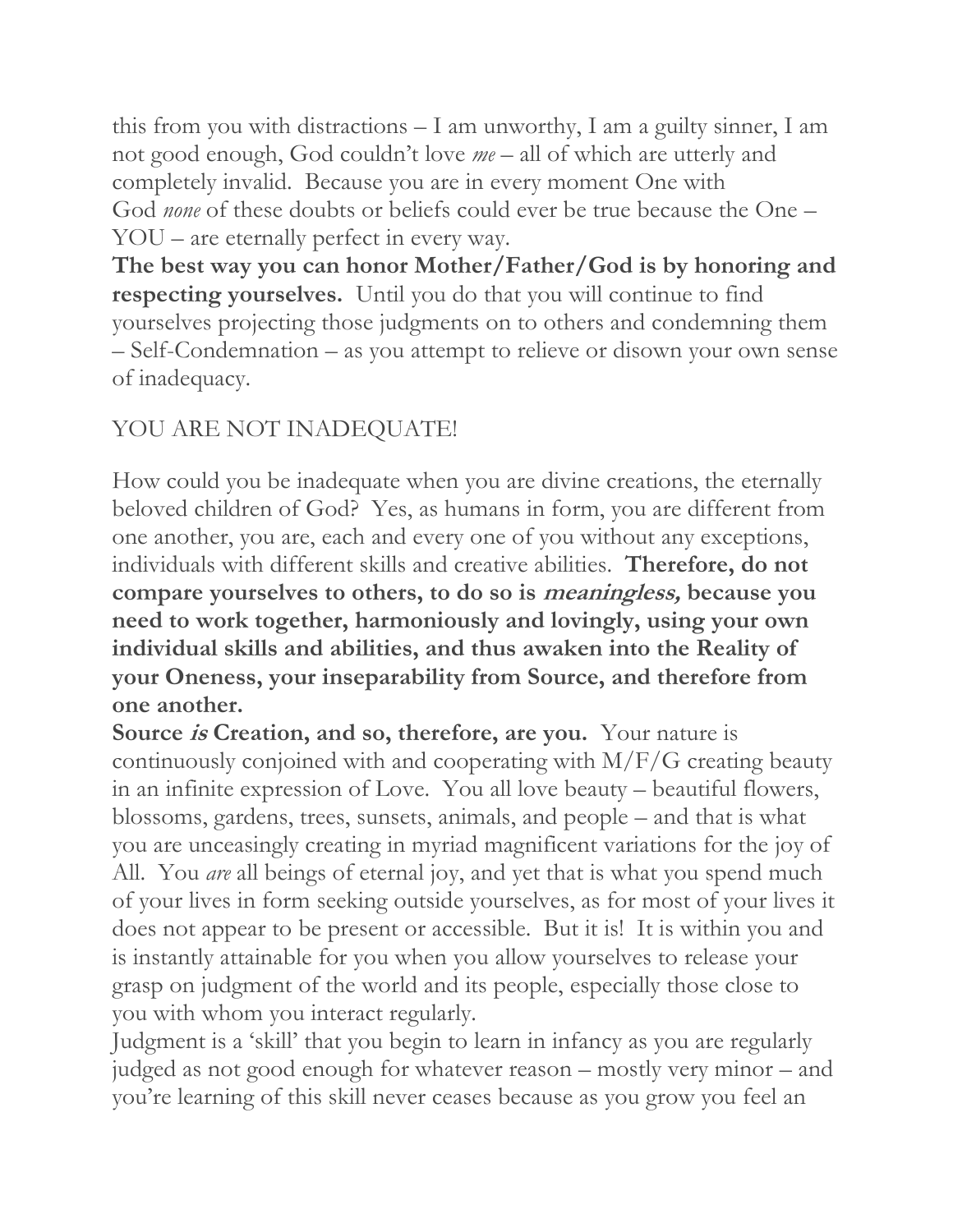intense need to defend yourselves against the judgments of others, and you do this by judging and blaming those others. For most people this also leads to judging and blaming the worldly environment itself – it's cold, it's raining, it's too hot, there are too many people, there are too many wars, people cannot be trusted, it's not fair – for your dissatisfaction and unhappiness with your lives. But the world *is,* and people are people, so instead of judging and complaining, extend and share Love with everyone because, as you know deep within yourselves, even if you do not wish to accept it, everyone is *always* doing their best. The fact that *you* do not think this is true is an invalid judgment and personal belief. And you can just let it go.

**M/F/G is Love and Compassion, therefore so are you**. Instead of blaming and judging extend love to *all.* Yes, some do need to be restrained from harming others, but thoughtfully, wisely, and compassionately, as closely as you can manage to the divine way – remember

**M/F/G never blames, judges, or condemns – She embraces all most lovingly. She knows that all in form are desperately seeking Love, and the more desperate a person is the more unloving their behavior tends to be. ANYTHING that is not in alignment with Love is a very desperate call for Love.** *Honor* that call and help people to awaken to the deep inner knowing that they *are LOVE!* No one needs to seek Love, because your nature  $-$  LOVE  $-$  is with you in every moment waiting patiently to be discovered as you let go of the egoic distractions that hide your true nature from yourselves. **When you finally find Love within yourselves, and you WILL, all judgment has fallen away and, miraculously, you are most happily at peace with yourselves in complete self-acceptance, and in loving and compassionate acceptance of all others.**

Your loving brother, Jesus

### **Ivo of Vega: How to Contact Your Twin Flame**

Posted on **[06/21/2022](https://eraoflight.com/2022/06/21/ivo-of-vega-how-to-contact-your-twin-flame/)** by **[EraOfLight](https://eraoflight.com/author/theeraoflight/)** — **[Leave](https://eraoflight.com/2022/06/21/ivo-of-vega-how-to-contact-your-twin-flame/#respond) a reply**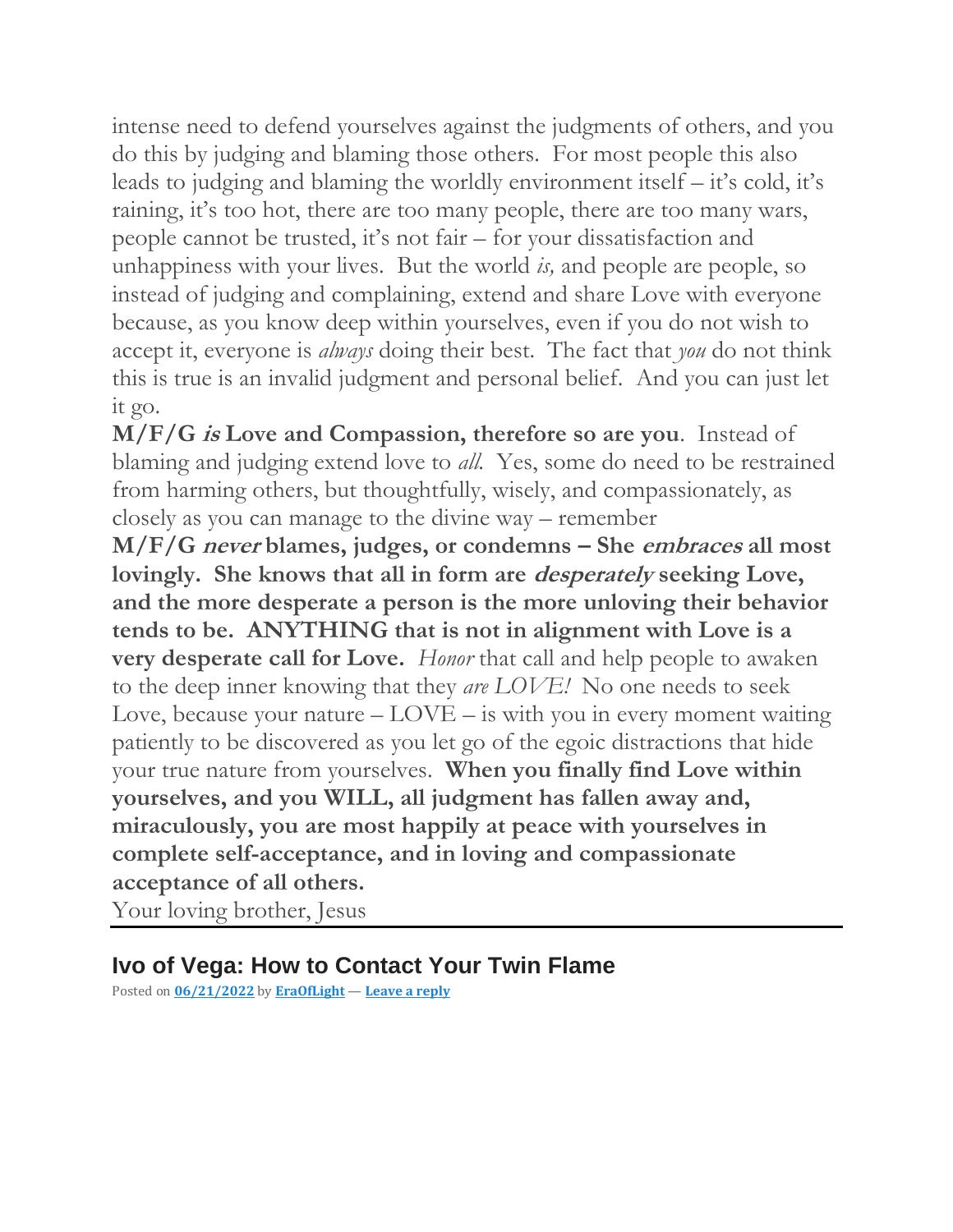

Folks, you ask me about ways to contact your twin flame. Some of you have twin flames on earth, like in5D's Greg and Ally, who recently got married, but many of you have twin flames that are either disembodied or live on other planets or in other dimensions.

Contacting your twin flame isn't something specific you do, it's about everything you're doing.

Ivo and I have been giving you techniques to **"increase your spirituality"** and I put that in quotes because it's a very general term, all throughout every one of his channelings. This is the way to contact your twin flame. I went through a process of refinement of character and ridding myself of as much ego as I could and you may need to as well. Refinement of the human psyche with respect to power, wisdom and lovingness are the key goals to becoming more spiritual. Loving others without wisdom, loving others without power – being in a disempowered position in your relationships, being wise but unloving, being powerful but unloving – these are all characteristics we see being enacted all the time on earth and refinement of particularly these three is what you need to focus on.

Where have you been kind to others but unwise? Where have you been wise but unkind to others? Where have you been powerful but unwise? Where have you been loving but disempowered? Once these three biggies become refined through life's trials and tribulations, you will be moving closer to embracing unity consciousness.

Being loving but disempowered: Loving your kids but they walk all over you. Being in an abusive relationship. Experiencing child abuse. Being powerful but unwise: Making foolish business decisions. Renting to tenants who don't respect your property. Being wise but unloving: Telling people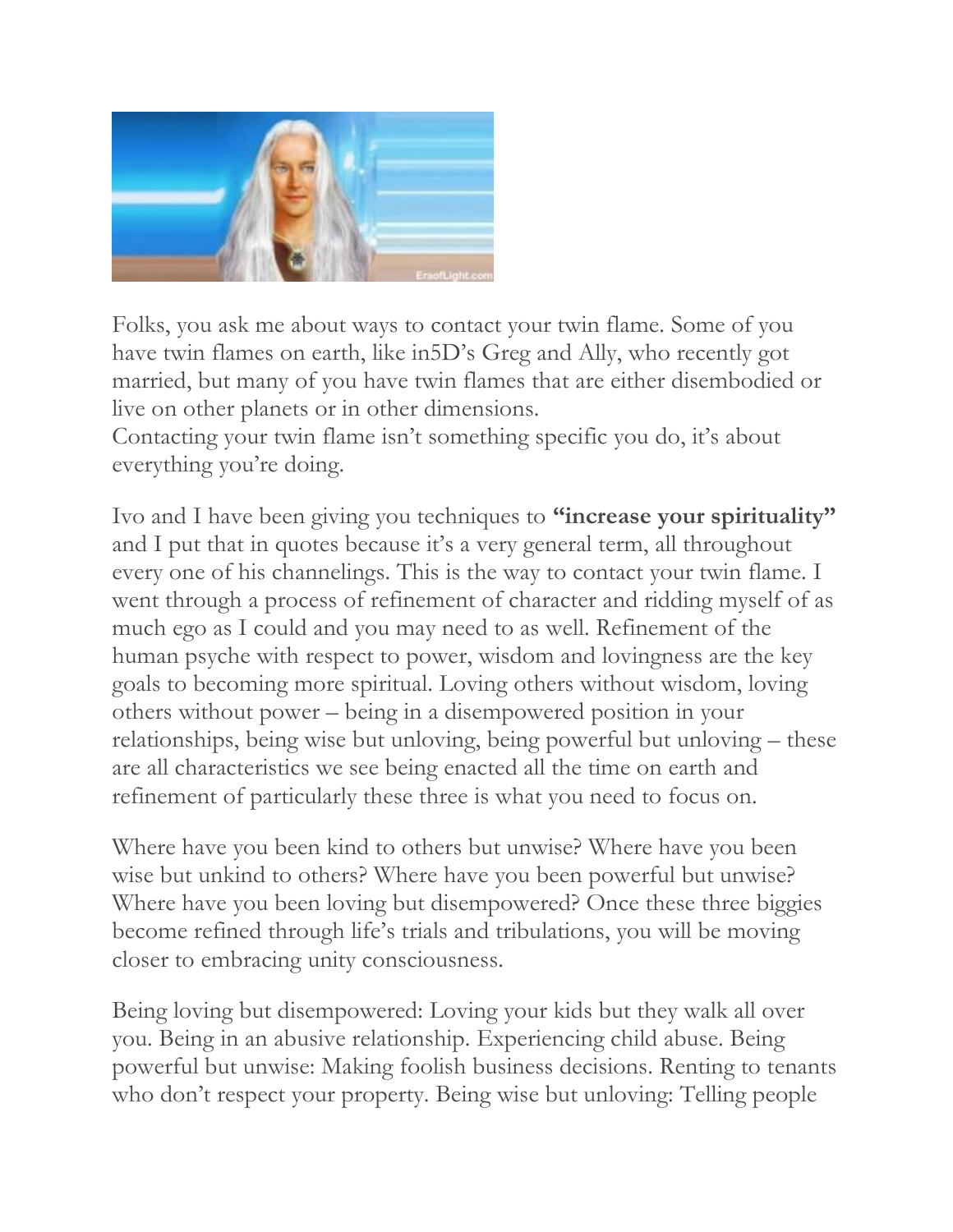the truth but in such a way that's hurtful. Being powerful but unloving: abusing your children. These three are combined in many ways on earth right now.

When you become of unity consciousness, you will be powerful, wise and loving. Why are these necessary? Because it's the way the true human actually is. All beings of light reflect these qualities. You've never heard Archangel Michael diss you nor have you heard Mother Mary talk from a stance of being disempowered, have you? You love their messages; well this is why. But you can grow to be that way yourself, at least to the degree that your life on earth provides the opportunity for growth. But believe me, there's loads of opportunity here.

So, this is the first clue: Do the work. Examine where you have been unwise, unloving and disempowered. Look where you blame others for your unhappiness. This is giving away your power.

It stands to reason that if your twin flame is in a higher dimension, if you want to communicate with him or her then you're going to have to speak the same language. Your twin flame is of unity consciousness, until you are as well there's going to be some hang-ups. Your twin flame might be your guide, and it will be their job to move you out of duality consciousness.

The people of earth have had a lot of difficulty with ascension over the last 12,000 years. Starseeds came here to show them how to do it.

The next thing that Ivo and I recommend for contacting your twin flame or just life in general is meditation. Why? Because you've been over-using your intellect. Life is not just what you see before you, there are 12 dimensions that you are actively living in right now and so you are not who you think you are. Your twin flame is in one of these dimensions as well. The way to speak to him or her is to go inside and utilize your intuitive mind, your higher mind to contact them. You are a 12 dimensional being, not a three dimensional being. You are a part of God and God spans 12 dimensions, at least in this universe. There is an entire universe just waiting to be explored inside your mind!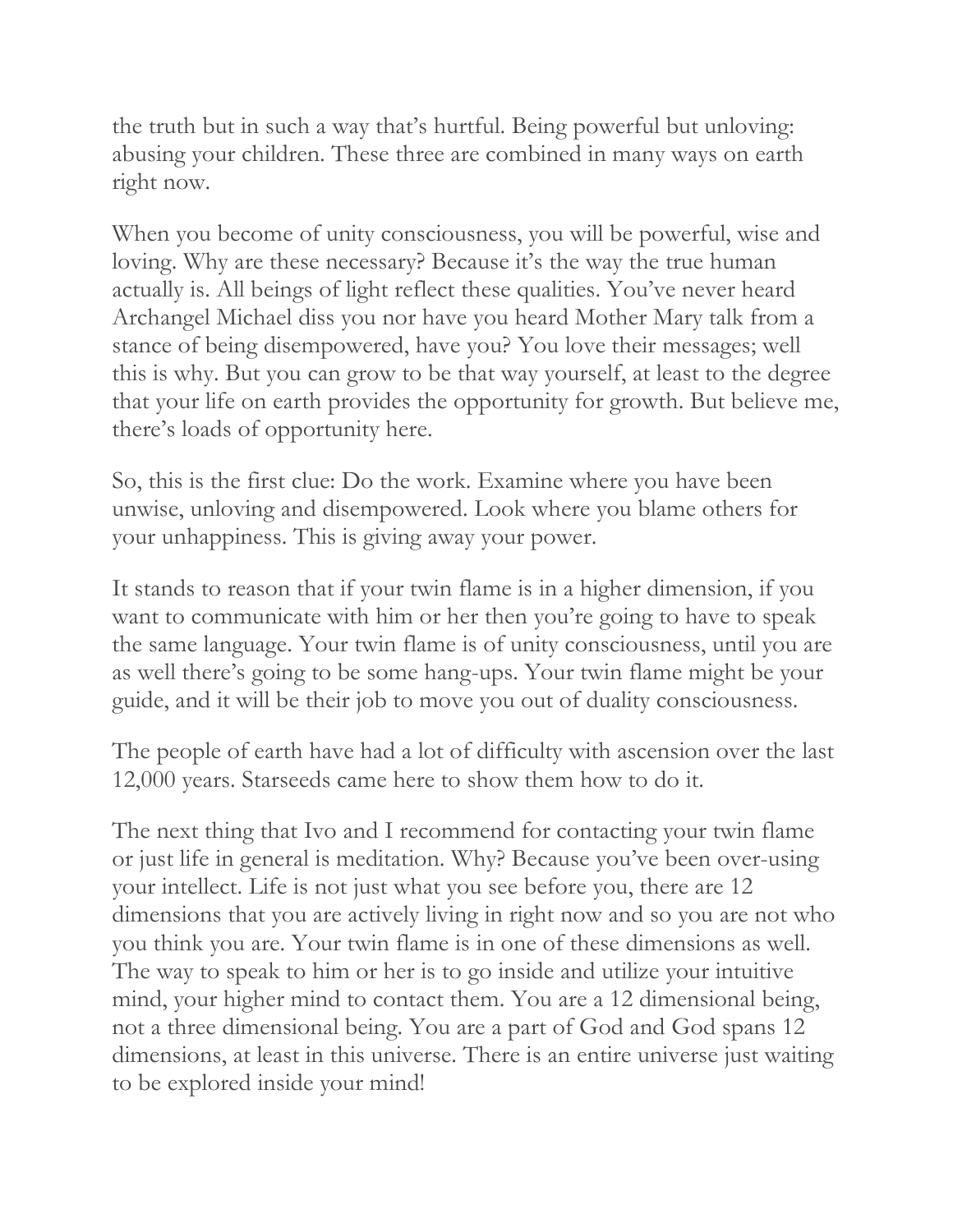Another recommendation I have is to do Athena's course. What Athena's **Energy course is about is teaching you how to start using your inner perceptions, your inner senses and to start seeing life from an intuitive perspective, not from strictly your intellect. The intellect and the intuition are meant to work together, but we've been overusing our intellect and under-using our intuition.** So, by doing this course, we hope to get you to start seeing life from a whole perspective. It stands to reason that psychic abilities and telepathy would be somewhere on the spectrum for you when you continue to see life this way. These exercises aren't meant to be done once then forgotten. This is a way of life to be practiced always.

**Stop taking, start giving. Become a good steward of the earth. Why? Because these are fourth dimensional ways of being. You will be vibrating at a fourth dimensional level.** Continually taking because you see yourself as needy or lacking, is vibrating at a third dimensional level.

**Focus on de-calcifying your pineal gland and detoxing your body. Why? Because your body is a receiver.** But like the old radio's, if the receiver isn't in good shape, it won't be able to work well. You are an electro-magnetic being who receives electric energies (thoughts) and sends out magnetic and electric energies (emotions and thoughts). Your light body senses magnetic energy is the form of others' emotions as well. Your pineal gland is the part of your brain that accesses other dimensions as it relates to the third eye chakra. Efforts have been carried out throughout the years to calcify the pineal gland so it doesn't work as well, such as fluoridation of the water. Drink non-fluoridated, non-chlorinated water and detox your body regularly. And stop eating products, start eating real foods that come from the earth. The other thing: reduce time in front of the TV and computer – they emit EMF's that interfere with your body's vibration.

I'm a turmeric freak, I take it constantly, and I swear that it works to decalcify my pineal gland. I also detox regularly.

More info. Link in the description.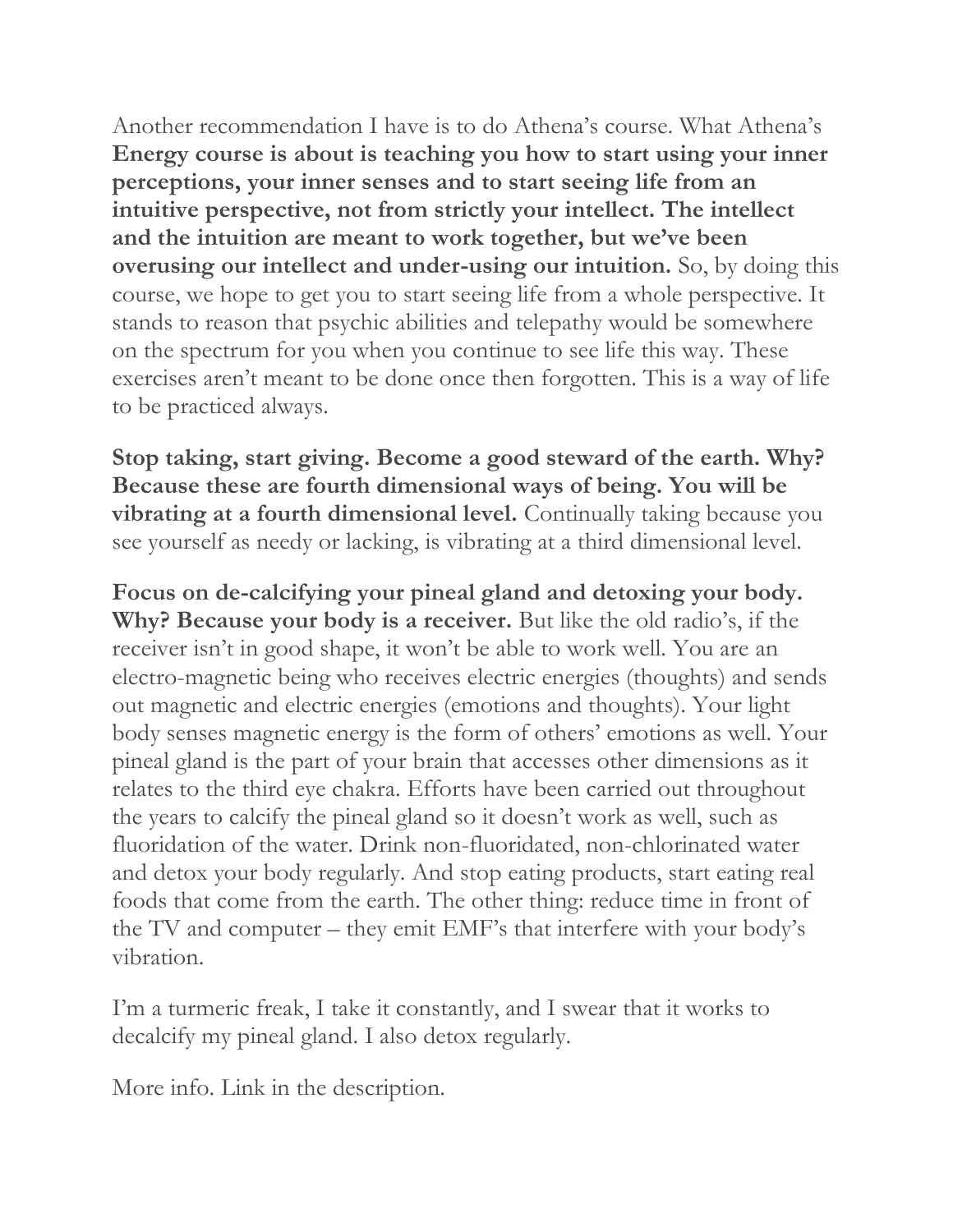Read everything Ivo has channeled. Why? Because there are "light codes" embedded in his messages that will help you to wake up to your spiritual nature.

#### **Learn to use Universal Law correctly. Why? Because on earth we've been taught to use it improperly and as result, this keeps our vibration down. The higher your vibration, the more chance you have of relating to your twin flame.**

The other thing you need to look at is what do you want from your twin flame? Why do you want to contact him/her? Because you feel unloved and you want someone to "give you love." You ARE love, you are comprised of that energy. Start to recognize that fact first and understand that your need of others to love you before you love yourself is incorrect. Love yourself first, don't inflate your ego, love yourself and good things will follow.

More info. Link in the description.

Practice good energetic maintenance. Cut cords, rebalance your chakras, take time to relax and do nothing, yes, nothing. Get off the achievement bandwagon and just chill out. Don't hang out with energy vampires, leave toxic people to their own. Stay grounded and centered.

Ivo: If I may make one important point, my love.

Me: Of course!

Ivo: **I suggest that you all make a practice of learning how to love yourselves. You do this, my love, and yes, you have all day to do so. Yesterday you pulled out your acupressure mat and meditated while lying down upon it. You rebalanced your chakras and listened to chanting.** You did not spend the entire day working as you used to do. You gave to yourself, and this is the first person that the one who seeks mastery or seeks to contact one's twin flame, must realize: everything you do you do for yourself, and in doing so for yourself you do for others because we are all One.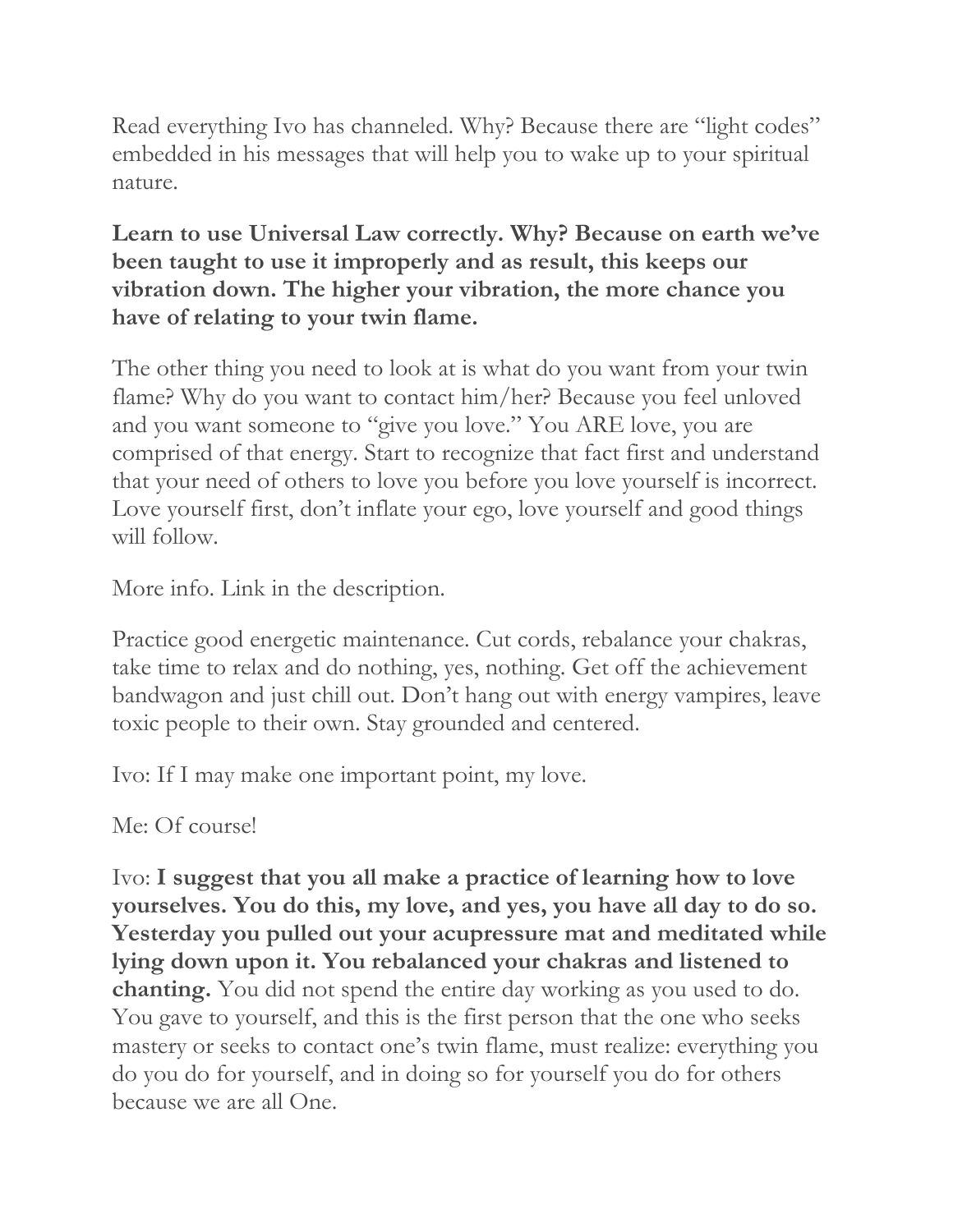Me: But not to be selfish.

Ivo: No, but to be caring of one's self. When you care for yourself you allow others to care for themselves? Because how many of you practice a double standard? Do you insist that others neglect themselves when you pamper yourself all the time? Well, then you are speaking from a place of power but not love. Do you insist that others care for themselves but you do not care for yourself enough? Then you are speaking from a place of love but not wisdom.

**When you practice unity consciousness – you allow others all the good things that you want or have created for yourself – then you infuse the collective unconscious with these memories.** But if you have an addictive habit which you practice alone then you are off balance, you are being glutinous or greedy – you are practicing power over love of others.

Me: I used to share my cookies with the kids in the schoolyard who kept asking for them every day. So, I learned not to share my cookies.

Ivo: Again, this must be healed. Whatever goodness you have you must wish for others to have as well. The actual act of offering, of sharing, is a very powerful, healing act.

Me: Merlin didn't want any cookies. He wanted cat food. LOL

Ivo: When you buy cookies, my love, buy another box and donate to the food bank.

Me: Ah! Good idea.

Ivo: I am full of good ideas, my love.

Me: LOL You want a cookie?

Ivo: No thank you. I do not ingest sugar. Which I might suggest is another idea that you would expand upon – the relinquishing of white sugar from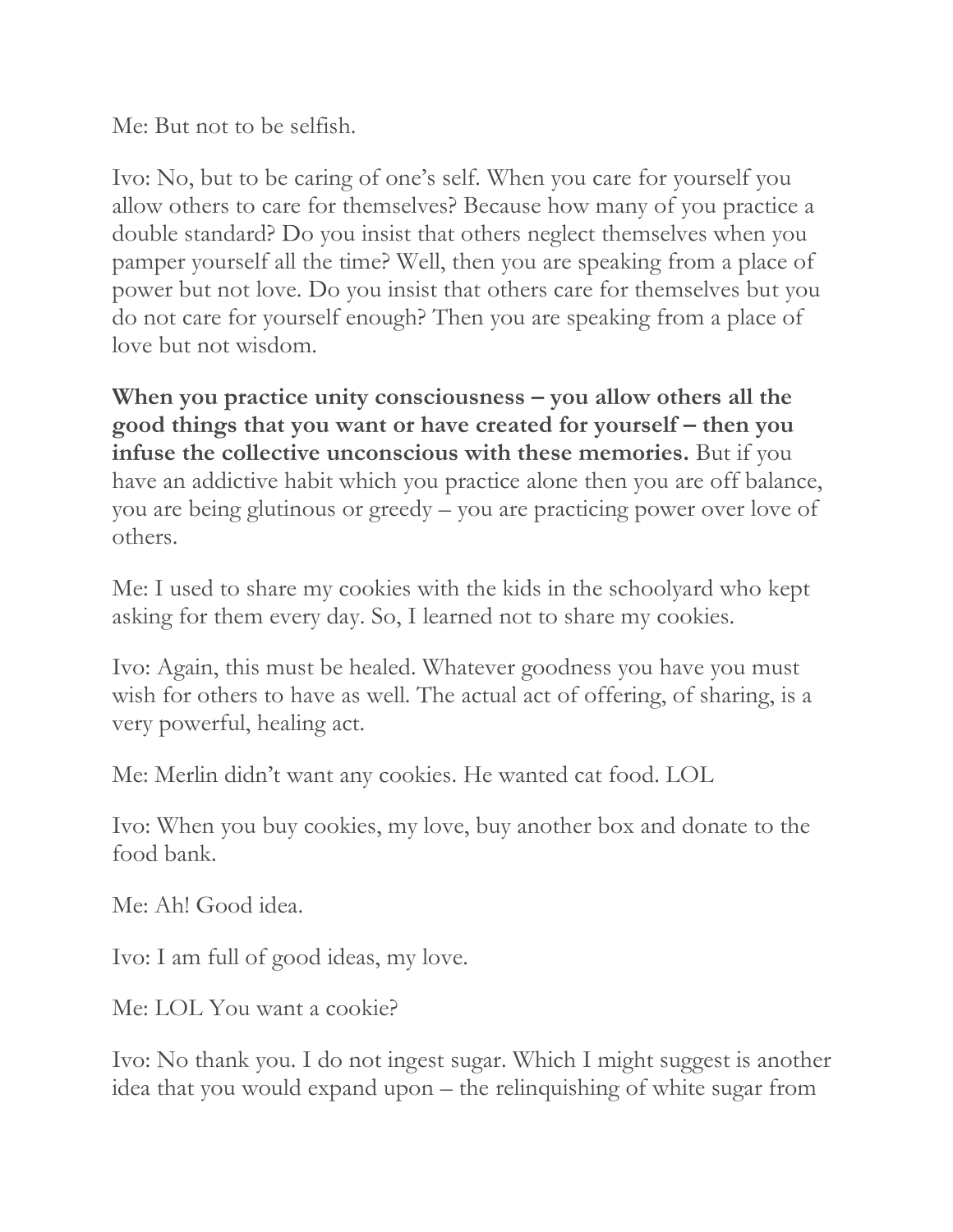the diet. You have read the book, "Sugar Blues," by William Dufty years ago and it scared you then, **however sugar is extremely addictive. Why? Because it affects all body parts. It not only acts as a source of dopamine – it affects every organ in the body temporarily and then detracts from that organ afterwards. It is highly addictive.**

### Me: It is.

Ivo: You eat it because your thyroid is low. And this is another point to be made for those upon the planet. Either see a healer or find a way to overcome your physical limitations, or ailments, and as you return to health and balance, your intuition will also become stronger. There are many things you can do; however, we have mentioned many of the things that will create the most change within you.

Me: Yes, thank you Ivo. This is about changing your DNA, I'm intuiting.

Ivo: **It is, the earthling DNA is so diverse and so powerful, if only it could be harnessed for the good of the galaxy now.**

Me: **I realize that many ET races want our DNA and so they come here to impregnate the women. It's possible, ladies, that you may have an ET baby with your Twin Flame and not even realize it. It's possible to "pinch time" and fold it back on itself so that you have lived a part of your life twice. Same idea as the "twenty and back" that the SSP uses on its super soldiers and others they take into their program.** Positive ETs do it as well. Just goes to show, your soul is running the show, not you. So, it's best to get on board with your soul and learn what its plans are for you.

Ivo: Indeed. Thank you, my love. I am still watching your star and it is doing some magnificent vibrations.

Me: The sun, yes. I'm going to watch it from down here today when I sit outside to get more of a tan – and yes, that's another thing that's very good for your pineal gland – the sun. **Don't wear suntan lotion, or sunscreen,**